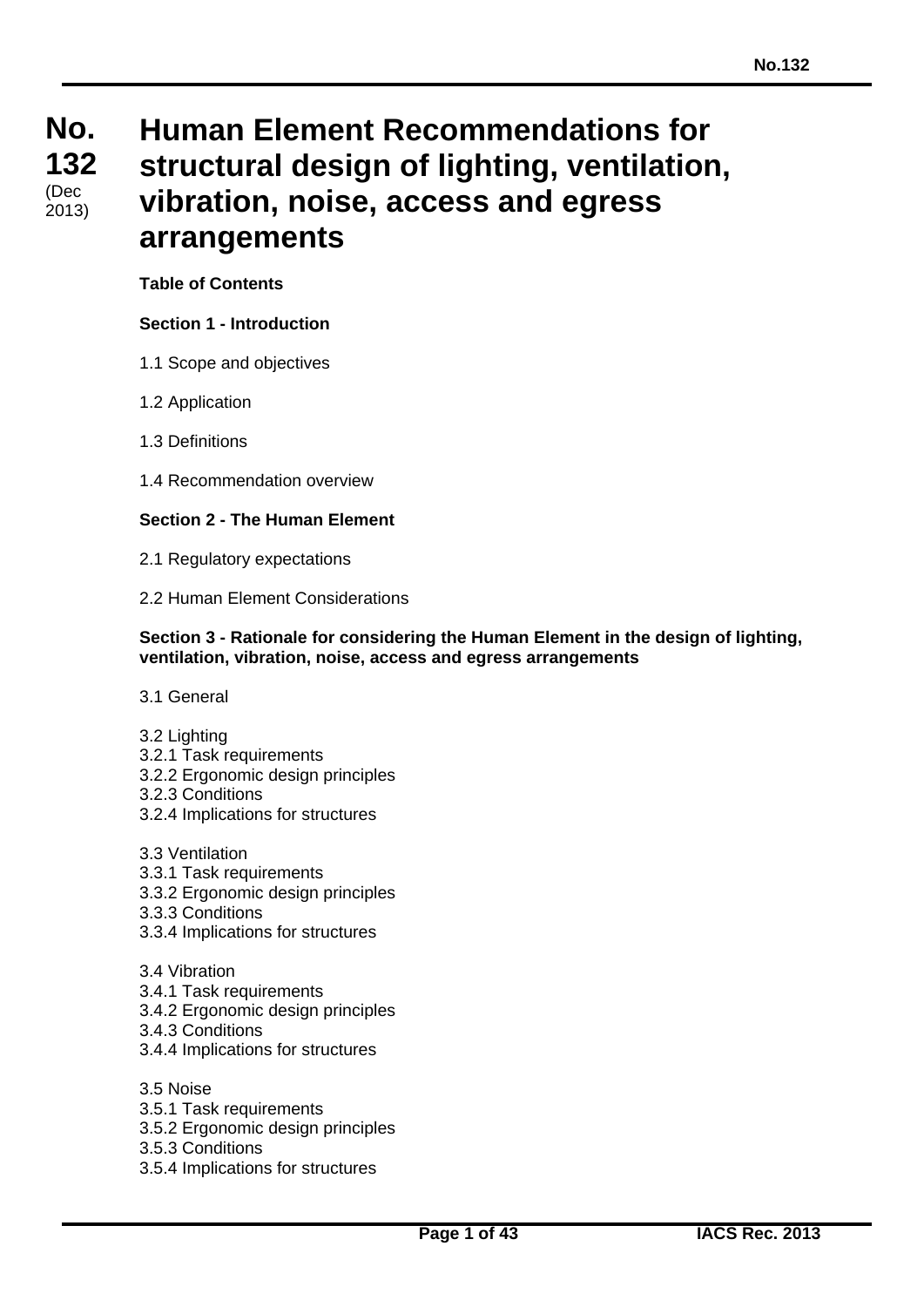- **No. 132** (cont)
- 3.6 Access and Egress 3.6.1 Task requirements 3.6.2 Ergonomic design principles 3.6.3 Conditions 3.6.4 Implications for structures

### **Section 4 - Ergonomic Structural Arrangement Recommendations**

- 4.1 General
- 4.2 Lighting Design
- 4.2.1 Aims
- 4.2.2 Application
- 4.2.3 Locations
- 4.2.4 Structural Arrangements
- 4.3 Ventilation Design
- 4.3.1 Aims
- 4.3.2 Application
- 4.3.3 Locations
- 4.3.4 Structural Arrangements
- 4.4 Vibration Design
- 4.4.1 Aims
- 4.4.2 Application
- 4.4.3 Locations
- 4.4.4 Structural Arrangements
- 4.5 Noise Design
- 4.5.1 Aims
- 4.5.2 Application
- 4.5.3 Locations
- 4.5.4 Structural Arrangements
- 4.6 Access and Egress Design
- 4.6.1 Aims
- 4.6.2 Application
- 4.6.3 Locations
- 4.6.4 Structural Arrangements

### **Annex A - Recommended Measurement Values**

- 1.1 General
- 1.2 Lighting
- 1.3 Ventilation
- 1.4 Vibration
- 1.5 Access

#### **Annex B - Relevant Standards, Guidelines and Practices**

- 2.1 Lighting
- 2.2 Ventilation
- 2.3 Vibration
- 2.4 Noise
- 2.5 Access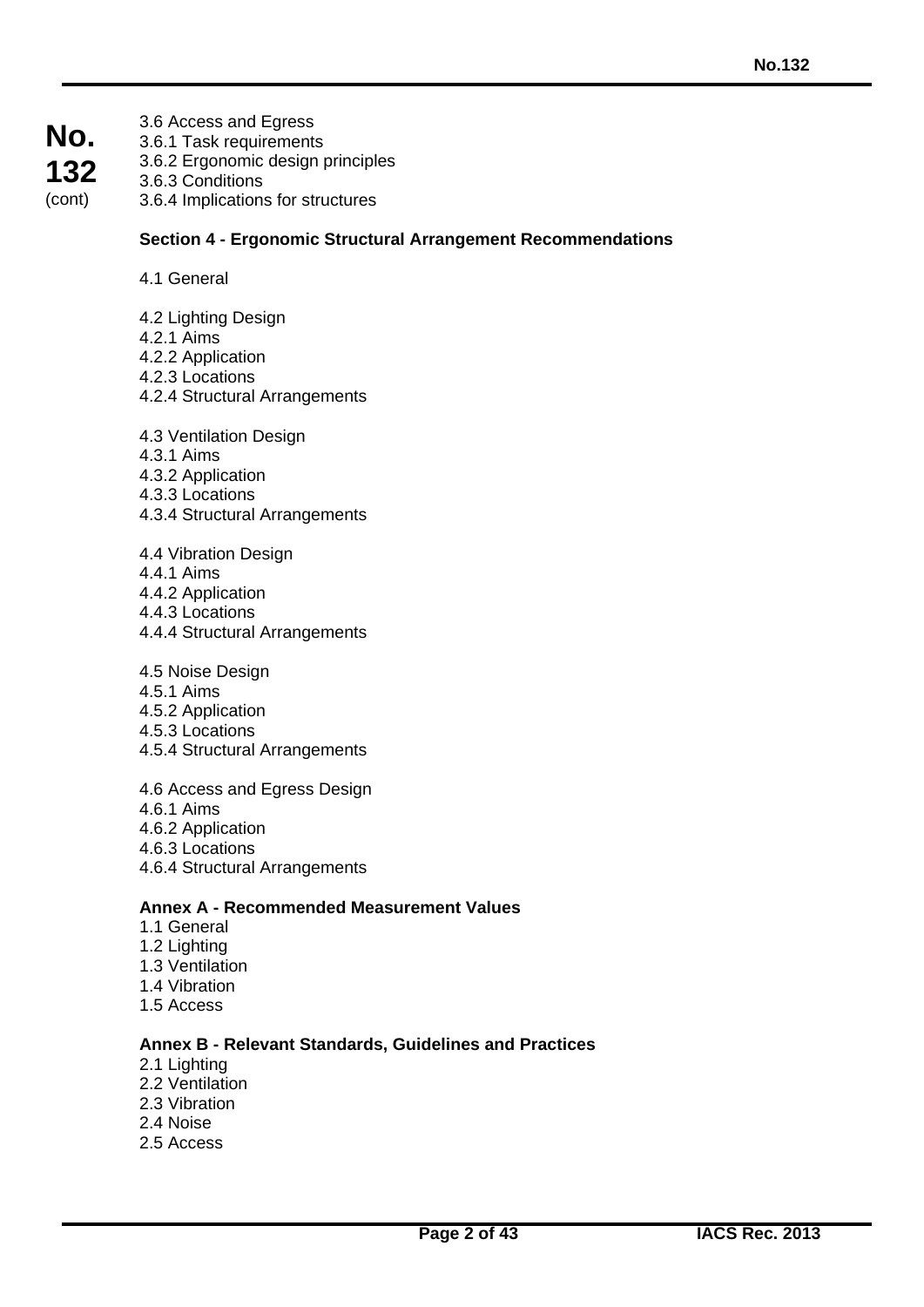# **Section 1 - Introduction**

# **1.1 Scope and objectives**

The objectives of this recommendation are to summarise information for human element and ergonomics during the structural design and arrangement of ships, including:

- a) Stairs, vertical ladders, ramps, walkways and work platforms used for permanent means of access and/or for inspection and maintenance operations according to 9.2.1.1 and 9.3.1 of IMO Resolution MSC.296(87).
- b) Structural arrangements to facilitate the provision of adequate lighting, ventilation, and to reduce noise and vibration in manned spaces according to 9.2.1.2, 9.3.2, and 9.3.3 of IMO Resolution MSC.296(87).
- c) Structural arrangements to facilitate the provision of adequate lighting and ventilation in tanks or closed spaces for the purpose of inspection, survey and maintenance according to 9.2.1.3 and 9.3.4 of IMO Resolution MSC.296(87).
- d) Structural arrangements to facilitate emergency egress of inspection personnel or ships' crew from tanks, holds, voids according to 9.2.1.4 and 9.3.5 of IMO Resolution MSC.296(87).

# **1.2 Application**

This document is an IACS non mandatory recommendation on human element considerations during the structural design and arrangement of ships under the scope and objectives specified in 1.1 above. In addition, this document also provides information for industry best practices regarding human element considerations for design of lighting, ventilation, vibration, noise, access & egress.

# **1.3 Definitions**

**Ergonomics:** 'Ergonomics is the scientific discipline concerned with the understanding of interactions among humans and other elements of a system, and the profession that applies theory, principles, data, and methods to design in order to optimize human well-being and overall system performance.' (Source: International Ergonomics Association, 2013)

**Human element:** 'A complex multi-dimensional issue that affects maritime safety, security and marine environmental protection. It involves the entire spectrum of human activities performed by ships' crews, shore-based management, regulatory bodies, recognised organizations, shipyards, legislators, and other relevant parties, all of whom need to cooperate to address human element issues effectively.' (Source: IMO Resolution A.947(23))

# **1.4 Recommendation overview**

This document is laid out in a number of sections and annexes with the purpose of presenting clear guidance on applying good ergonomic practice for design for lighting, ventilation, vibration, noise, access & egress.

• **Section 2** – The purpose of this section is to explain why the human element is increasingly seen as an important topic and how the regulations that govern shipping are increasingly putting more emphasis on the human element.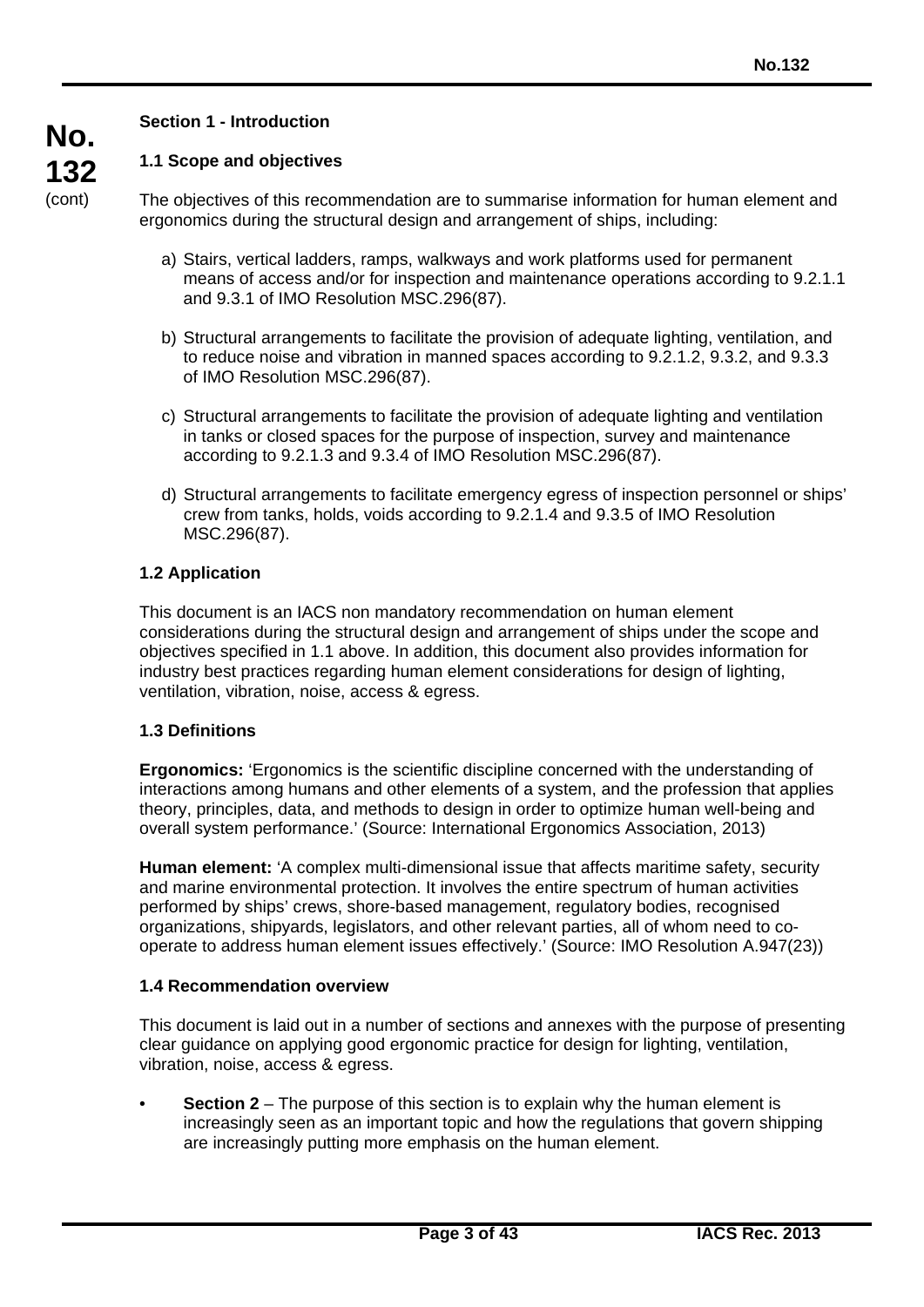- **No. 132** (cont)
- **Section 3** The purpose of this section is to present a rationale for why the human element should be considered for the recommendation criteria – lighting, ventilation, vibration, noise, access and egress arrangements – and how this will have an implication for structures.
- **Section 4** The purpose of this section is to present more detailed structural arrangement recommendations for each of the criteria – lighting, ventilation, vibration, noise, access and egress arrangements.
- **Annex A** The Annex provides designers with measurement values for some of the criteria that can aid designers when applying design recommendations. They provide the designer with additional information that can assist in making design judgements.
- **Annex B** The Annex presents a list of relevant standards that bear some relation to good ergonomic practice.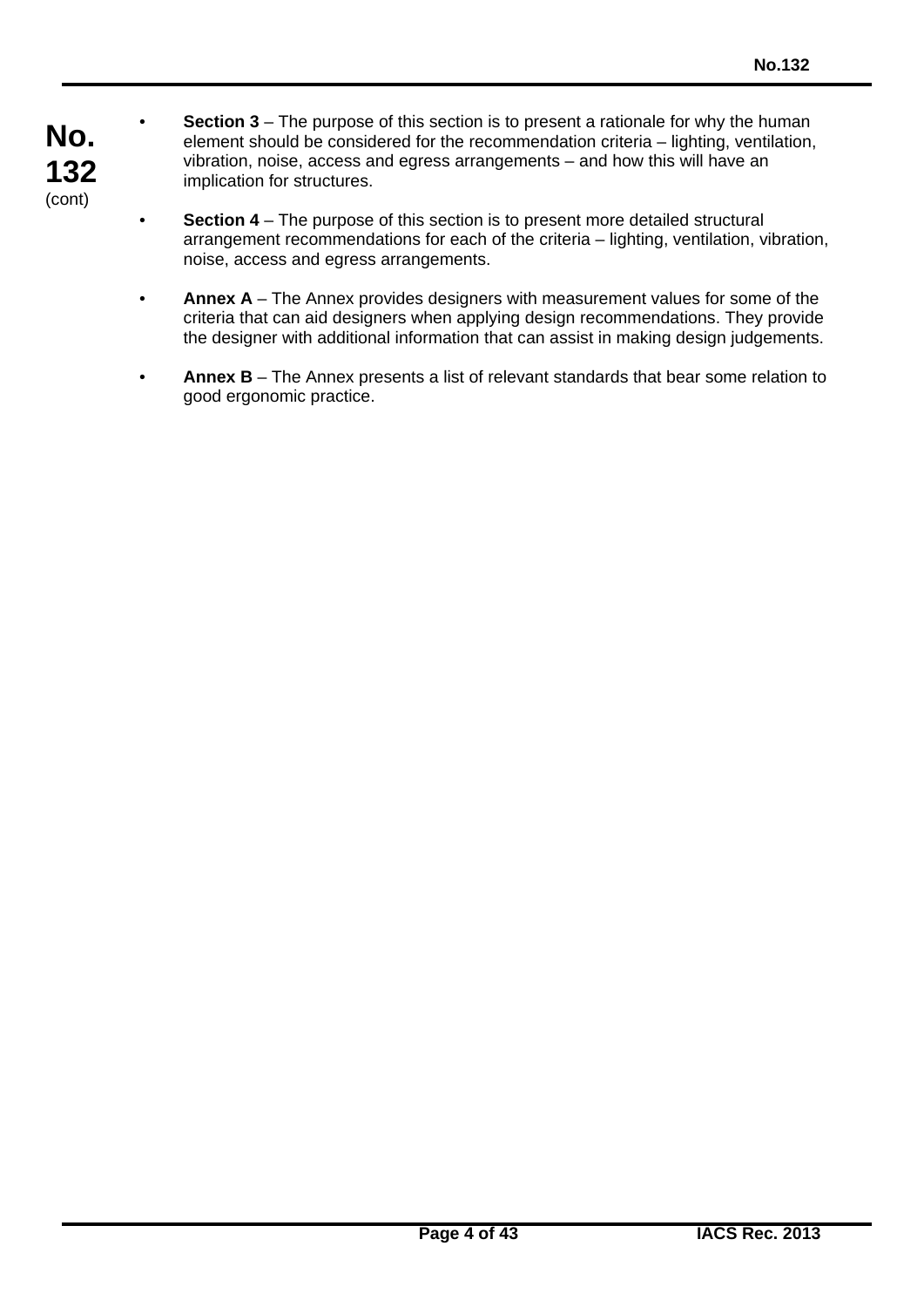# **Section 2 - The Human Element**

# **2.1 Regulatory expectations**

The regulations that govern the marine industry are gradually putting more emphasis on the human element. In general, the interest in the 'people aspects' of regulations is increasing due to the many rapid changes in the marine environment.

#### *IMO Resolution A.947(23): Human Element Vision, Principles and Goals for the Organization*

The IMO (according to Resolution A.947(23)) refers to the human element as:

*"A complex multi-dimensional issue that affects maritime safety, security and marine environmental protection. It involves the entire spectrum of human activities performed by ships' crews, shore-based management, regulatory bodies, recognized organizations, shipyards, legislators, and other relevant parties, all of whom need to co-operate to address human element issues effectively."*

In other words, anything that influences the interaction between a human and any other human, system or machine onboard ship, while accounting for the capabilities and limitations of the human, the system, and the environment.

IMO Resolution A.947(23) further states *"the need for increased focus on human-related activities in the safe operation of ships, and the need to achieve and maintain high standards of safety, security and environmental protection for the purpose of significantly reducing maritime casualties";* and that *"human element issues have been assigned high priority in the work program of the Organization because of the prominent role of the human element in the prevention of maritime casualties."*

#### **ILO Maritime Labour Convention**

The ILO's Maritime Labour Convention (MLC), 2006, provides comprehensive rights and protection at work for the world's seafarer population. It sets out new requirements specifically relating to the working and living conditions on board ships.

Aimed at seafarer health, personal safety and welfare in particular, the new MLC has specific requirements in Regulation 3.1 and Standard A3.1 for accommodation design and construction, especially in relation to living accommodation, sanitary facilities, lighting, noise, vibration, heating and ventilation.

# **2.2 Human Element Considerations**

The human element in a maritime sense can be thought of as including the following;

# **a) Design and Layout Considerations**

Design and layout considers the integration of personnel with equipment, systems and interfaces. Examples of interfaces include: controls, displays, alarms, video-display units, computer workstations, labels, ladders, stairs, and overall workspace arrangement.

It is important for designers and engineers to consider personnel's social, psychological, and physiological capabilities, limitations and needs that may impact work performance. Hardware and software design, arrangement, and orientation should be compatible with personnel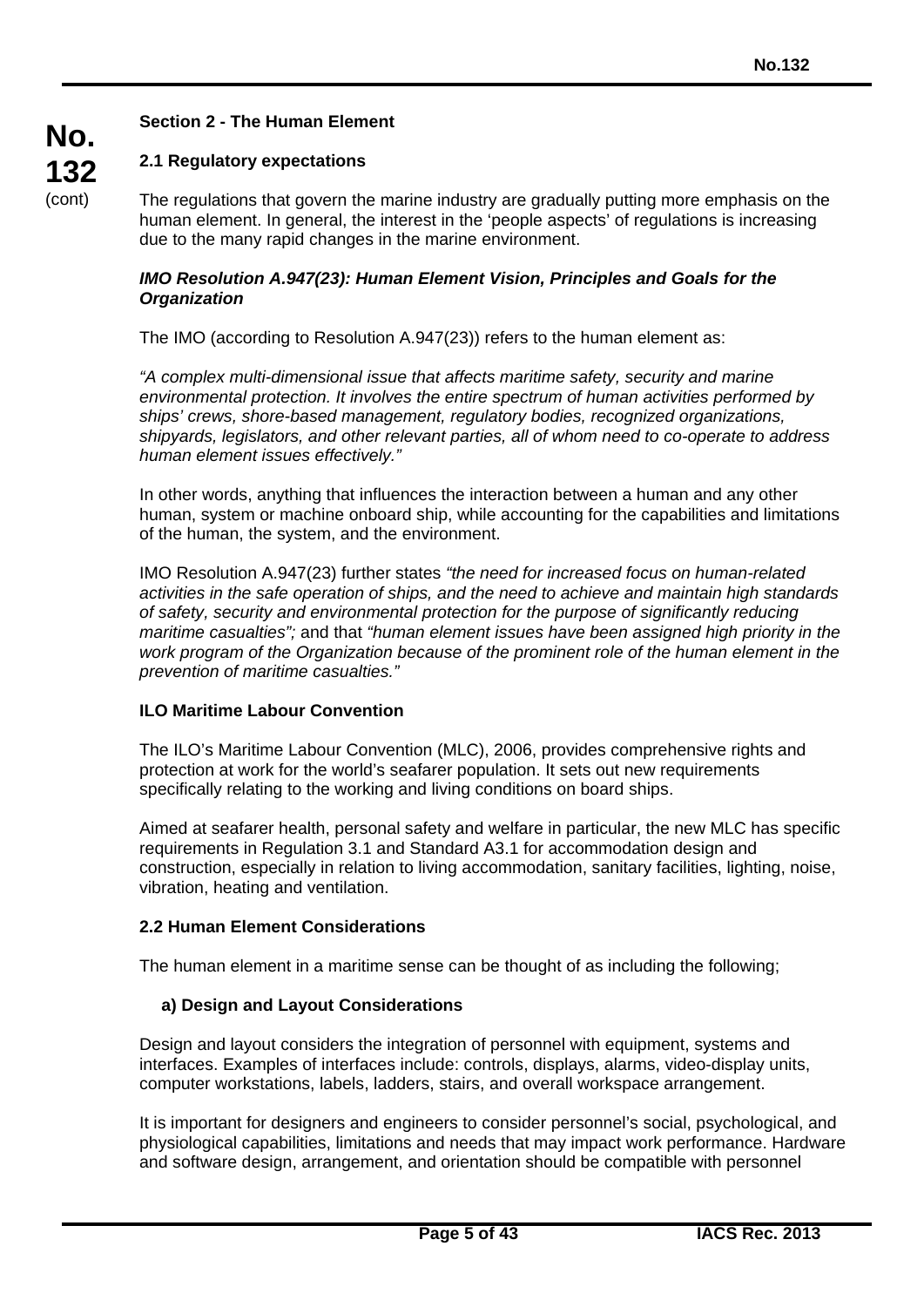capabilities, limitations, and needs. Workplace design includes the physical design and arrangement of the workplace and its effect on safety and performance of personnel.

In addition, designers and engineers should be aware of the cultural and regional influences on personnel's behavioural patterns and expectations. This includes, for example, understanding that different cultural meanings with regard to colour exist, or that bulky clothing is needed when using equipment in cold weather. Awareness of potential physical differences (e.g., male/female, tall/short, North American versus South-East Asian) is needed so that the design, arrangement, and orientation of the work environment reflects the full range of personnel.

If these factors are not considered, the workplace design may increase the likelihood of human error. Additional training, operations, and maintenance manuals, and more detailed written procedures cannot adequately compensate for human errors induced by poor design.

# **b) Ambient Environmental Considerations**

This addresses the habitability and occupational health characteristics related to human whole-body vibration, noise, indoor climate and lighting. Substandard physical working conditions undermine effective performance of duties, causing stress and fatigue. Examples of poor working conditions include poor voice communications due to high noise workplaces or physical exhaustion induced by high temperatures. Ambient environmental considerations also include appropriate design of living spaces that assist in avoidance of, and recovery from, fatigue.

### **c) Considerations Related to Human Capabilities and Limitations**

Personnel readiness and fitness-for-duty are essential for vessel safety. This is particularly so as tasks and equipment increase in complexity, requiring ever-greater vigilance, skills, competency and experience. The following factors should be considered when selecting personnel for a task:

- Knowledge, skills, and abilities that stem from an individual's basic knowledge, general training, and experience
- Maritime-specific or craft-specific training and abilities (certifications and licenses) and vessel specific skills and abilities
- Bodily dimensions and characteristics of personnel such as stature, shoulder breadth, eye height, functional reach, overhead reach, weight, and strength
- Physical stamina; capabilities, and limitations, such as resistance to and freedom from fatigue; visual acuity; physical fitness and endurance; acute or chronic illness; and substance dependency
- Psychological characteristics, such as individual tendencies for risk taking, risk tolerance, and resistance to psychological stress.

#### **d) Management and Organizational Considerations**

This factor considers management and organizational considerations that impact safety throughout a system lifecycle. The effective implementation of a well-designed safety policy, that includes ergonomics, creates an environment that minimizes risks. Commitment of top management is essential if a safety policy is to succeed. Management's commitment can be demonstrated by: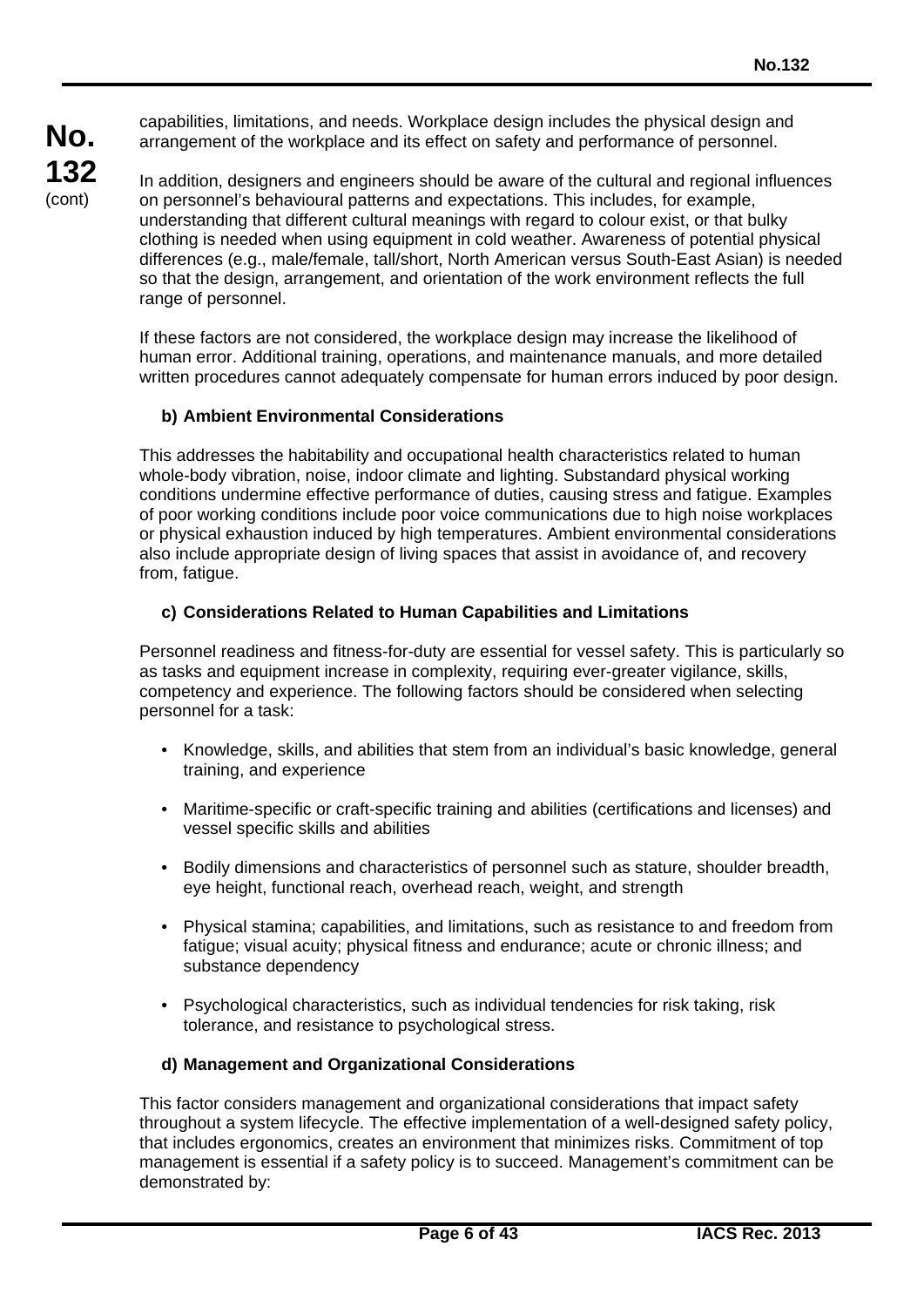- **No. 132** (cont)
- Uniformly enforced management rules for employee conduct
- Easy-to-read and clear management policies
- Allocation of sufficient funds in the owner/operator's budget for operations and for safety programs, including ergonomics, to be properly integrated and implemented
- Work schedules arranged to minimize employee fatigue
- Creation of a high-level management safety position which includes the authority to enforce a safety policy that includes ergonomics
- Positive reinforcement of employees who follow company safety regulations
- Company commitment to vessel installation maintenance.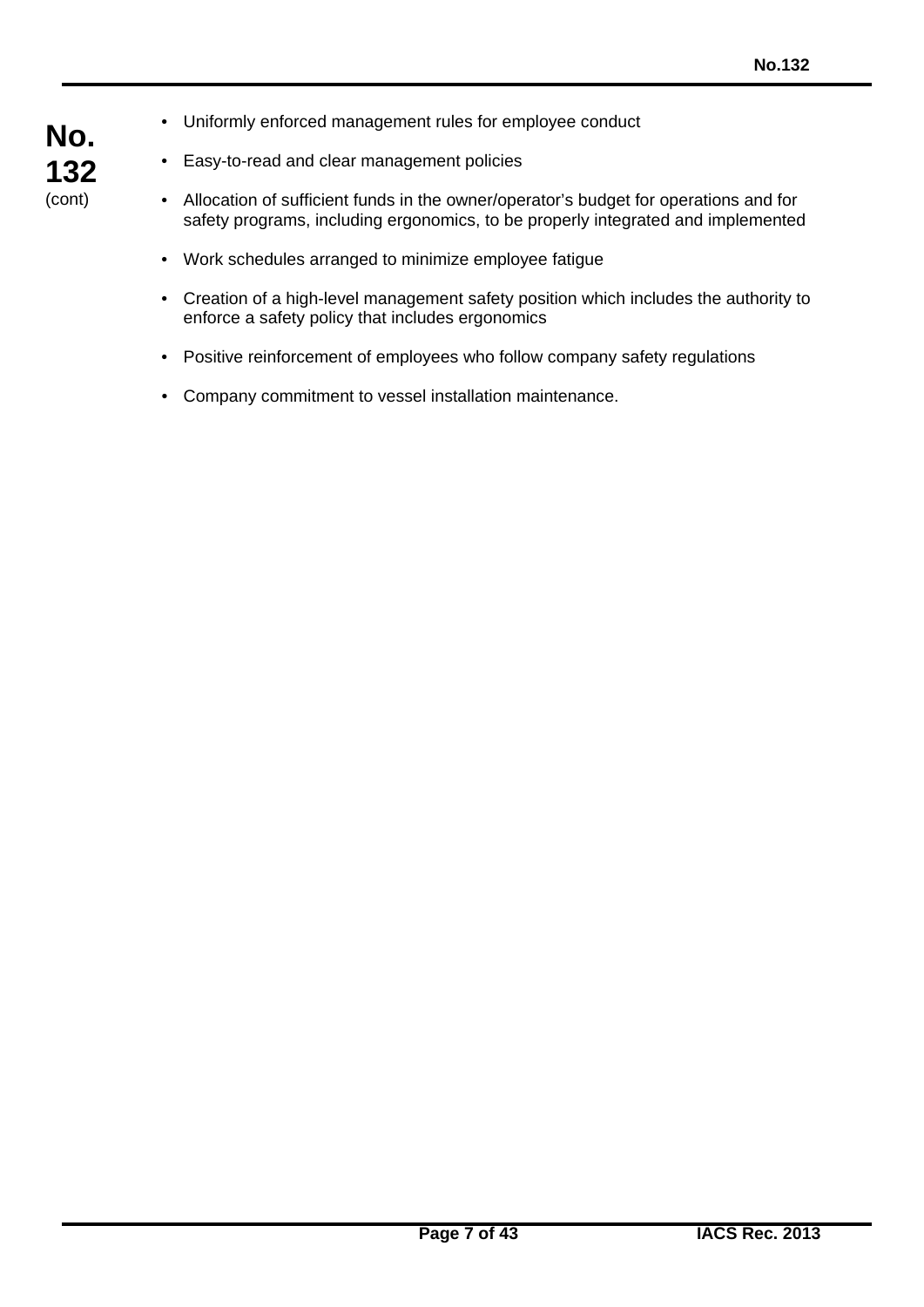### **Section 3 - Rationale for considering the Human Element in the design of lighting, ventilation, vibration, noise, access and egress arrangements**

# **3.1 General**

**No.**

**132** (cont)

> 3.1.1 The design of the on board working environment for the ship's crew should consider environmental factors such as lighting, ventilation, vibration and noise. Insufficient attention paid to the physical working conditions can have an effect on task performance, health and safety and well-being.

3.1.2 The design of stairs, vertical ladders, ramps, walkways and work platforms used for permanent means of access should facilitate safe movement within or among working or habitability areas. Insufficient attention paid to access arrangements can have an effect on task performance and safety. Insufficient attention paid to egress arrangements can have an effect on safe evacuation during an emergency.

3.1.3 The following headings are applied to each of the criteria addressed in this recommendation to give the rationale for what needs to be considered from a human element perspective;

- Task requirements
- Ergonomic design principles
- Conditions
- Implications for structures

# **3.2 Lighting**

#### **3.2.1 Task requirements**

- The lighting of crew spaces should facilitate visual task performance as well as the movement of crew members within or between working or habitability areas. It should also aid in the creation of an appropriate aesthetic visual environment. Lighting design involves integrating these aspects to provide adequate illumination for the safety and well-being of crew as well as affording suitable task performance.
- In order to facilitate operation, inspection, and maintenance tasks in normally occupied spaces and inspection, survey and maintenance tasks in closed spaces, the design of lighting should promote;
- task performance, by providing adequate illumination for the performance of the range of tasks associated with the space
- safety, by allowing people enough light to detect hazards or potential hazards
- visual comfort and freedom from eye strain.

#### **3.2.2 Ergonomic design principles**

- In order to facilitate the task requirements identified above, the following design principles are identified as needing to be achieved for lighting design. These design principles are based on good ergonomic practice and will form the basis for the development of the structural arrangement recommendations.
- The design of lighting should;
- provide adequate illumination for the performance of the range of tasks associated with the space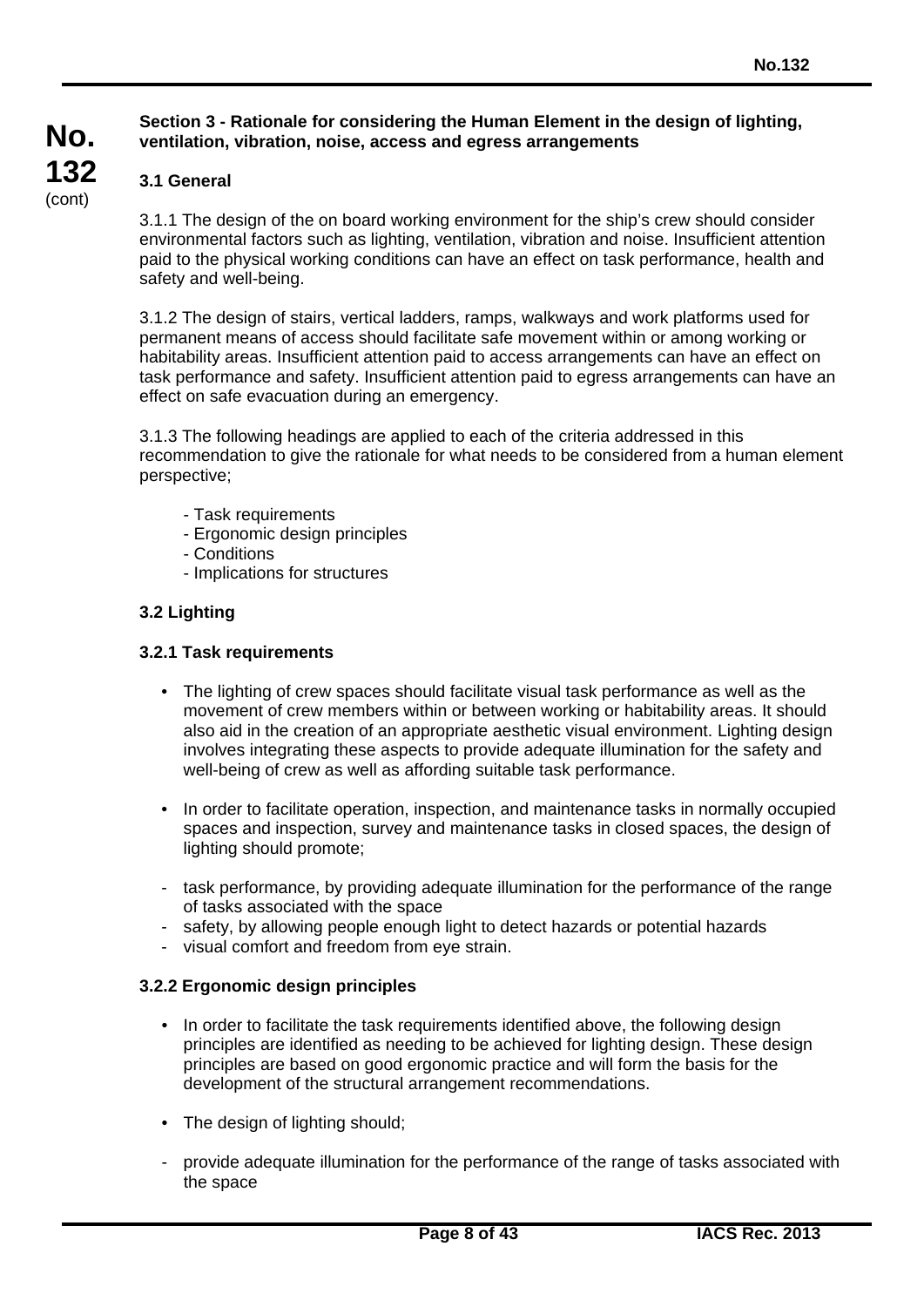- be suitable for normal conditions and any additional emergency conditions
- provide uniform illumination as far as practicable
- avoid glare and reflections
- avoid bright spots and shadows
- be free of perceived flicker
- be easily maintained and operated
- be durable under the expected area of deployment

#### **3.2.3 Conditions**

**No.**

**132** (cont)

- The provision of adequate lighting is dependent on several factors which need to be taken into account. These include;
- Time of day and external light characteristics
- Differing proximity to deadlights, windows, doors

### **3.2.4 Implications for structures**

- In order to address the design principles outlined above, there are several implications for the structural arrangements. These implications with regard to structures will address;
- Positioning of luminaires
- Overhead arrangements (stringers, pipes and ductwork, cable trays)
- Positioning of switches and controls
- Provision and position of windows providing natural light
- Control of natural and artificial sources of glare
- Supply of power
- Constrained space lighting (permanent or intrinsically safe portable lighting)

#### **3.3 Ventilation**

#### **3.3.1 Task requirements**

- In order to facilitate operation, inspection and maintenance tasks in manned spaces, the ventilation system is to be suitable to maintain operator vigilance, comfort, provide thermal protection (from heat and cold) and to aid safe and efficient operations.
- In order to facilitate periodic inspections, survey and maintenance in tanks or closed spaces the means of ventilation is to ensure the safety of personnel in enclosed spaces from poor or dangerous air quality.

#### **3.3.2 Ergonomic design principles**

- In order to facilitate the task requirements identified above, the following design principles are identified as needing to be achieved for ventilation / indoor climate design. These design principles are based on accepted ergonomic practice and will form the basis for the development of the structural arrangement recommendations.
- Indoor climate should be designed to:
- provide adequate heating and/or cooling for onboard personnel
- provide uniform temperatures (gradients)
- maintain comfortable zones of relative humidity
- provide fresh air (air exchange) as part of heated or cooled return air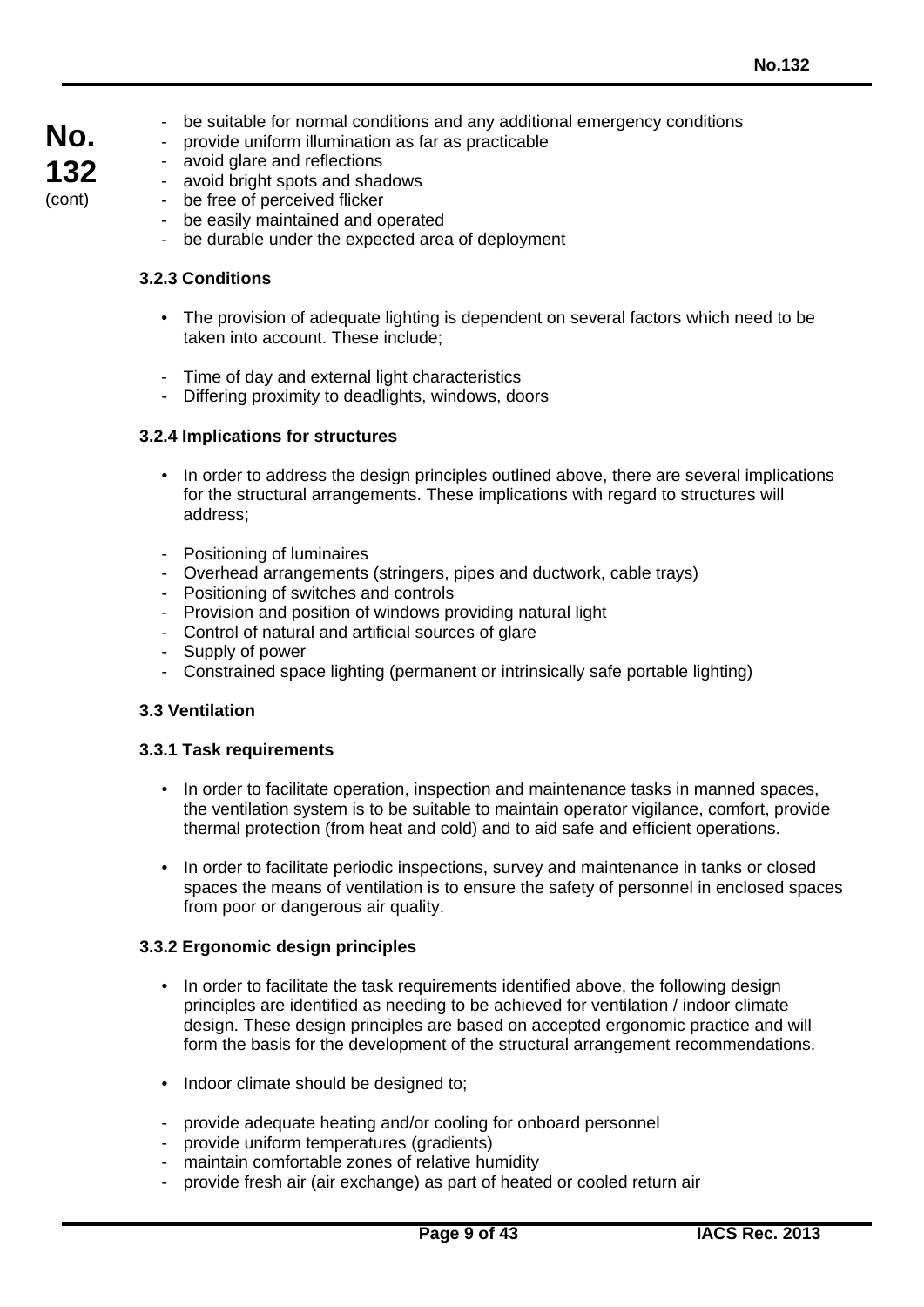- provide clean filtered air, free of fumes, particles or airborne pathogens
- monitor gas concentration  $(CO, CO<sub>2</sub>, O<sub>2</sub>$  etc.)
- be easily adjustable by onboard personnel
- minimise contribution of ventilation noise to living and work spaces
- provide sufficient velocity to maintain exchange rates whilst not being noisy or annoying provide means to use natural ventilation
	- provide/assess safe air quality while working in enclosed spaces
- Additionally, the design of the ventilation system should give consideration to keep the structural integrity for purposes of fire insulation

### **3.3.3 Conditions**

- Ventilation provisions should accommodate and take into account the following factors;
- extremes of external environmental conditions (highs and lows of temperature and humidity)
- expected human occupancy of work and living spaces
- operating components that contribute heat to a living or working space
- entry into confined spaces for the purpose of inspection

### **3.3.4 Implications for structures**

- In order to address the design principles outlined above, there are several implications for the structural arrangements. These implications with regard to structures will include;
- exterior ambient conditions (sizing the HVAC system)
- indoor air quality (particulate, smoke,  $O_2$ ,  $CO_2$ , other gases)
- Ventilation capacity and air flow
- Water stagnation
- Bio-organisms and toxins
- Pipe and ductwork condensate
- Inspection access, maintenance access
- Noise and vibration control
- Energy efficiency

# **3.4 Vibration**

#### **3.4.1 Task requirements**

- In order to facilitate operation, inspection and maintenance tasks in manned spaces, the level of vibration is to be such that it does not introduce injury or health risks to shipboard personnel.
- Additionally, consideration will be made for the impact of vessel motion on human comfort.
- These considerations extend to living and work tasks occurring in habitability and work spaces as well as infrequently occupied spaces such as tanks and small holds entered for the purpose of maintenance or inspection.

# **3.4.2 Ergonomic design principles**

# **No. 132** (cont)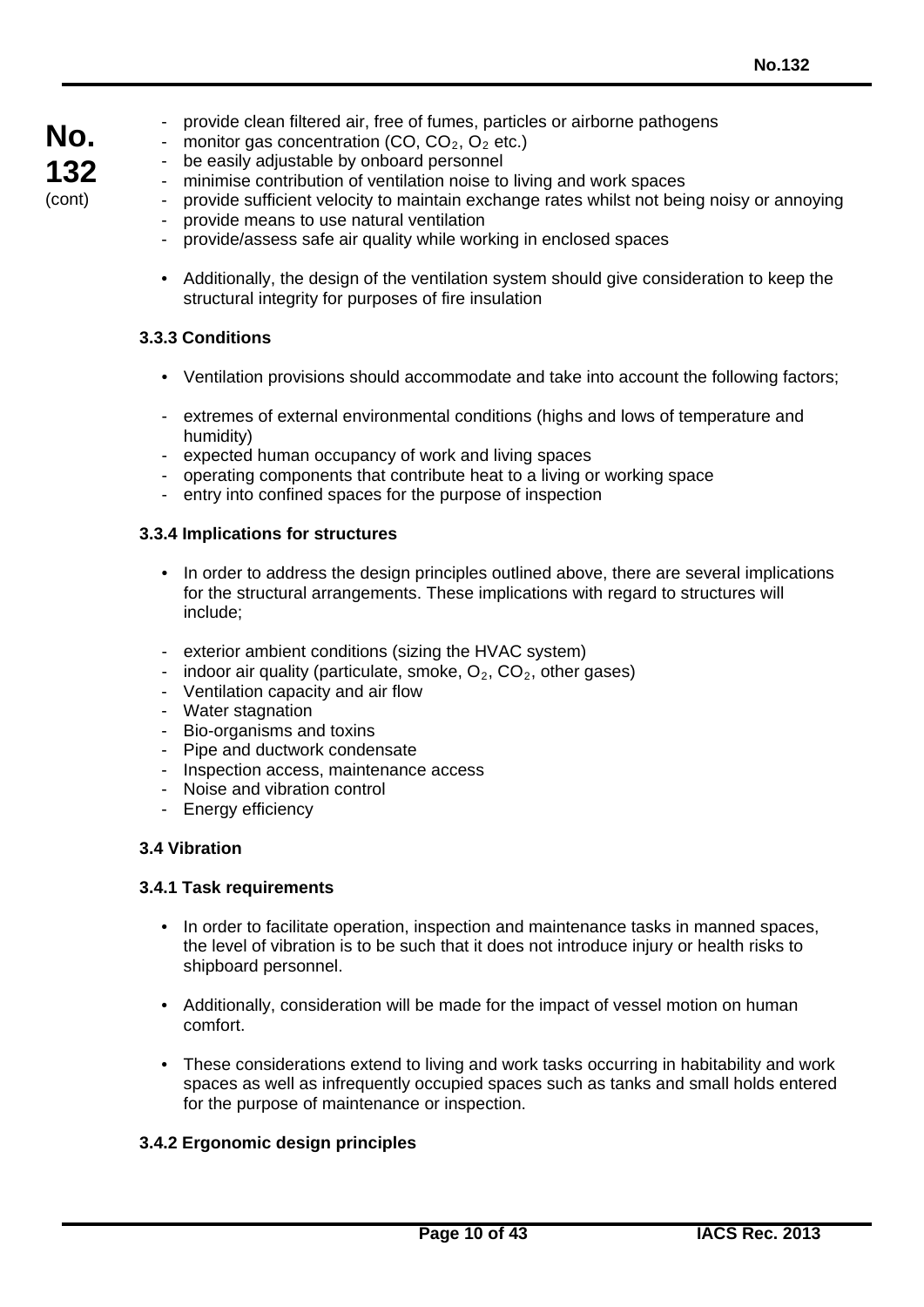- In order to facilitate the task requirements identified above, the following design principles were identified as needing to be considered in vibration control. Vessel design should;
- protect onboard personnel from harmful levels of vibration
- protect onboard personnel from levels of vibration impairing job performance
- protect onboard personnel from levels of vibration that interferes with sleep or comfort
- provide protection from both continuous exposure and shock (high peak values)

# **3.4.3 Conditions**

- Vibration control provisions should accommodate and take into account the following factors;
- Continuous service output of prime mover(s)
- Equipment operation (such as thrusters, air compressors and auxiliary generators)
- Course, speed and water depth
- Rudder conditions
- Sea conditions
- Loading conditions

# **3.4.4 Implications for structures**

- In order to meet the design principles outlined above, there are several implications for the structural arrangements to reduce vibration. The implications with regard to structures will address;
- Machinery excitation (main mover)
- Rotating components (turbines)
- Pumps
- Refrigeration
- Air compressors
- Shafting excitation
- Propeller blade tip/hull separation
- Cavitation
- Thrusters and azipods
- Hull and structure response to vibration.
- Resonance of structures
- Location of safety rails, hand holds, seating devices, means to secure loose stock or rolling stock in relation to ship motion

# **3.5 Noise**

#### **3.5.1 Task requirements**

- Depending on the level and other considerations, noise can contribute to hearing loss, interfere with speech communications, mask audio signals, interfere with thought processes, disrupt sleep, distract from productive task performance, and induce or increase human fatigue.
- In order to facilitate operation, inspection and maintenance tasks in manned spaces, the level of noise should to be such that it;
- does not impair hearing either permanently or temporarily,
- is not at levels which interfere with verbal communication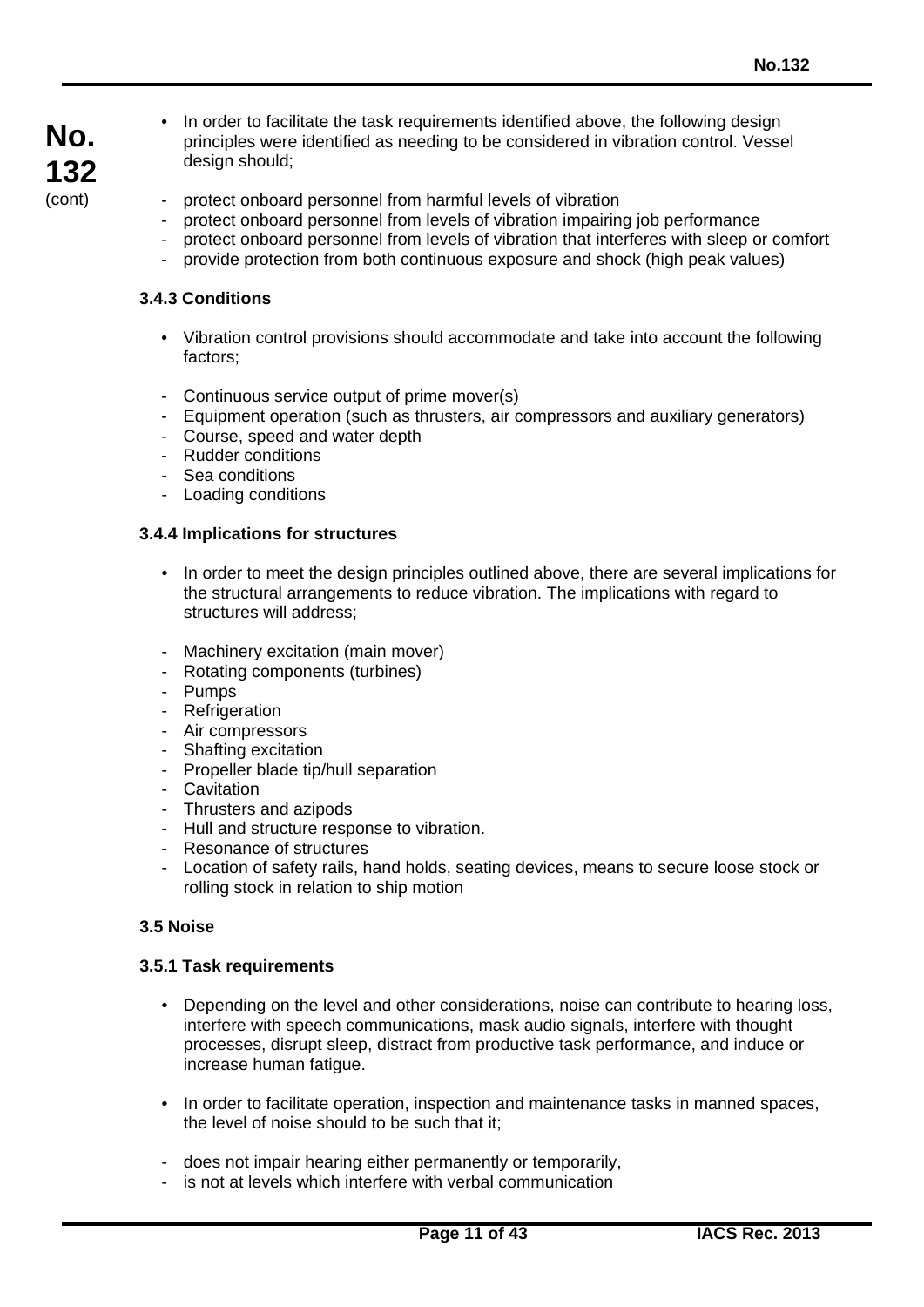- is not at levels which interfere with the hearing of alarms and signals
- is not at levels that will cause stress, distract from task performance or increase the risk of errors
- does not interfere with the ability to sleep
- does not increase or induce fatigue
- does not reduce habitability or sense of comfort

### **3.5.2 Ergonomic design principles**

- Noise control provisions should accommodate and take into account the following conditions. Vessel design should;
- ensure that onboard personnel are protected from harmful levels of noise (health hazards, hearing loss, cochlear damage)
- ensure that onboard personnel are protected from levels of noise impairing job performance
- ensure that onboard personnel are protected from levels of noise impairing verbal communication and the hearing of signals (such as alarms, bells, whistles, etc.)
- ensure that onboard personnel are protected from levels of noise that interfere with sleep or comfort

#### **3.5.3 Conditions**

- The development of provisions to reduce noise is dependent on several factors which need to be taken into account. These include;
- Equipment Operation
- Sea Conditions
- Loading Conditions and cargo operations
- Performance of maintenance or inspection tasks, including infrequently accessed areas.

#### **3.5.4 Implications for structures**

- In order to meet the design principles outlined above, there are implications for the structural arrangements to reduce noise, these include;
- Machinery excitation (main mover)
- Hull protrusions
- Rotating components (turbines)
- Pumps
- Refrigeration
- Air compressors, fans, ventilation ductwork, exhaust systems
- Shafting excitation
- Propeller blade tip/hull separation
- Cavitation
- Thrusters and azipods
- Noise abatement / shielding

#### **3.6 Access & Egress**

#### **3.6.1 Task requirements**

• The design of accesses and access structures of crew spaces should facilitate the safe movement of crew members within or among working or habitability areas. These

**No. 132** (cont)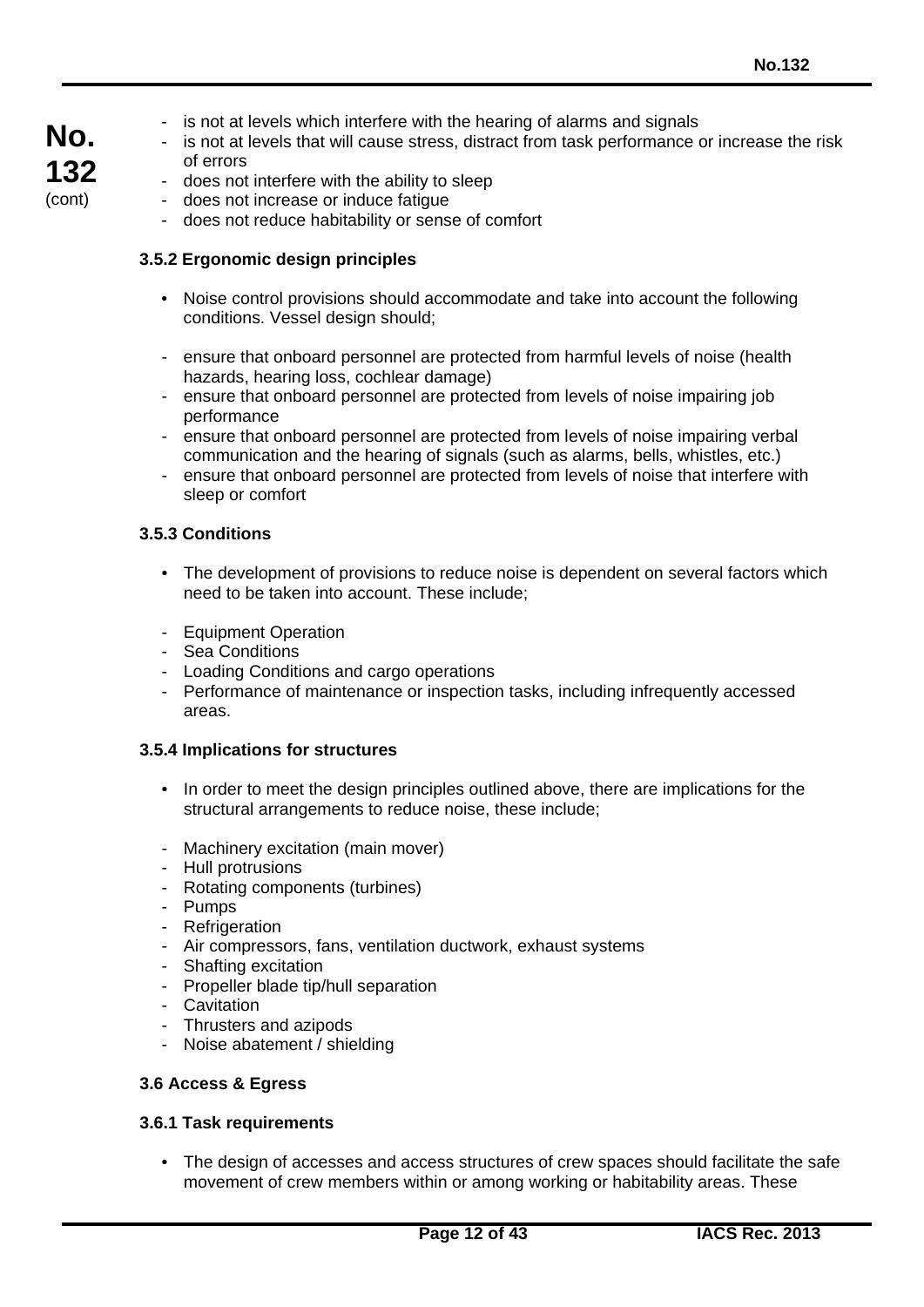include access structures such as passageways, ladders, ramps, stairs, work platforms, hatches, and doors. Also included are handrails, guard rails, and fall protection devices.

- In order to facilitate operation, inspection, and maintenance tasks in normally occupied spaces and inspection, survey and maintenance tasks in closed spaces, the design of accesses and access structures should promote;
- task performance, by providing adequate configurations and dimensions facilitating human access.
- safety, by providing barriers to falls or other types of injury.

# **3.6.2 Ergonomic design principles**

- In order to facilitate the task requirements identified above, the following design principles are identified as needing to be achieved for access design. These design principles are based on good ergonomic practice and will form the basis for the development of the structural arrangement recommendations.
- The design of access and egress arrangements should:
- provide adequate access for the performance of the range of tasks associated (general access, accommodations access, maintenance and other work access) with the space
- be suitable for normal and emergency conditions
- be sized according to the access (or related) task required
- be sized according to the expected user population
- be easily maintained and operated
- be durable under the expected area of deployment
- accommodate ship motions

# **3.6.3 Conditions**

- The identification of access requirements is dependent on several factors which need to be taken into account when developing recommendations. These include;
- Expected extent of vessel motion and potential interference with walking, standing, or climbing due to instability
- Exposure to external areas that may experience rain, snow, ice, spray, wind or other environmental conditions that may influence the usability and safety of accesses or access aids
- Potential for slips, trips, or falls and provision and design of accesses and access aids preventing their occurrence.

#### **3.6.4 Implications for structures**

- In order to address the design principles outlined above, there are several implications for the structural arrangements. These implications with regard to structures will address;
- Provision and size of access structures (based on frequency of use and numbers of crew)
- Locations of accesses
- Exposure to the external elements
- Safety in access to, and use of, access structures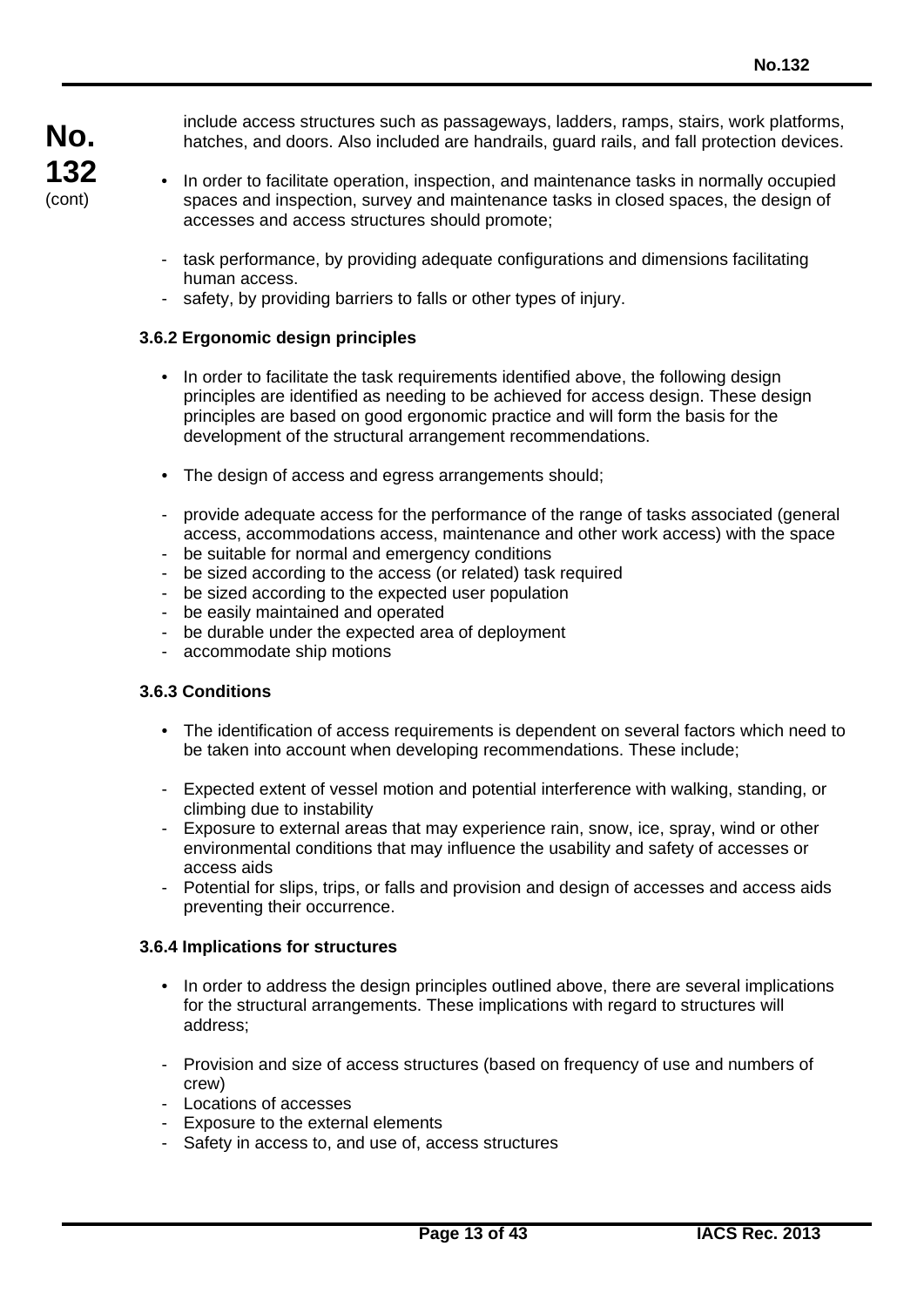# **Section 4 - Ergonomic Structural Arrangement Recommendations**

# **4.1 General**

**No.**

**132** (cont)

4.1.1 The guidance presented in this section provides detailed structural arrangement recommendations for each of the criteria – lighting, ventilation, vibration, noise, access and egress arrangements.

# **4.2 Lighting Design**

# **4.2.1 Aims**

- Following a review of IMO Resolution MSC.296(87), the structural arrangements to facilitate the provision of adequate lighting in spaces normally occupied or manned by shipboard personnel should be considered.
- A space may be considered as being 'normally occupied' or 'manned' when it is routinely occupied for a period of 20 minutes or more.
- Following a review of IMO Resolution MSC.296(87), the structural arrangements to facilitate the provision of adequate lighting in areas infrequently manned such tanks or closed spaces for periodic inspections, survey and maintenance should be considered.

# **4.2.2 Application**

• The recommendations presented in this section are applicable to vessels covered in SOLAS Regulation II-1/3-10.

# **4.2.3 Locations**

- Locations for lighting in manned spaces should be provided permanently and include the following;
- Living quarters (accommodation, recreation, offices, dining)
- Work Areas (control rooms, bridge, machinery spaces, workshops, offices, and spaces entered on a daily basis)
- Access Areas (corridors, stairways, ramps and the like)
- Lighting in infrequently manned spaces may be temporary and include the following;
- Tanks, small holds, infrequently occupied closed spaces

# **4.2.4 Structural Arrangements**

Allowance should be made for the following ergonomic recommendations during structural design and construction as appropriate.

A) Positioning of Lighting

- Natural lighting through the use of windows and doors should be provided as far as practicable.
- Lights should be positioned, as far as practicable, in the same horizontal plane and arranged symmetrically to produce a uniform level of illumination.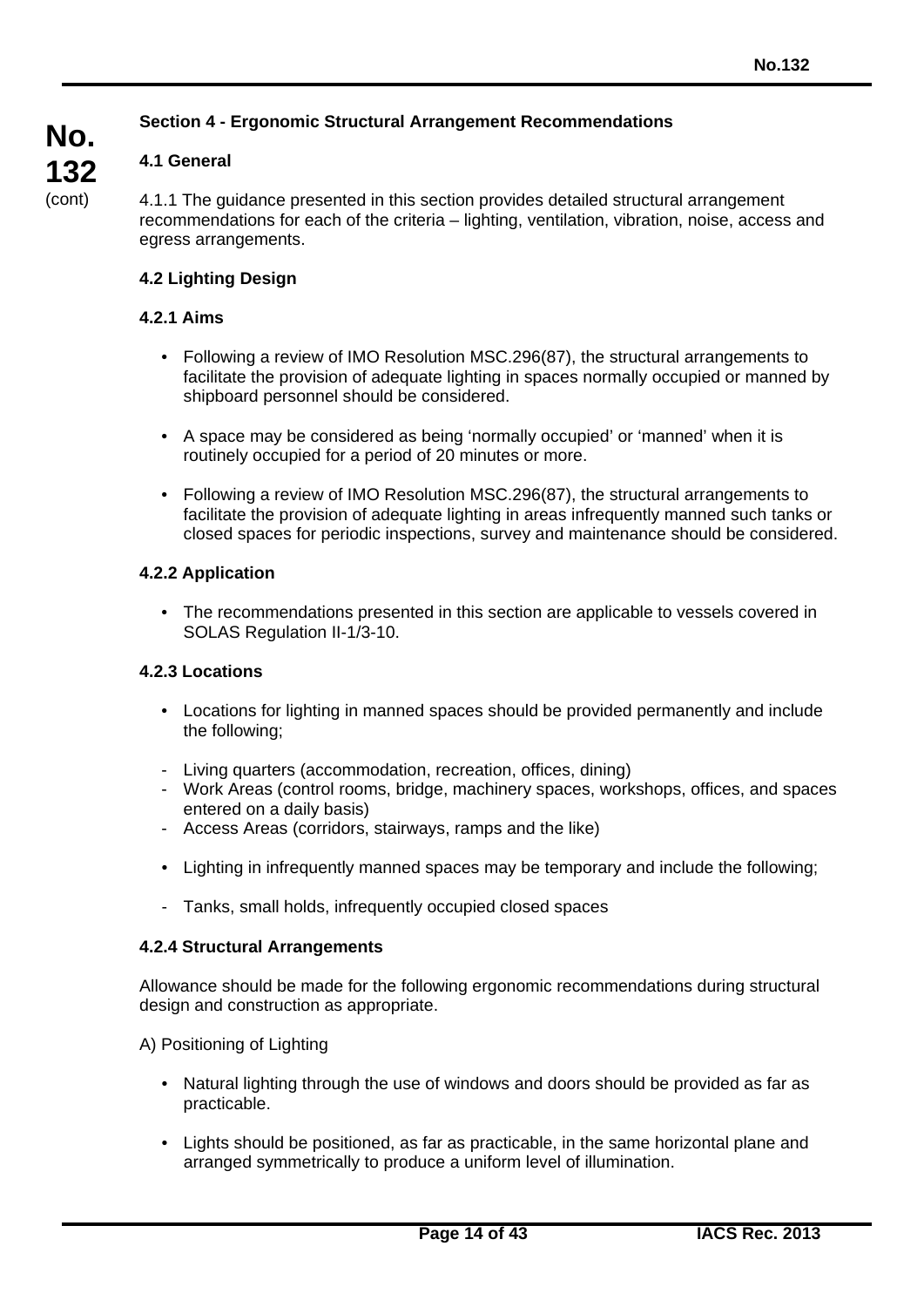- Lights should be positioned taking account of air conditioning vents or fans, fire detectors, water sprinklers etc. so the lighting is not blocked by these items.
- Lights should be positioned so as to reduce as far as possible bright spots and shadows.
- Fluorescent tubes should be positioned at right angles to an operator's line of sight while the operator is located at their typical duty station as far as practicable.
- Any physical hazards that provide a risk to operator safety should be appropriately illuminated.
- Lights should be positioned to consider the transfer of heat to adjacent surfaces.
- Lights should not to be positioned in locations which would result in a significant reduction in illumination.
- Lights should not to be positioned in locations that are difficult to reach for bulb replacement or maintenance.

B) Illuminance distribution

- Illumination of the operator task area should be adequate for the type of task, i.e. it should consider the variation in the working plane.
- Sharp contrasts in illumination across an operator task area or working plane should be reduced, as far as possible.
- Sharp contrasts in illumination between an operator task area and the immediate surround and general background should be reduced, as far as possible.
- Where necessary for operational tasks, local illumination should be provided in addition to general lighting.
- Lights should not flicker or produce stroboscopic effects.

C) Obstruction and glare

- Lights should be positioned so as to reduce as far as possible glare or high brightness reflections from working and display surfaces.
- Where necessary, suitable blinds and shading devices may be used to prevent glare.
- Lighting should not to be obstructed by structures such as beams and columns.
- The placement of controls, displays and indicators should consider the position of the lights relative to the operator in their normal working position, with respect to reflections and evenness of lighting.
- Surfaces should have a non-reflective or matt finish in order to reduce the likelihood of indirect glare.

D) Location and installation of lighting controls

• Light switches should be fitted in convenient and safe positions for operators.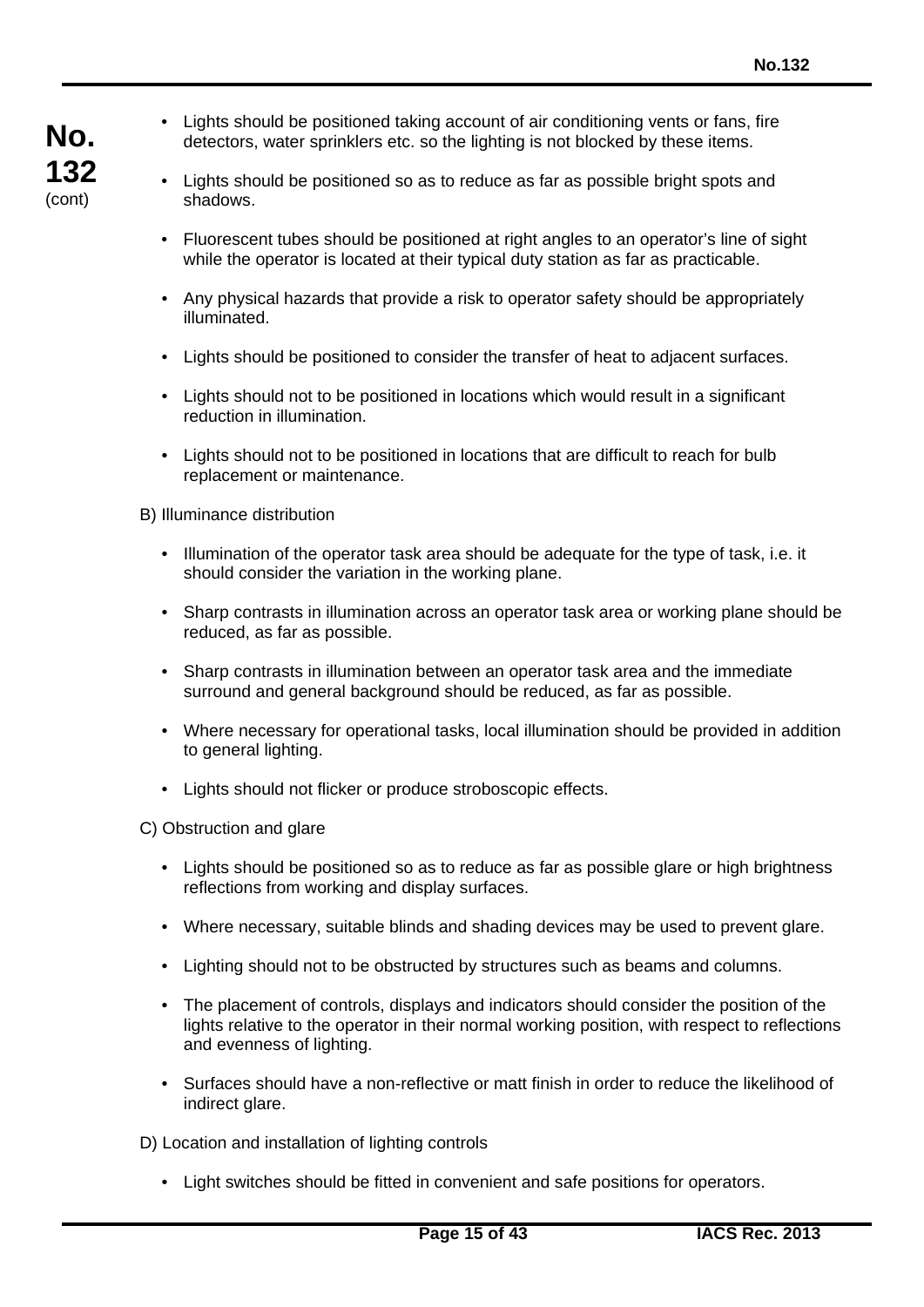• The mounting height of switches should be such that personnel can reach switches with ease.

# E) Location and installation of electrical outlets

- Outlets should be installed where local lighting is provided, for e.g. in accommodation areas, work spaces and internal and external walkways.
- Provision is to be made for temporary lighting where necessary for inspection, survey and maintenance.

### **4.3 Ventilation Design**

### **4.3.1 Aims**

**No.**

**132** (cont)

- Following a review of IMO Resolution MSC.296(87), the structural arrangements to facilitate the provision of adequate ventilation in spaces normally occupied or manned by shipboard personnel should be considered.
- A space may be considered as being 'normally occupied' or 'manned' when it is routinely occupied for a period of 20 minutes or more.
- Following a review of IMO Resolution MSC.296(87), the structural arrangements to facilitate the provision of adequate ventilation in areas infrequently manned such tanks or closed spaces for periodic inspections, survey and maintenance should be considered.

### **4.3.2 Application**

• The recommendations presented in this section are applicable to vessels covered in SOLAS Regulation II-1/3-10.

### **4.3.3 Locations**

- Locations for ventilation in manned spaces should be provided permanently and include the following;
- Living quarters (accommodation, recreation, offices, dining)
- Work Areas (control rooms, bridge, machinery spaces, offices, spaces and voids entered)
- Locations for ventilation in infrequently manned spaces should be temporary and include the following;
- Tanks, small holds, infrequently occupied closed/enclosed spaces

#### **4.3.4 Structural Arrangements**

Allowance should be made for the following ergonomic recommendations during structural design and construction as appropriate.

A) Ship ventilation design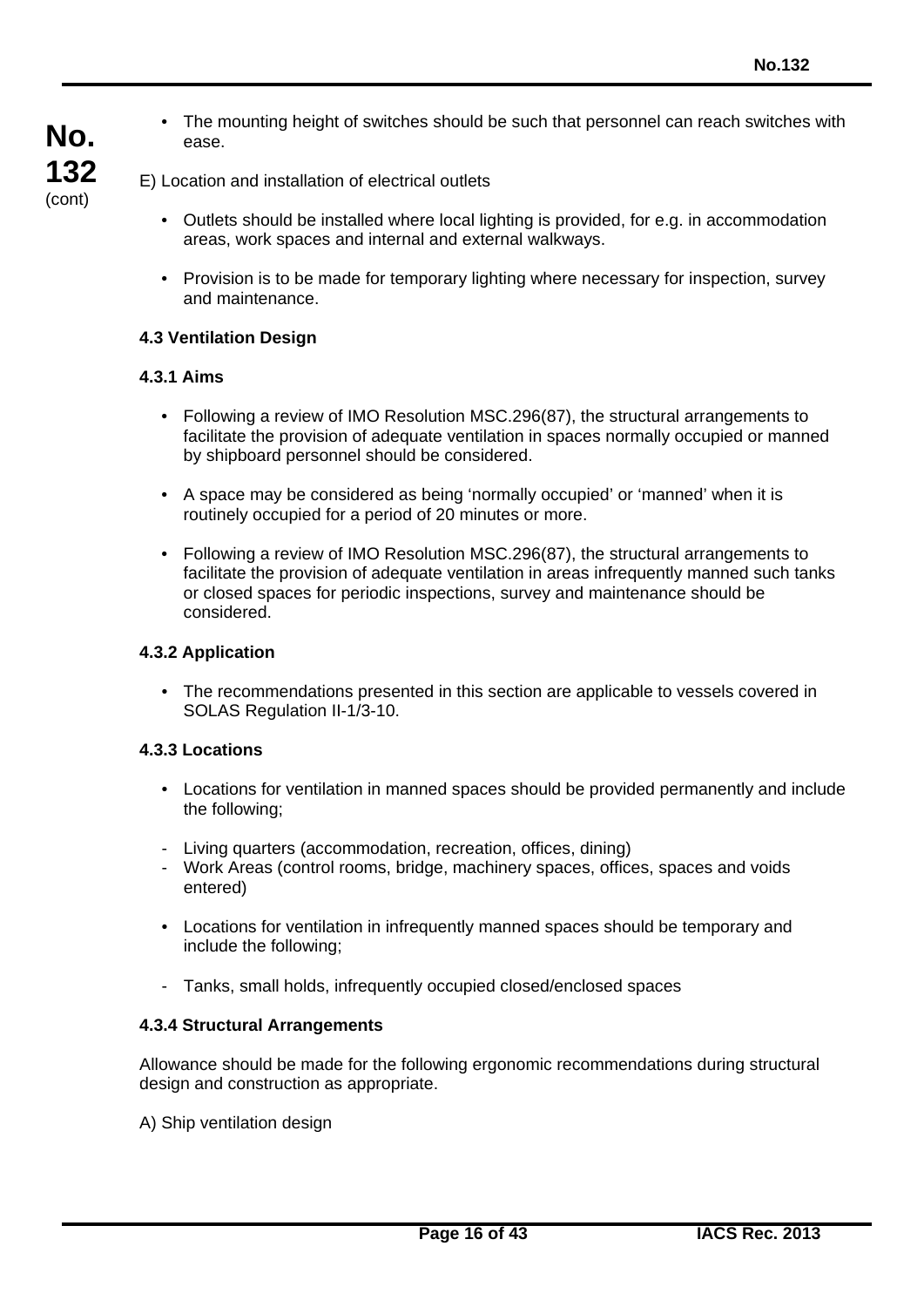- Natural ventilation design should be established by consideration of compartment layouts and specifications. Typical natural ventilation devices include mushroom ventilators, gooseneck ventilators, ventilators with weather proof covers etc.
- In general, HVAC (heating, ventilation and air conditioning) systems should be provided in spaces normally occupied during operation.
- For areas infrequently occupied (such as tanks or holds) means of air quality sampling (such as portable  $CO<sub>2</sub>$  densitometer) should be provided.
- Means to ventilate prior to entry of infrequently visited places should be provided.
- Adequate ventilation should be provided for inspection, survey, maintenance and repair within the voids of double-bottom and double-sided hulls.

B) Location and installation of ventilation

- The design of air ducts should facilitate reduced wind resistance and noise. Ductwork (particularly elbows and vents) should not contribute excess noise to a work or living space.
- Ductwork should not to interfere with the use of means of access such as stairs, ladders, walkways or platforms.
- Ductwork and vents should not be positioned to discharge directly on people occupying the room in their nominal working or living locations, for example, directed at a berth, work console, or work bench.
- Manholes and other accesses should be provided for accessibility and ventilation to points within.
- Fire dampers should be applied to contain the spread of fire, per statutory requirements.
- Ventilation penetrations through watertight subdivision bulkheads are not recommended unless accepted per statutory requirements. Ventilation dampers are to be visible (via inspection ports or other means).
- Ventilation fans for cargo spaces should have feeders separate from those for accommodations and machinery spaces.
- It is recommended that air Intakes for ventilation systems are located to minimise the introduction of contaminated air from sources such as for example, exhaust pipes and incinerators.
- Extractor grilles should be located to avoid short-circuits between inlets and outlets and to support even distribution of air throughout a work space.

# **4.4 Vibration Design**

# **4.4.1 Aims**

• Following a review of IMO Resolution MSC.296(87), the structural arrangements to minimize vibration in spaces normally occupied or manned by shipboard personnel should be considered.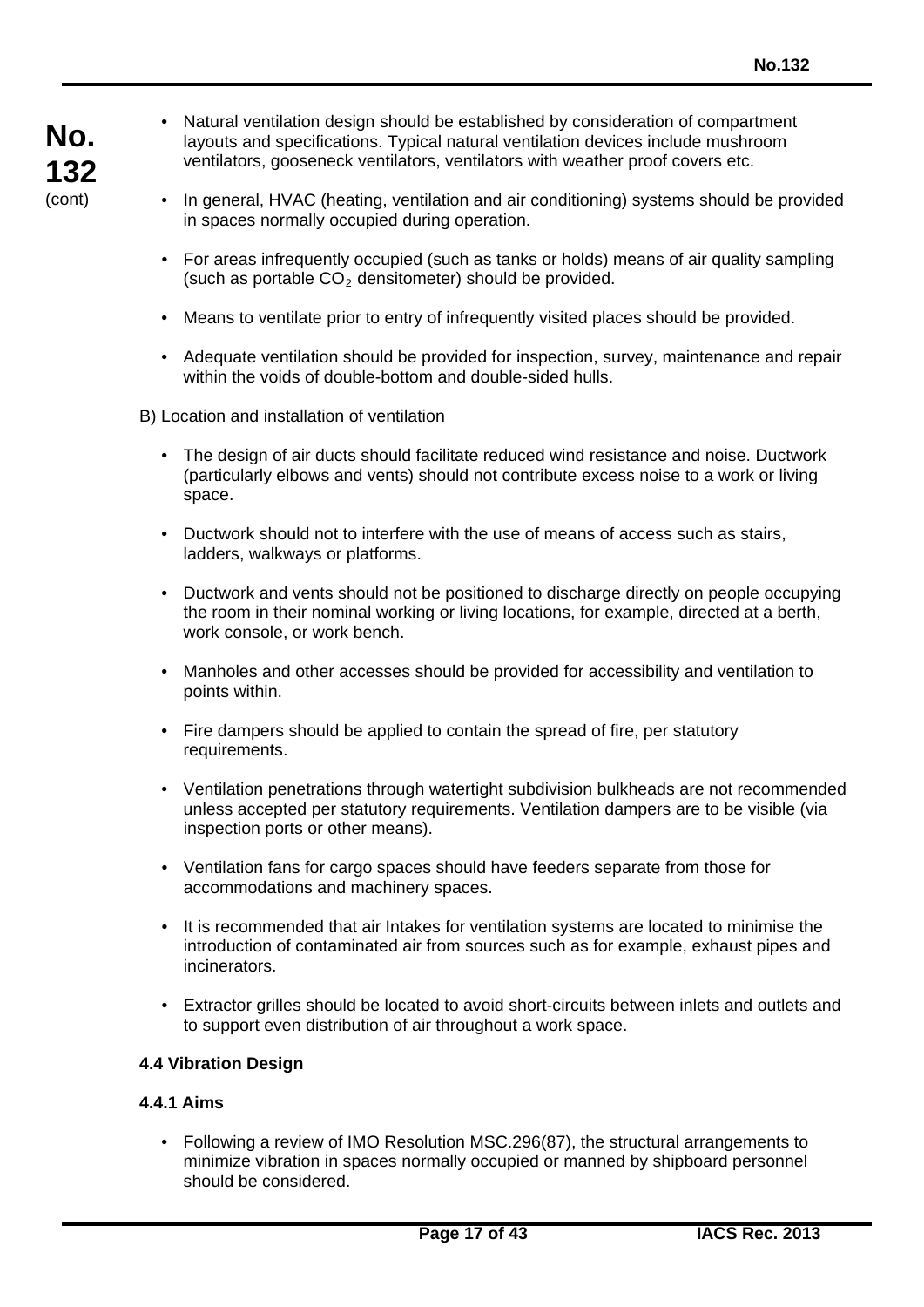• A space may be considered as being 'normally occupied' or 'manned' when it is routinely occupied for a period of 20 minutes or more.

### **4.4.2 Application**

**No.**

**132** (cont)

> • The recommendations presented in this section are applicable to vessels covered in SOLAS Regulation II-1/3-10.

#### **4.4.3 Locations**

- Locations in which vibration should be minimized include the following;
- Living quarters (accommodation, recreation, offices, dining)
- Work Areas (such as control rooms, bridge, machinery spaces, offices, spaces and voids entered)

#### **4.4.4 Structural Arrangements**

Allowance should be made for the following ergonomic recommendations during structural design and construction as appropriate.

#### A) General

- Vibration levels should be at or below the acceptable ergonomic standards for spaces normally occupied by the crew. In general, ISO 6954:2000 may be used as a guideline to evaluate the vibration performance in the spaces normally occupied by the crew.
- Generally, many alternative measures are applicable to reduce vibration, including but not limited to:
	- 1 Resonance avoidance with a combination of appropriate selection of main engine and its revolution, number of propeller blades and structural natural frequencies;
	- 2 To avoid resonance, addition of mass or reduction in scantlings to achieve lower structural natural frequencies. Or conversely, reduction of mass or structural reinforcement to increase natural frequencies;
	- 3 Reduction of exciting force by for e.g. application of various kinds of dampers, compensators and balancers; and
	- 4 Structural reinforcement to increase rigidity and reduce structural response, or conversely, where structural rigidity is reduced specifically to reduce structural responses.
- Due to the variety of effective measures that can be taken and the complex nature of vibration phenomena, it is not possible to apply simple prescriptive formulae for scantling calculation.
- Structural measures are mainly prescribed in the following sections, but other measures as stated in 1-4 above may be considered as effective alternatives.

B) Vibration reduction design

• Vibration level in the spaces normally occupied during operation should be estimated by an appropriate method, such as estimation based on empirical statistics and/or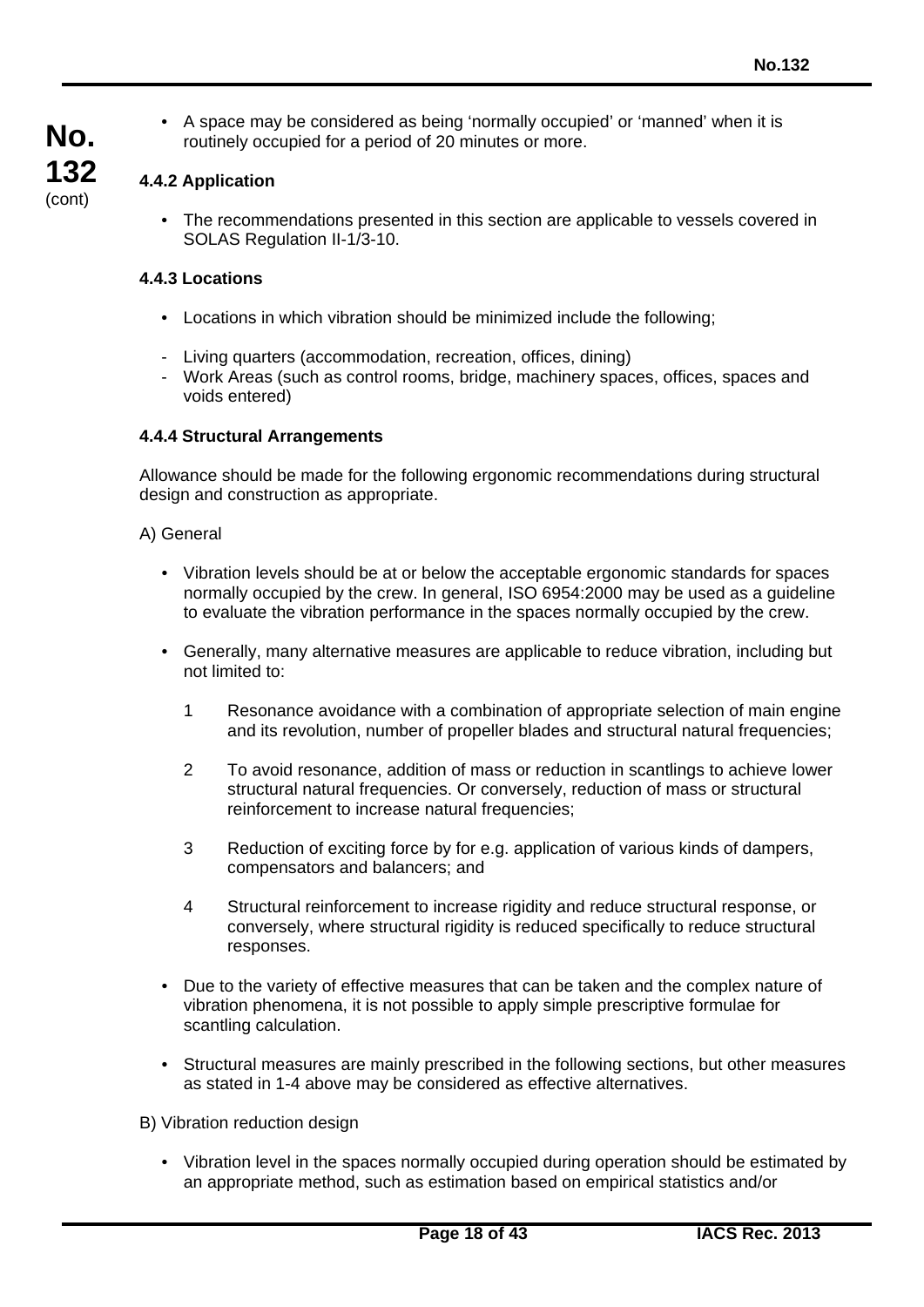application of analytical tools. When a vibration level exceeding the acceptable ergonomic standards is envisaged, suitable countermeasures should be taken.

- In general, natural frequencies should be calculated using theoretical formulae in way of local panels and stiffeners in the spaces close to the main exciting sources, i.e. propeller and main engine. These local scantlings should be decided so that the estimated natural frequencies are apart from the exciting frequencies adequately to avoid resonance.
	- For heavy equipment or machinery in the spaces close to the main exciting sources, suitable measures should be taken at the deck structure underneath the equipment or machinery to reduce vibration.

C) Anti-vibration design in structural arrangements

- Vibration should be controlled at the source as far as possible.
- To prevent hull girder vibration, the following measures are recommended for consideration;
	- selection of hull forms, girders and other ship structures with consideration to vibration control;
	- selection of main machinery with inertia force and moment balanced;
	- adjusting natural frequency (the natural frequency of hull girder increases as the number of bulkheads increases).
- To prevent vibration of the local structure, the following measures are recommended for consideration;
	- line (mainly the ship tail shape) and propeller design modification;
	- adjustment of general arrangements, such as cabin arrangement, weight distribution, location of main machinery;
	- adjustment and modification of local structures, such as superstructure, aft structures, bottom frame structure in engine room;
	- other damping measures, such as vibration isolators, nozzle propeller.

D) Anti-vibration design of engine room, engine, propeller and thrusters

- Consideration should be paid to the vibration response of main machinery base and shafting.
- Consideration of control of vibration from the engine room should include installing bracings at the top and front of diesel engines and increasing the stiffness and natural frequency of the machine base to reduce the vibration of the base.
- Bow thruster induced vibration should be minimized by following good acoustic design practices relative to the design of the propeller and the location and placement of the thruster itself. Supply of resilient supported tunnels (tunnel within a tunnel), bubbly air injectors, and tunnels coated with a decoupling material can be considered.
- Propeller induced vibration should be minimized by following good acoustic design practices relative to the design of the propeller and the location and placement in relation to the hull.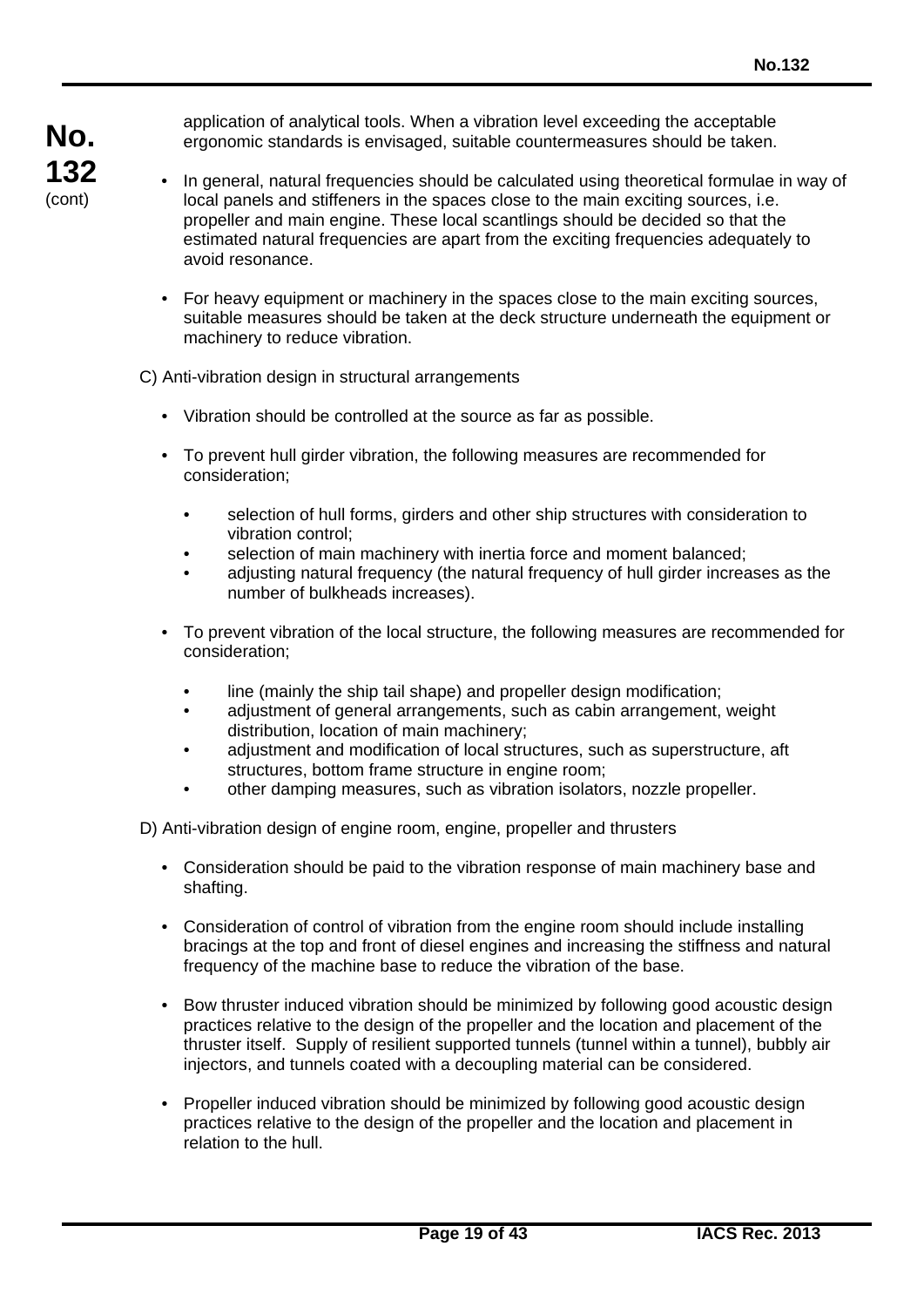Stern shape should be optimized and considered through theoretical calculation and model testing so as to improve the wake. The gap between the shell and the propeller should be appropriate to reduce the exciting force. Damping treatments can be applied to shell plates with severe vibration.

E) Anti-vibration design of superstructure

- Preventing vibration along the longitudinal area of the superstructure should be considered by increasing the shear and strut stiffness of the superstructure. To achieve this, the following measures are recommended;
	- Superstructure side wall can be vertically aligned,
	- The internal longitudinal bulkhead can be set up with more than four (4) tiers of superstructure,
	- Strong girders or other strong elements can be provided under the main deck,
	- The transverse bulkhead and the front bulkhead of superstructure can be vertically aligned as much as possible, otherwise large connection brackets should be provided,
	- The superstructure aft bulkhead of each superstructure deck can be aligned vertically with the main hull transverse bulkheads as far as possible, otherwise strong beams under the main deck should be provided.
	- To control vibration of outfitting, dimensions and the means of fixing and strengthening at the point of mounting can be considered.
	- To prevent vibration of high web girder, the following should be considered;
		- Increase dimension of longitudinals and face plate,
		- Increase the stiffness of face plate stiffeners,
		- Add horizontal stiffener.

F) Anti-vibration installation design

- Sources of vibration (engines, fans, rotating equipment), to the extent possible, should be isolated from work and living spaces (use of isolation mounts or other means can be considered).
- Hull borne vibration in living and work areas can be attenuated by the provision of vibration absorbing deck coverings or by other means.

#### **4.5 Noise Design**

#### **4.5.1 Aims**

- Following a review of IMO Res. MSC.337(91) Code on Noise Levels On Board Ships, the structural arrangements to minimize noise in spaces normally occupied or manned by shipboard personnel should be considered.
- A space may be considered as being 'normally occupied' or 'manned' when it is routinely occupied for a period of 20 minutes or more.

#### **4.5.2 Application**

• The recommendations presented in this section are applicable to vessels covered by SOLAS Regulation II-1/3-10.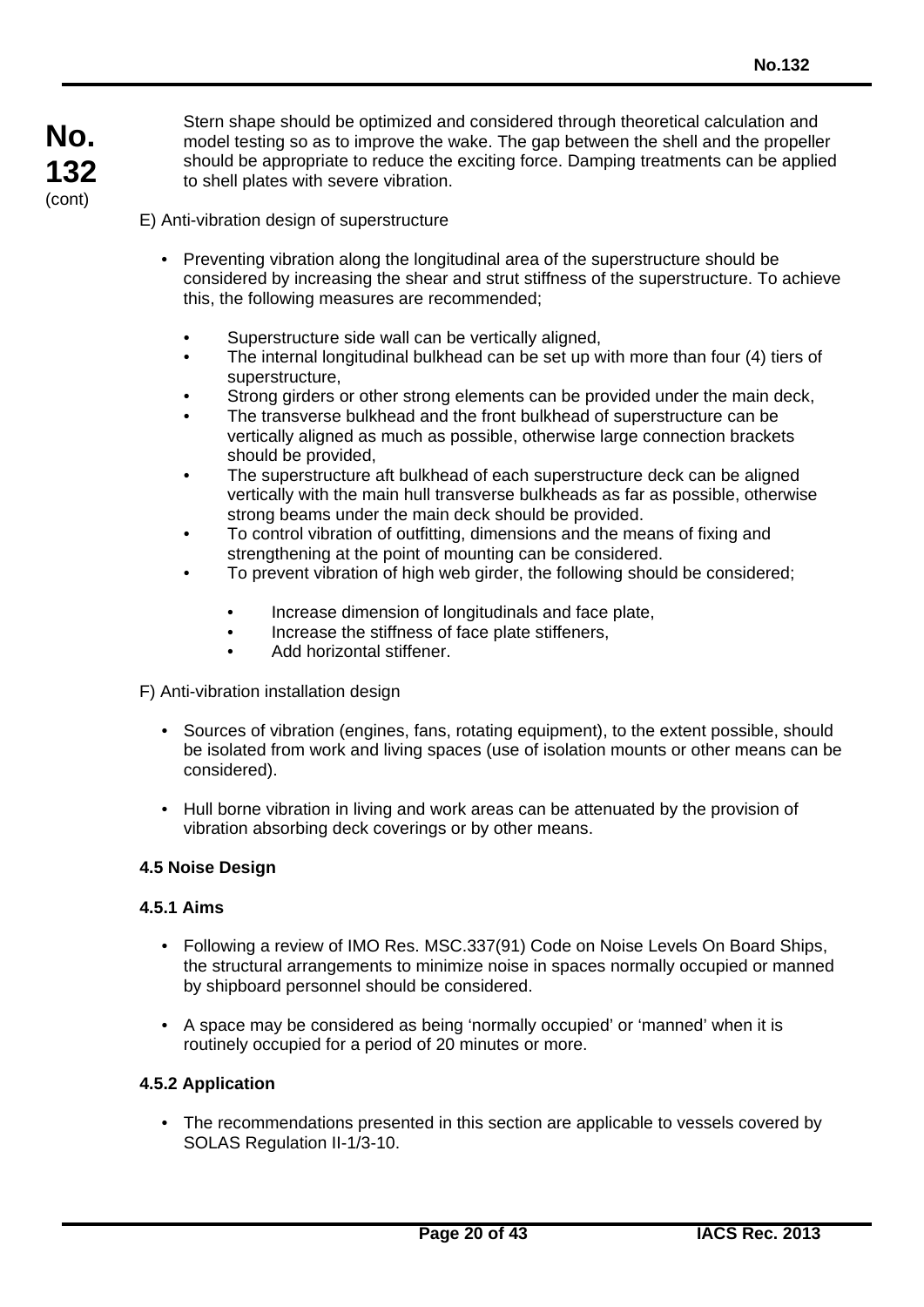# **4.5.3 Locations**

- Locations in which noise should be minimized include the following;
- Living quarters (accommodation, recreation, offices, dining)
- Work Areas (such as control rooms, bridge, machinery spaces, living quarters and offices)

#### **4.5.4 Structural Arrangements**

Allowance should be made for the following ergonomic recommendations during structural design and construction as appropriate.

A) General

- Sources of noise (engines, fans, rotating equipment), to the extent possible, should be isolated and located away from work and living spaces (through use of isolation mounts or other means).
- If necessary hull borne noise transmitted through the steel structure may be attenuated by the provision of noise absorbing deck coverings.
- Noise for typical underway conditions should be specified for the following areas:
	- In living quarters
	- In open engineering and mechanical spaces
	- In offices, the bridge, engineering offices
- Noise on the hull from the propeller tips, athwart thrusters, or azipods should be designed to minimize structure borne noise to accommodations and work areas.
- Specific noise levels are to be obtained from the revised IMO Code on Noise Aboard ships (Resolution MSC.337(91)).
- To reduce noise transmitted to accommodation cabins, the crew accommodations areas are usually arranged in the middle or rear of the superstructure or on the poop deck and above.

B) Noise sources and propagation

- Ship noise can be divided into airborne noise and structure borne noise according to the nature of the sound source. It consists of main machinery noise, auxiliary machinery noise, propeller noise, hull vibration noise and ventilation system noise.
- There are three main routes of transmission of ship noise;
	- airborne noise radiated directly to the air by main or auxiliary machinery system;
	- structure borne noise spread along the hull structure through mechanical vibration and radiated outward;
	- fan noise and air-flow noise transmitted through the pipeline of the ventilation system.

C) Mechanical vibration induced noise control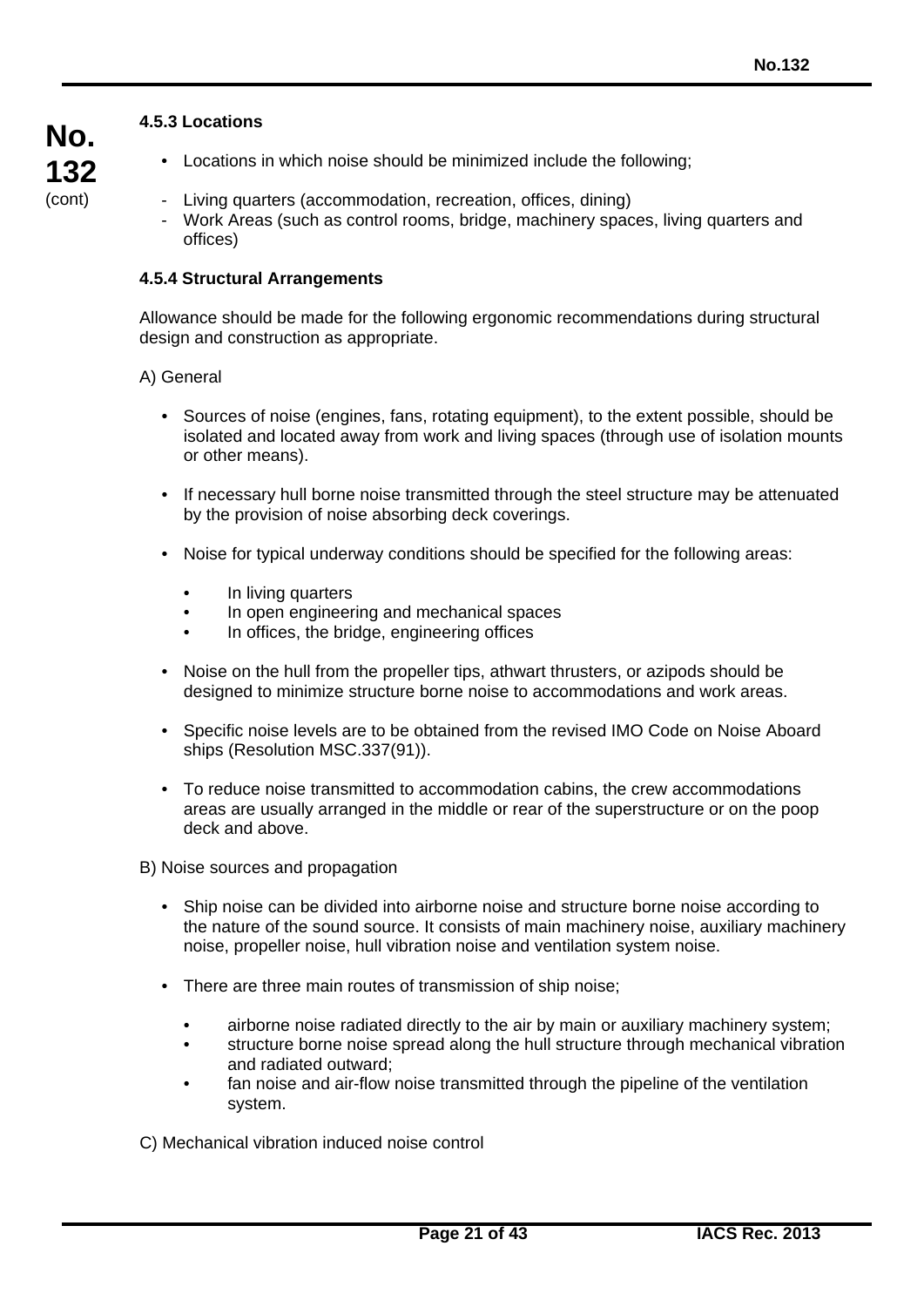- **No. 132** (cont)
- Mechanical vibrations are the largest source of noise. Methods relating to anti-vibration design in the structural arrangements are also useful for vibration induced noise control, including the following;
- Reducing the noise level of the various noise sources;
- Using vibration isolator for main and auxiliary machinery to reduce the noise;
- Improving the machine's static and dynamic balance;
- Installing soundproof cover with sound-absorbing lining for machines.

D) Noise control of ventilation system

- Fans with relative low pressure may be used to reduce noise when the flow resistance of ventilation ducts is low. Low flow resistance can be achieved by rational division of the ventilation system, reasonable determination of ability of ventilation and the ducts layout, adoption of reasonable duct type and provision of suitable materials.
- Fans and central air conditioners may be installed in a separate acoustic room or the damper elastomeric gasket or silencer box.
- Ventilation ducts can be encased in damping material if necessary. Penetration of compartments with a low-noise requirement by main air tubes may be avoided.
- Ventilation inlet, outlet, and diffuser elements can be provided that are designed for noise abatement to reduce ventilation terminal noise.
- If needed, an appropriate muffler can be used based on the estimated frequency range of the noise.

E) Noise Prevention/Mitigation

- The statements that follow should be considered in the context of the prevention and mitigation of human whole body vibration, which also have a noise reducing effect.
- Different treatments may be needed to reduce airborne sources, structureborne sources, airborne paths, structureborne paths, HVAC induced noise, etc. Each treatment type depends on an understanding of the prevailing airborne or structureborne noise components (e.g., low frequency or high frequency). A thorough understanding of the source, amount of noise, the noise's components, and the noise's path(s) is essential for cost effective noise abatement/treatment. Listed below, are summarized some of the more common noise control treatment methods,
	- Selection of equipment that by its design or quality are lower noise and/or vibration.
	- Reduction of vibration by mechanically isolating machinery from supporting structure.
	- Use of two layers of vibration isolation mounts under machinery with seismic based mounts between the machinery and the ship's structure.
	- Reduce vibration energy in structures. Pumpable material used as ballast can also be used as damping in voids and tanks.
	- An air bubble curtain can be considered to shield the vessel's hull from water borne noise.
	- A decoupling material can be applied to the exterior (wet side) plating in order to reduce the radiation efficiency of the structure.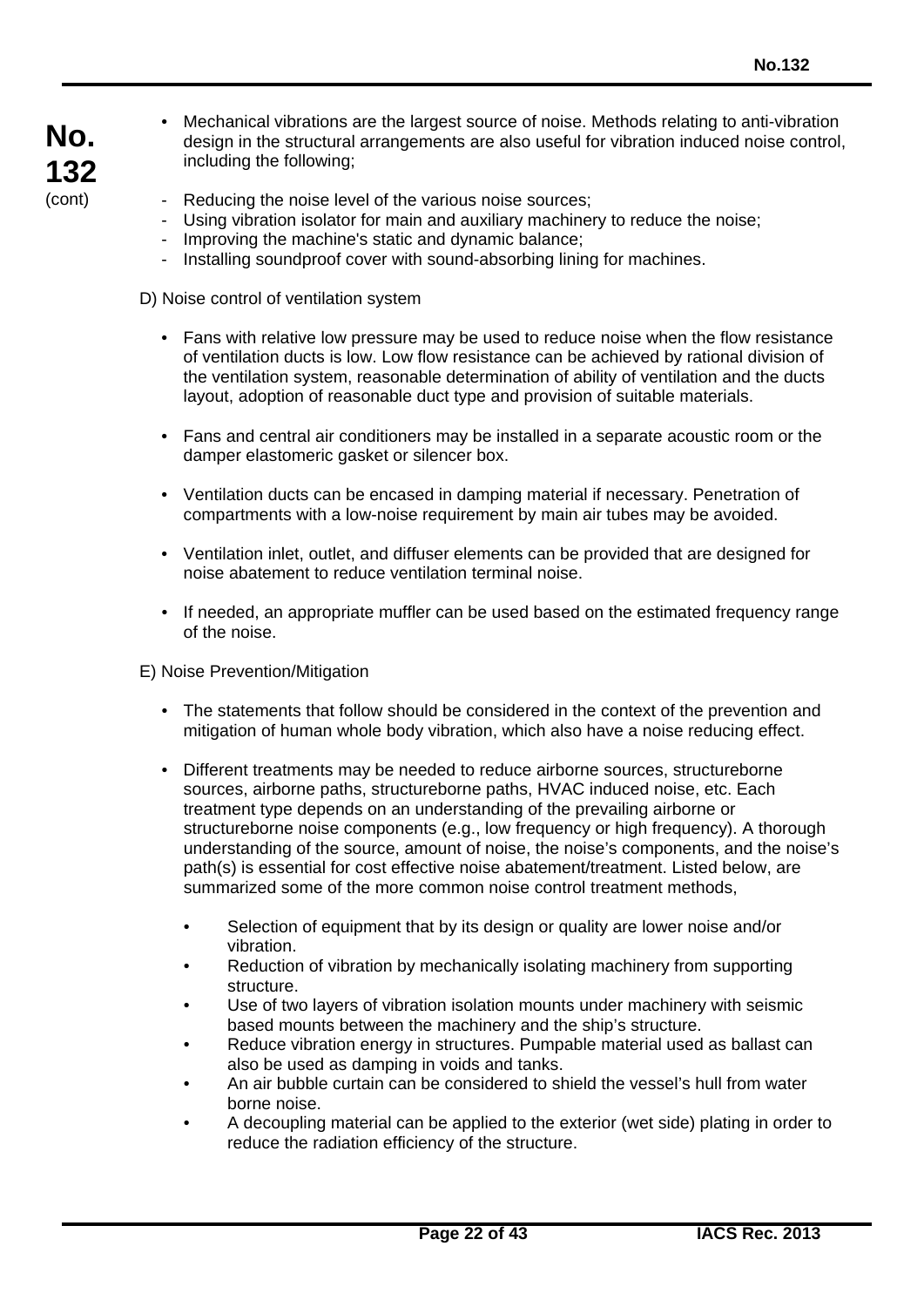- The airborne source level and airborne path are the most critical factors affecting noise within a machinery space itself and in the compartments directly adjacent to the machinery space. Structureborne sources and the structureborne path carry acoustical energy everywhere else on the vessel.
- Depending on the level of treatment, secondary structureborne noise (a combination of the airborne source level and the response of the structure inside the machinery space itself) may also be important in spaces remote from the machinery itself.

# F) Noise modelling

- A technique becoming more common among designers is noise or acoustical modelling. In these models, it is essential that the factors related to the source-path receiver be very well understood.
- Noise/acoustical models should include the following components:
	- Source, acoustic path, and receiver space description
	- Sources machinery source descriptions (e.g., noise and vibration levels, size and mass, location, and foundation parameters)
	- Sources propulsor source description (e.g., number of propellers (impellers), number of blades, RPM, clearance between hull and tips of propeller, vessel design speed)
	- Sources HVAC source description (e.g., fan parameters (flow rate, power, and pressure), duct parameter, louver geometry, and receiver room sound absorption quality)
	- Path Essential parameters for sound path description include hull structure sizes and materials, (damping) loss factors, insulation and joiner panel parameters.
	- Receiver Receiver space modelling is characterized by the hull structure forming the compartment of interest, insulation/coatings, and joiner panels.

# **4.6 Access & Egress Design**

#### **4.6.1 Aims**

- Following a review of IMO Resolution MSC.296(87), the design of stairs, vertical ladders, ramps, walkways and work platforms used for permanent means of access and/or for inspection and maintenance operations should be considered.
- Following a review of IMO Resolution MSC.296(87), the structural arrangements to facilitate emergency egress of inspection personnel or ships' crew from tanks, holds, voids etc. is to be considered.

# **4.6.2 Application**

• The recommendations presented in this section are applicable to vessels covered in SOLAS Regulation II-1/3-10.

# **4.6.3 Locations**

- Locations for provision of access aids in manned spaces should be provided permanently and include the following;
- Living quarters (accommodation, recreation, offices, dining)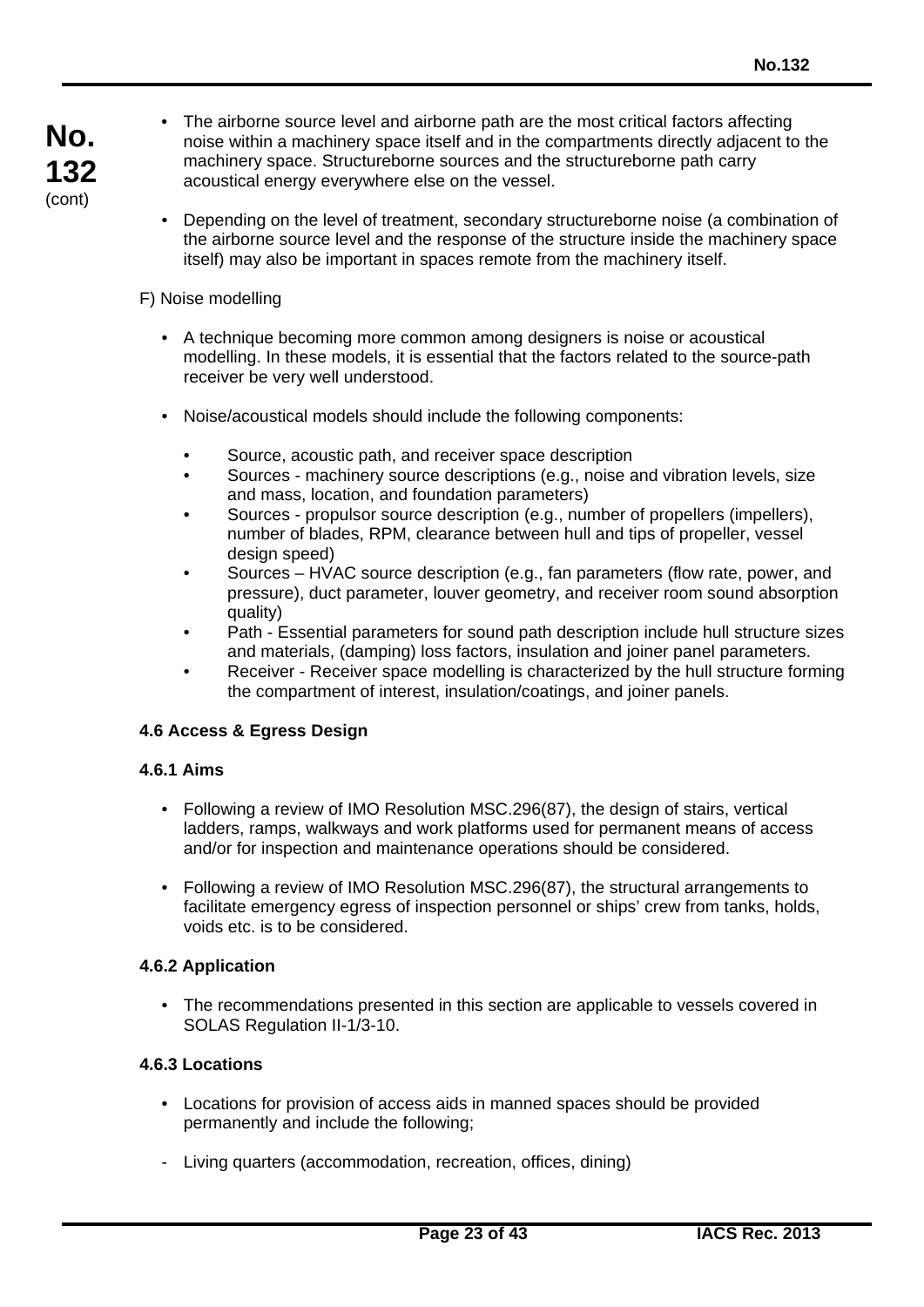- Work Areas (control rooms, bridge, machinery spaces, offices, spaces and voids entered)
- Access to deck areas, muster stations, work platforms associated to periodic inspection, operation, or maintenance
- Locations for access in infrequently manned spaces may be temporary and include the following;
	- Tanks, small holds, infrequently occupied closed spaces

### **4.6.4 Structural Arrangements**

### **A) Stairs**

**No.**

**132** (cont)

# **General Principles**

The following are general recommendations to consider for stairs design:

- Stairs are appropriate means for changing from one walking surface to another when the change in vertical elevation is greater than 600 mm (23.5 in.).
- Stairs should be provided in lieu of ladders or ramps in accommodations spaces, office spaces, or to the navigation bridge.
- The angle of inclination should be sufficient to provide the riser height and tread depth that follows, a minimum angle of 38 degrees and maximum angle of 45 degrees is recommended.
- Stairs exposed to the elements should have additional slip resistance due to potential exposure to water and ice.
- Stairs should be used in living quarters instead of inclined ladders.
- No impediments or tripping hazards should intrude into the climbing spaces of stairs (for example, electrical boxes, valves, actuators, or piping).
- No impediments or tripping hazards should impede access to stair landings (for example, piping runs over the landing or coamings/retention barriers).
- Stairs running fore and aft in a ship are preferable but athwartship stairs are allowed.

#### **Stair Landings**

The following are recommendations to consider during the design of stair landings:

- A clear landing at least as wide as the tread width and a minimum of 915 mm (36 in.) long should be provided at the top and bottom of each stairway.
- An intermediate landing should be provided at each deck level serviced by a stair, or a maximum of every 3500 mm (140 in.) of vertical travel for stairs with a vertical rise of 6100 mm (240 in.).
- Any change of direction in a stairway should be accomplished by means of an intermediate landing at least as wide as the tread width and a minimum of 915 mm (36 in.) long.
- Stairways should have a maximum angle of inclination from the horizontal of 45 degrees.
- Where stairs change directions, intermediate landings along paths for evacuating personnel on stretchers should be 1525 mm (60 in.) or greater in length to accommodate rotating the stretcher.

# **Stair Risers and Treads**

The following are recommendations to consider during the design of stair risers and treads: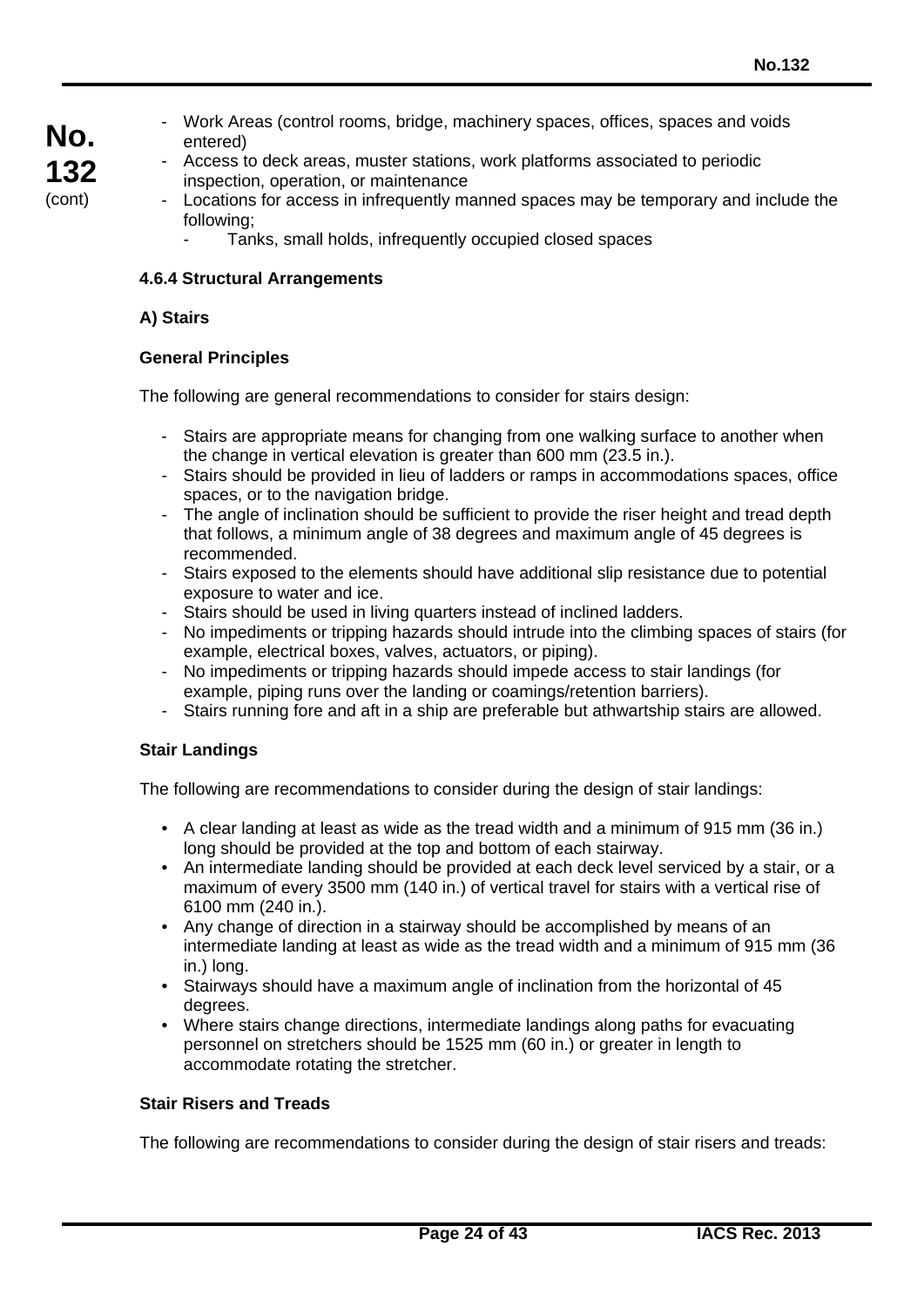- A riser height should be no more than 230 mm (9 in.) and a tread depth of 280 mm (11 in.), including a 25 mm (1 in.) tread nosing (step overhang).
- For stairs the depth of the tread and the height of riser should be consistent
- Minimum tread width on one-way (where there is expected to be only one person transiting, ascending *or* descending stairway) stairs should be at least 700 mm (27.5 in.)
- Minimum tread width on two-way (where there may be two persons, ascending *and* descending, or passing in opposite directions) stairs should be at least 900 mm (35.5 in.)
- Once a minimum tread width has been established at any deck in that stair run, it should not decrease in the direction of egress
- Nosings should have a non-slip/skid surface that should have a coefficient of friction (COF) of 0.6 or greater measured when wet.

# **Headroom**

**No.**

**132** (cont)

> • Clear headroom (free height) maintained in all stairs is recommended to be at least 2130 mm (84 in.).

### **Design Load**

• It is recommended that stairways should be built to carry five times the normal anticipated live load, but less than a 544-kg (1000-lb) moving concentrated load.

#### **Stair Handrails**

The following are recommendations to consider during the design of stair risers and treads:

- Stairs with three or more steps should be provided with handrails.
- A single-tier handrail to maintain balance while going up or down the stairs should be installed on the bulkhead side(s) of stairs.
- A two-tier handrail to maintain balance and prevent falls from stairs should be installed on non-enclosed sides of stairs.
- Handrails should be constructed with a circular cross section with a diameter of 40 mm (1.5 in.) to 50 mm (2.0 in.).
- Square or rectangular handrails should not be fitted to stairs.
- The height of single tier handrails should be 915 mm (36 in.) to 1000 mm (39 in.) from the top of the top rail to the surface of the tread.
- Two-tier handrails should be two equally-spaced courses of rail with the vertical height of the top of the top rail 915 mm (36 in.) to 1000 mm (39 in.) above the tread at its nosing.
- A minimum clearance of 75 mm (3 in.) should be provided between the handrail and bulkhead or other obstruction.

#### **B) Walkways and Ramps**

#### **General Principles**

The following are general recommendations to consider for walkways and ramps:

- Guard rails should be provided at the exposed side of any walking or standing surface that is 600 mm (23.5 in.) or higher above the adjacent surface and where a person could fall from the upper to the lower surface.
- Ramps should be used with changes in vertical elevations of less than 600 mm (23.5 in.).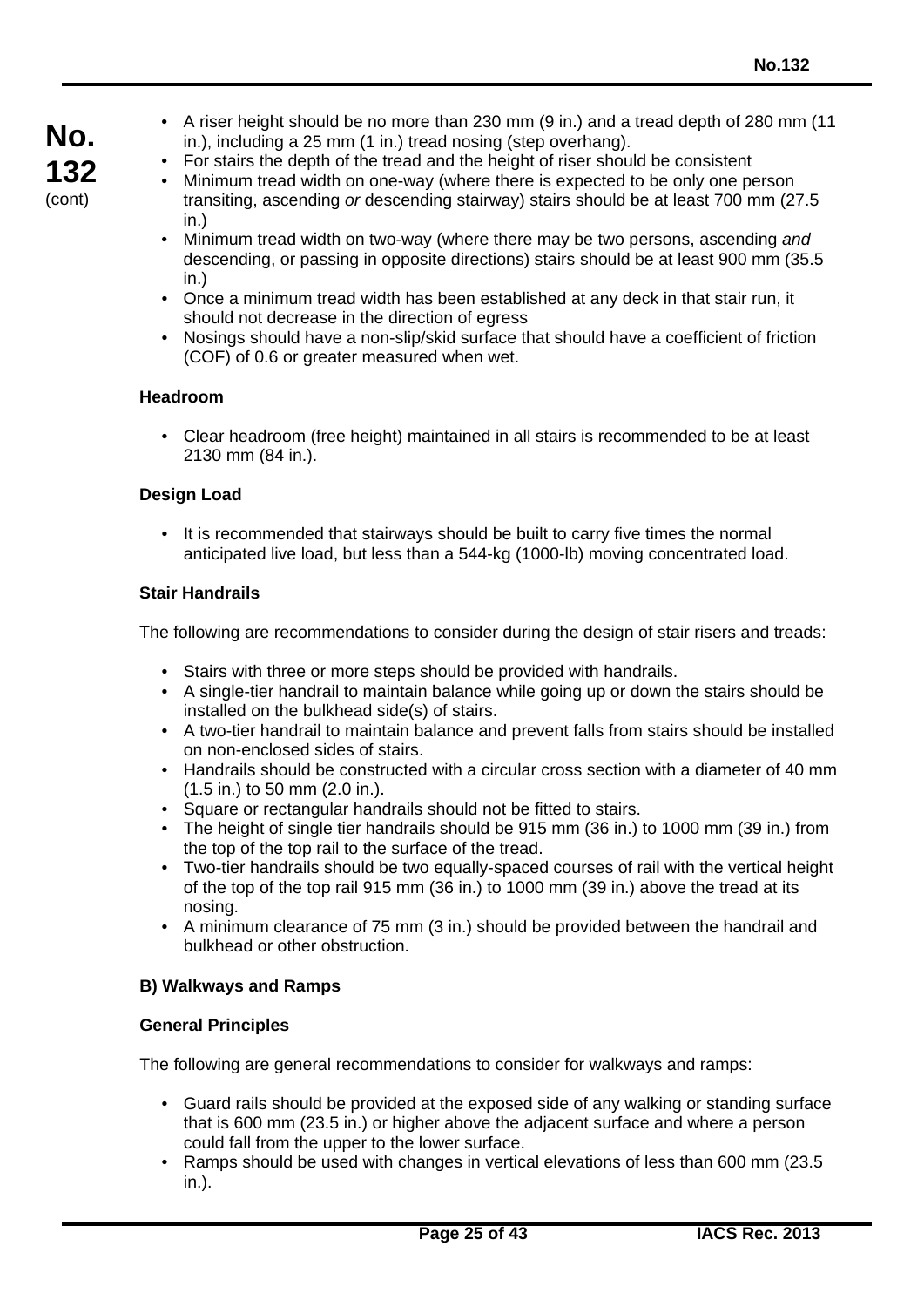- Ramps should be provided with a non-skid surface that should have a coefficient of friction (COF) of 0.6 or greater measured when wet.
- Headroom in all walkways should be  $\geq$  2130 mm (84 in.).
- Toeboards should be provided on elevated walkways, platforms, and ramps. No impediments or tripping hazards should intrude into the transit space (for example, electrical boxes, valves, actuators, or piping).
- No impediments or tripping hazards should impede use of a walkway or ramp (for example, piping runs, hatch covers, deck impediments (e.g., through bolts) or combings/retention barriers).
- The maximum opening in a walkway grating under which the presence of persons is expected should be less than 22 mm (0.9 in.).
- The maximum opening in a walkway grating under which the presence of persons is not expected should be less than 35 mm (1.7 in.).
- Toeboards should have a height of 100 mm (4.0 in.) and have no more than a 6 mm (0.25 in.) clearance between the bottom edge of the toeboard and the walking surface.

# **C) Vertical Ladders**

# **General Principles**

The following are general recommendations to consider for the design of vertical ladders:

- Vertical ladders should be provided whenever operators or maintainers must change elevation abruptly by more than 300 mm (12.0 in.).
- Vertical ladders should not be located within 1.83 m (6 ft.) of other nearby potential fall points (including the deck edge, cargo holds and lower decks) without additional fall protection, such as guardrails.
- Vertical ladders should be provided with skid/slip resistant on the rungs that should have a coefficient of friction (COF) of 0.6 or greater measured when wet.
- The angle of inclination for vertical ladders should be 80 to 90 degrees.
- Permanent vertical ladders should be attached to a permanent structure.
- The maximum distance from the ladder's centreline to any object that must be reached by personnel from the ladder should not exceed 965 mm (38.0 in.).
- Vertical ladders should be located so as not to interfere with the opening and closing of hatches, doors, gratings, or other types of access.
- No impediments should intrude into the climbing space (for examples, electrical boxes, valves, actuators, or piping).
- Overhead clearance above vertical ladder platforms should be a minimum of 2130 mm (84.0 in.)
- There should be at least 750 mm (29.5 in.) clearance in front of the ladder (climbing space).
- There should be between 175 mm (7.0 in.) to 200 mm (8.0 in.) clearance behind the ladder (toe space).
- A means of access to a cellular cargo space should be provided using staggered lengths of ladder. No single length is to exceed 6.0 m (91.5 ft) in length.

# **Rung Design**

- Rungs should be equally spaced along the entire height of the ladder.
- If square bar is used for the rung, it should be fitted to form a horizontal step with the edges pointing upward.
- Rungs should also be carried through the side stringers and attached by double continuous welding.
- Ladder rungs should be arranged so a rung is aligned with any platform or deck that an operator or maintainer will be stepping to or from.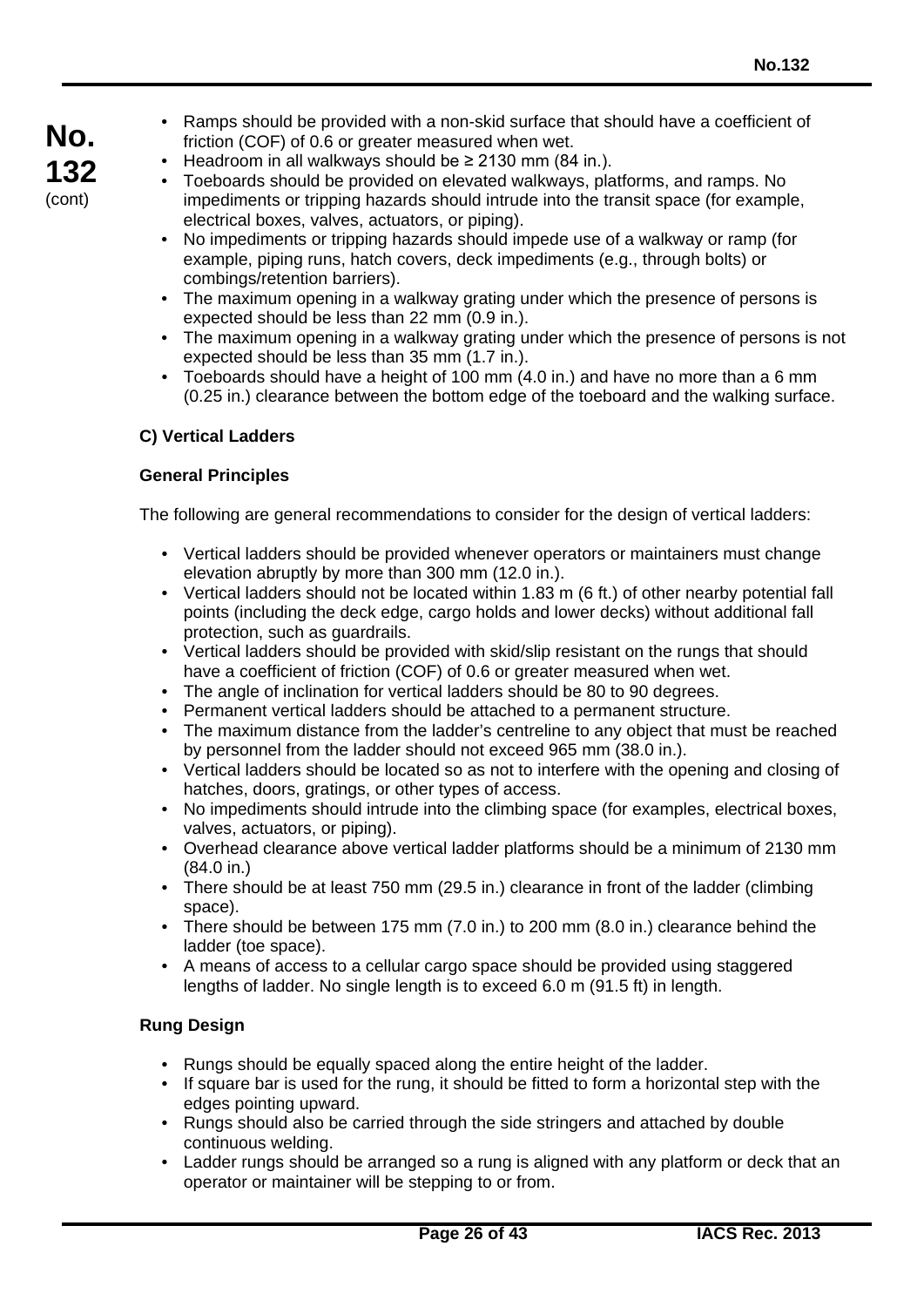• Ladder rungs should be slip resistant or of grid/mesh construction.

# **No. 132** (cont)

# **Provision of Platforms**

- When the height of a vertical ladder exceeds 6.0 m (19.5 ft), an intermediate or linking platform should be used.
- If a work task requires the use of two hands, working from a vertical ladder is not appropriate. The work area should be provided with a work platform that provides a flat, stable standing surface.

# **Vertical ladders as Means of Access**

• Where vertical ladders lead to manholes or passageways, horizontal or vertical handles or grab bars should be provided. Handrails or grab bars should extend at least 1070 mm (42.0 in.) above the landing platform or access/egress level served by the ladder.

# **Safety Cages**

- Safety cages should be used on vertical ladders over 4.5 m (15.0 ft) in height.
- Climber safety rails or cables should be used on vertical ladders in excess of 6.1 m (20.0 ft).

# **D) Work Platforms**

#### **General Principles**

- Work platforms should be provided at locations where personnel must perform tasks that cannot be easily accomplished by reaching from an existing standing surface.
- Work platforms exposed to the elements should have additional slip resistance due to potential exposure to water and ice.
- Work platforms more than 600 mm (23.5 in.) above the surrounding surface should be provided with guard rails and hand rails.
	- Work platforms should be of sufficient size to accommodate the task and allow for placement of any required tools, spare parts or equipment.

# **E) Egress**

- Doors, hatches, or scuttles used as a means of escape should be capable of being operated by one person, from either side, in both light and dark conditions. Doors should be designed to prevent opening and closing due to vessel motion and should be operable with one hand.
- Doors (other than emergency exit) used solely by crew members should have a clear opening width of at least 710 mm (28 in.) The distance from the deck to the top of the door should be at least 1980 mm (78 in.).
- The method of opening a means of escape should not require the use of keys or tools. Doors in accommodation spaces (with the exception of staterooms), stairways, stair towers, passageways, or control spaces, should open in the direction of escape or exit.
- The means of escape should be marked from both the inside and outside.
- Deck scuttles that serve as a means of escape should be fitted with a release mechanism that does not require use of a key or a tool, and should have a holdback device to hold the scuttle in an open position.

Deck scuttles that serve as a means of escape should have the following dimensions:

- i) Round 670 mm (26.5 in.) or greater in diameter
- ii) Rectangular  $-670$  mm (26.5 in.) by 330 mm (13 in.) or greater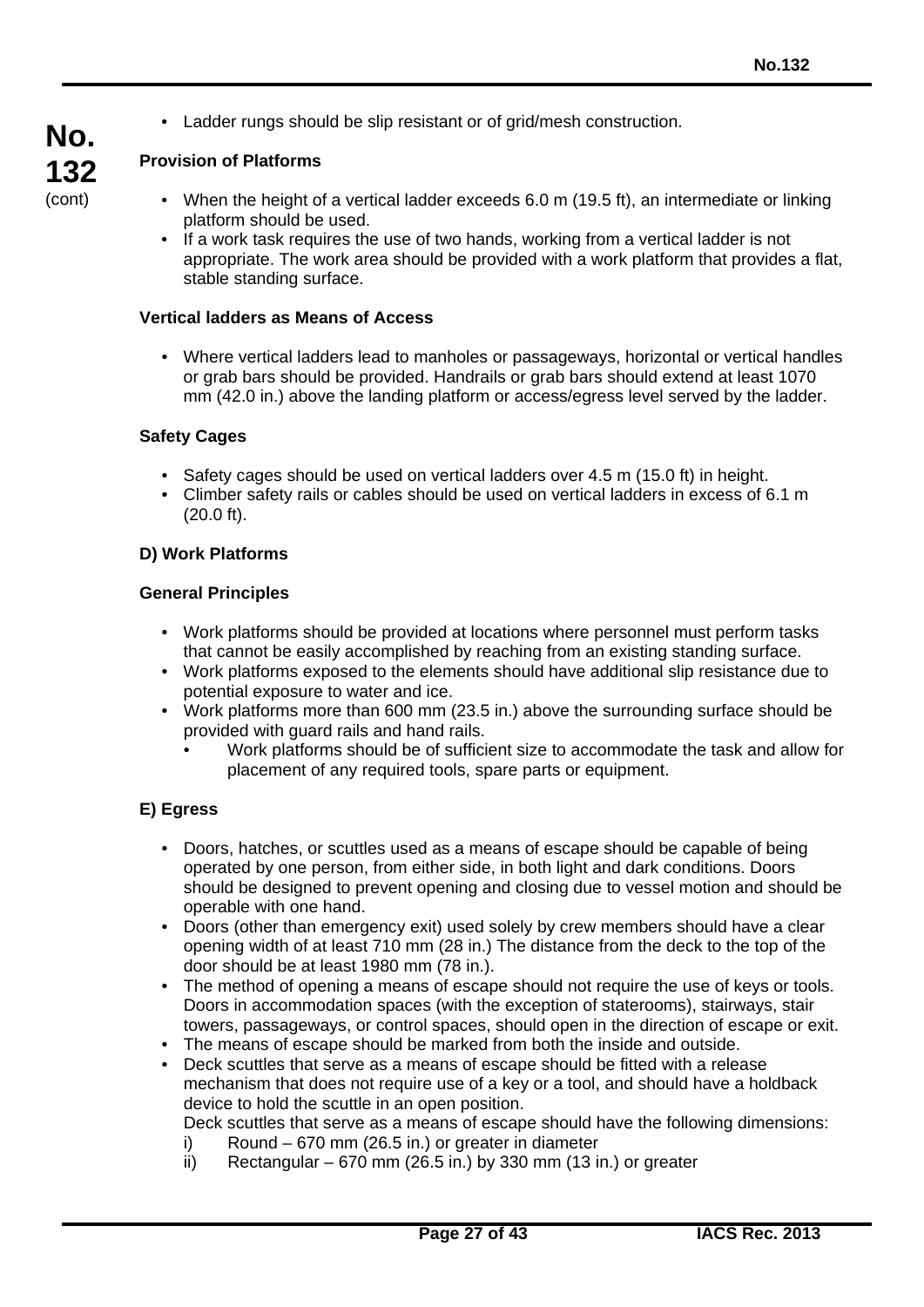# **Annex A - Recommended Measurement Values**

# **1.1 General**

The recommendations in the following section outline measurement values for lighting, ventilation, vibration and access from a best practice ergonomics perspective. The information provided can assist designers when applying structural arrangement guidance.

See the IMO Code on Noise Aboard ships (IMO Resolution MSC.337(91)) for recommended shipboard noise levels guidance.

# **1.2 Lighting**

The following tables give details of recommended illuminance levels in Lux which support task performance, safety and visual comfort for the operator. Emergency lighting is covered in SOLAS and IMO Resolutions and has not been considered in the below table. Lighting measurements should be made with the probe approximately 800 mm (32 inches).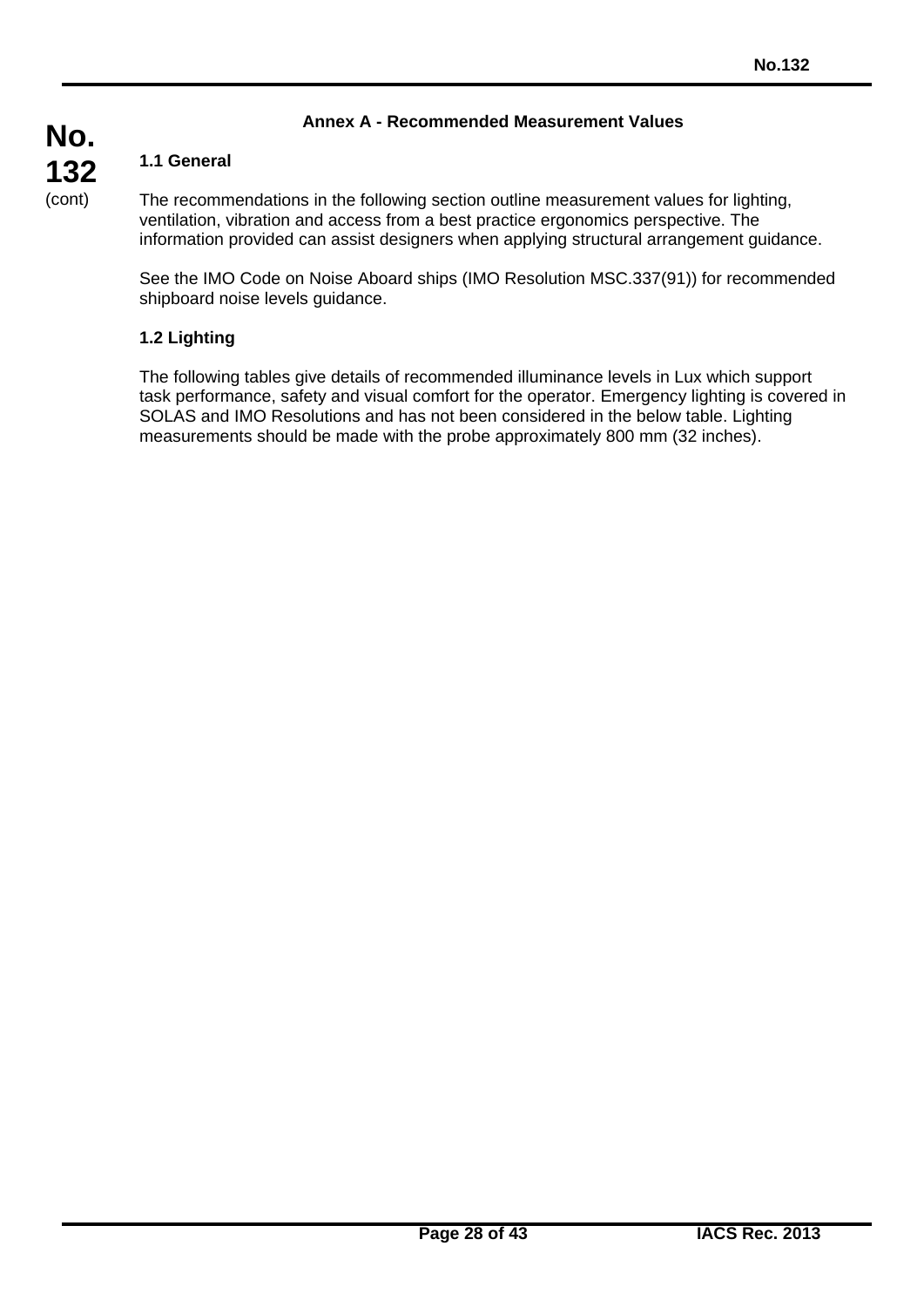# **Table 1 - Lighting for Crew Accommodations Spaces**

| Space                                                                  | Illuminance<br>Level<br>in Lux                                  | Space                                                                                                   | Illuminance<br>Level<br>in Lux |
|------------------------------------------------------------------------|-----------------------------------------------------------------|---------------------------------------------------------------------------------------------------------|--------------------------------|
|                                                                        |                                                                 | <b>Entrances and Passageways</b>                                                                        |                                |
| Interior Walkways,<br>Passageways, Stairways and<br><b>Access Ways</b> | 100                                                             | Exterior Walkways,<br>Passageways, Stairways and<br>Access Ways (night)                                 |                                |
| Corridors in Living quarters                                           | 100                                                             | Stairs, escalators                                                                                      | 150                            |
| and work areas                                                         |                                                                 | <b>Muster Area</b>                                                                                      | 200                            |
|                                                                        |                                                                 | Cabins, Staterooms, Berthing and Sanitary Spaces*                                                       |                                |
| <b>General Lighting</b>                                                | 150                                                             | <b>Bath/Showers (General</b><br>Lighting)                                                               | 200                            |
| Reading and Writing (Desk or<br>Bunk Light)                            | All other Areas within Sanitary<br>500<br>Space (e.g., Toilets) |                                                                                                         | 200                            |
| Mirrors (Personal Grooming)                                            | 500                                                             | Light during sleep periods                                                                              | $30$                           |
|                                                                        |                                                                 | <b>Dining Spaces</b>                                                                                    |                                |
| Mess Room and Cafeteria                                                | 300                                                             | Snack or Coffee Area                                                                                    | 150                            |
|                                                                        |                                                                 | <b>Recreation Spaces</b>                                                                                |                                |
| Lounges                                                                | 200                                                             | Gymnasiums                                                                                              | 300                            |
| Library                                                                | 500                                                             | <b>Bulletin Boards/Display Areas</b>                                                                    | 150                            |
| Multimedia Resource Centre                                             | 300                                                             | All other Recreation Spaces<br>(e.g., Game Rooms)                                                       | 200                            |
| <b>TV Room</b>                                                         | <b>Training/Transit Room</b><br>150<br>Office/Meeting rooms     |                                                                                                         | 500                            |
|                                                                        |                                                                 | <b>Medical, Dental and First Aid Centre</b>                                                             |                                |
| Dispensary<br>Hospital/ward                                            | 500                                                             | Wards                                                                                                   |                                |
| <b>Medical and Dental</b>                                              |                                                                 | - General Lighting<br>- Critical Examination                                                            | 150<br>500                     |
| Treatment/ Examination                                                 | 500                                                             | - Reading                                                                                               | 300                            |
| Room                                                                   |                                                                 |                                                                                                         |                                |
| Hospital/ward                                                          | Hospital/ward                                                   |                                                                                                         | 500                            |
| <b>Medical Waiting Areas</b>                                           | 200                                                             |                                                                                                         |                                |
| Laboratories                                                           | 500                                                             | <b>Other Medical &amp; Dental</b><br>Spaces                                                             | 300                            |
|                                                                        |                                                                 | *Note: If there is any opportunity for light to enter cabins or staterooms at the times of day or night |                                |

when people sleep (e.g., portlights, transoms, etc.), the maximum lighting levels should be 30 Lux.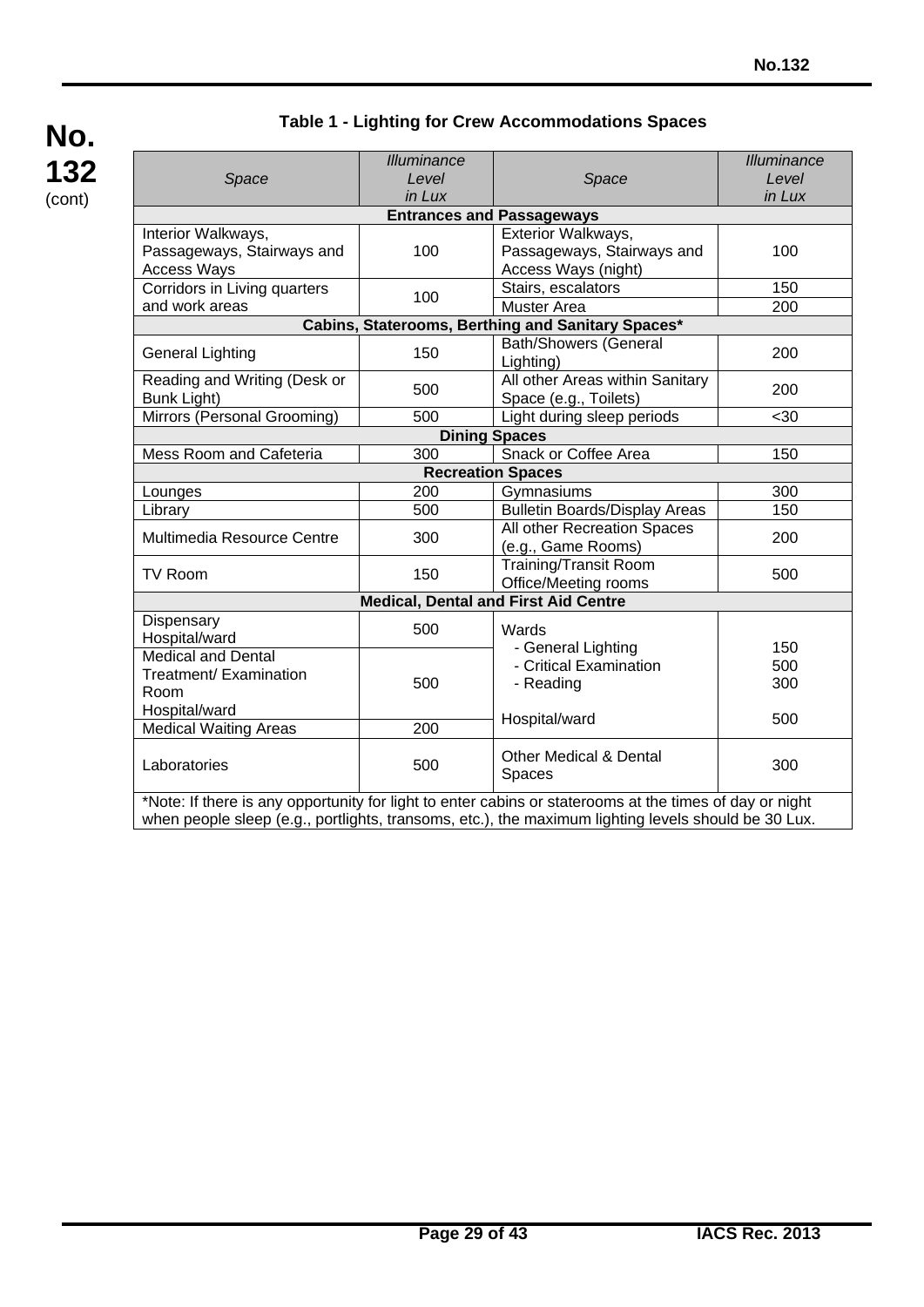# **Table 2 - Lighting for Navigation and Control Spaces**

| Space                       | <b>Illuminance</b><br>Level<br>in Lux | Space                   | <b>Illuminance</b><br>Level in Lux |
|-----------------------------|---------------------------------------|-------------------------|------------------------------------|
| Wheelhouse, Pilothouse,     |                                       | <b>Offices</b>          |                                    |
| <b>Bridge</b>               | 300                                   | - General Lighting      | 300                                |
|                             |                                       | - Computer Work         | 300                                |
| Chart Room                  |                                       | - Service Counters      | 300                                |
| - General Lighting          | 150                                   |                         |                                    |
| - On Chart Table            | 500                                   |                         |                                    |
| Other Control Rooms (e.g.,  |                                       | <b>Control Stations</b> |                                    |
| Cargo Transfer etc.)        |                                       | - General Lighting      | 300                                |
| - General Lighting          | 300                                   | - Control Consoles and  | 300                                |
| - Computer Work             | 300                                   | Boards.                 |                                    |
| <b>Central Control Room</b> | 500                                   | Panels, Instruments     |                                    |
|                             |                                       | - Switchboards          | 500                                |
| Radar Room                  | 200                                   | - Log Desk              | 500                                |
|                             |                                       | Local Instrument room   | 400                                |
| Radio Room                  | 300                                   | Gyro Room               | 200                                |

# **Table 3 - Lighting for Service Spaces**

|                          | <i>Illuminance</i> |                         | <i><u><b>Illuminance</b></u></i> |
|--------------------------|--------------------|-------------------------|----------------------------------|
| Space                    | Level              | Space                   | Level                            |
|                          | in Lux             |                         | in Lux                           |
| <b>Food Preparation</b>  |                    | Laundries               |                                  |
| - General Lighting       | 500                | - General Lighting      | 300                              |
| - Galley                 | 500                | - Machine, Pressing,    | 300                              |
| - Pantry                 | 300                | Finishing and Sorting   |                                  |
| - Butcher Shop           | 500                | <b>Chemical Storage</b> | 300                              |
| - Thaw Room              | 300                | Storerooms              |                                  |
| - Working Surfaces, Food | 750                | - Large Parts           | 200                              |
| Preparation Counter and  |                    | - Small Parts           | 300                              |
| Range Tops               |                    | - Issue Counters        | 300                              |
| - Food Serving Lines     | 300                | <b>Elevators</b>        | 150                              |
| - Scullery (Dishwashing) | 300                | Food Storage            |                                  |
| - Extract Hood           | 500                | - Non-refrigerated      | 200                              |
| Store rooms              | 100                | - Refrigerated          | 100                              |
| Package handling/cutting | 300                |                         |                                  |
| <b>Mail Sorting</b>      | 500                |                         |                                  |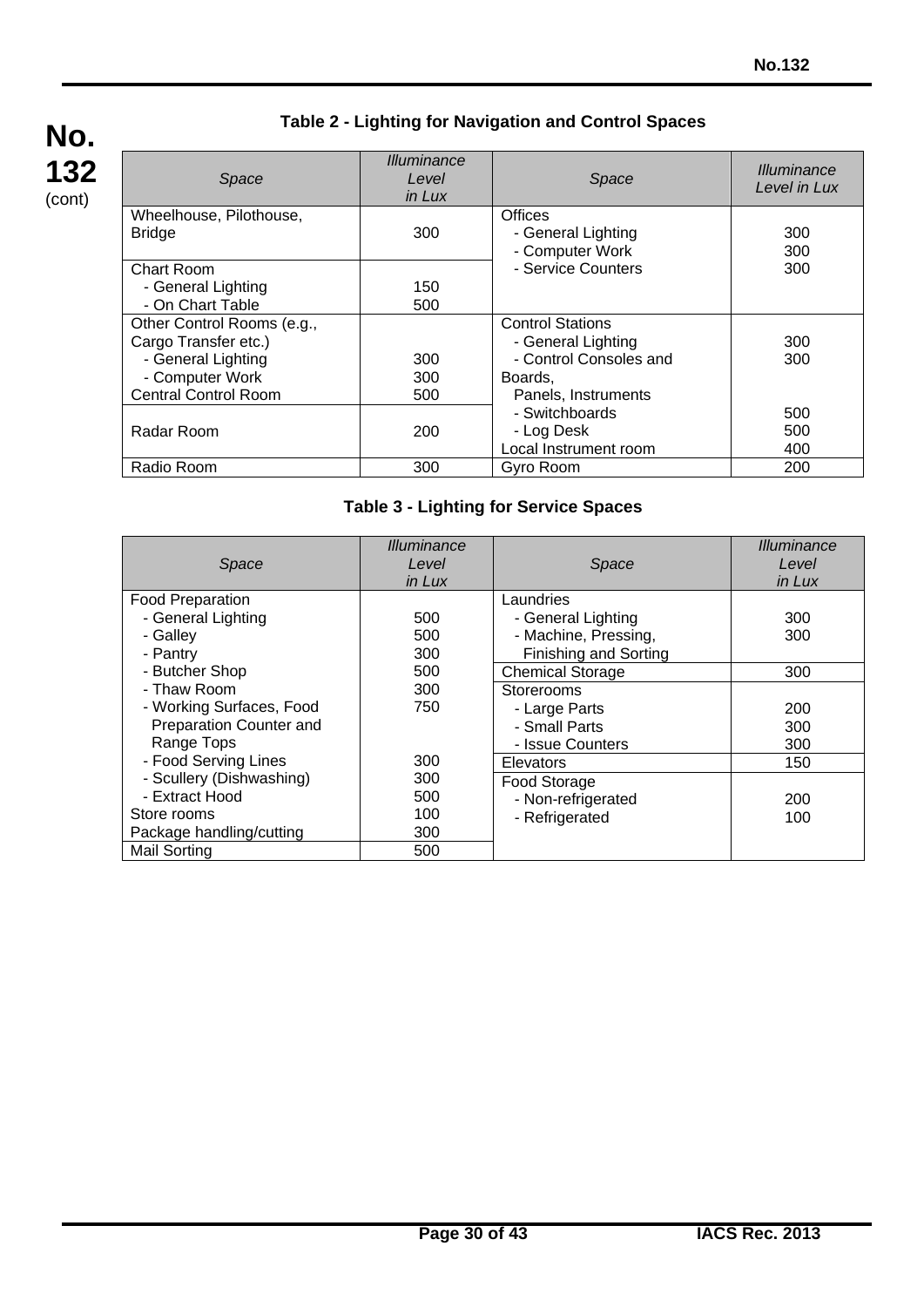# **Table 4 - Lighting for Operating and Maintenance Spaces/Areas**

| Space                                                                                                                                                            | <b>Illuminance</b><br>Level<br>in Lux  | Space                                                                                         | Illuminance<br>Level<br>in Lux  |
|------------------------------------------------------------------------------------------------------------------------------------------------------------------|----------------------------------------|-----------------------------------------------------------------------------------------------|---------------------------------|
| Machinery Spaces (General)<br><b>Unmanned Machinery spaces</b><br>Engine Room                                                                                    | 200<br>200<br>300                      | Cargo Holds (Portable Lighting)                                                               |                                 |
| <b>Generator and Switchboard</b><br>Room<br>Switchboard, transformer room<br>Main generator room/switch                                                          | 300<br>500<br>200                      | - General Lighting<br>- During Cargo Handling<br>- Passageways and Trunks                     | 30<br>300<br>80                 |
| gear<br>Fan Room<br><b>HVAC</b> room<br><b>Motor Room</b><br><b>Motor-Generator Room</b><br>(Cargo Handling)                                                     | 200<br>200<br>300<br>150               | <b>Inspection and Repair Tasks</b><br>- Rough<br>- Medium<br>- Fine<br>- Extra Fine           | 300<br>500<br>750<br>1000       |
| Pump Room, Fire pump room<br><b>Steering Gear Room</b><br><b>Windlass Rooms</b><br><b>Battery Room</b><br><b>Emergency Generator Room</b><br><b>Boiler Rooms</b> | 200<br>200<br>200<br>200<br>200<br>100 | Workshops<br>Paint Shop<br>Workshop office<br>Mechanical workshop<br>Inst/Electrical Workshop | 300<br>750<br>500<br>500<br>500 |
| <b>Bilge/Void Spaces</b><br><b>Muster/Embarkation Area</b>                                                                                                       | $\overline{75}$<br>200                 | <b>Unmanned Machinery Room</b><br><b>Shaft Alley</b>                                          | 200<br>100                      |
| Cargo Handling (Weather<br>Decks)                                                                                                                                | 200                                    | <b>Escape Trunks</b><br><b>Crane Cabin</b>                                                    | 50<br>400                       |
| Lay Down Area<br><b>General Process and Utility</b><br>area                                                                                                      | 200<br>200                             |                                                                                               |                                 |
| Loading ramps/bays<br>Cargo Storage and<br>Manoeuvring areas                                                                                                     | 200<br>350                             | Hand signalling areas between<br>crane shack and ship deck                                    | 300                             |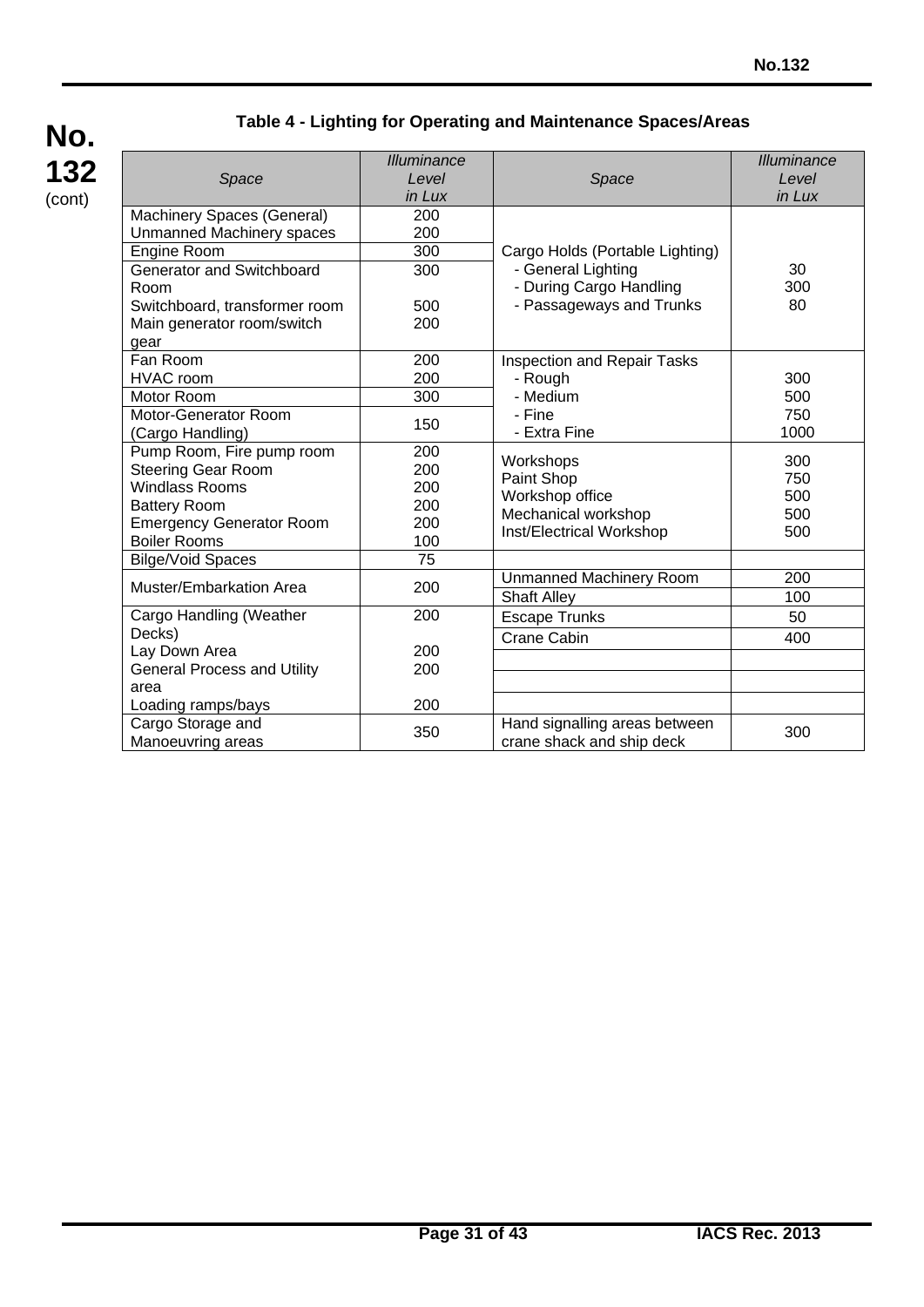# **Table 5 - Lighting for Red or Low-level White Illuminance**

| Area                                                         | <b>Illuminance Level</b> |
|--------------------------------------------------------------|--------------------------|
|                                                              | in Lux                   |
| Where seeing is essential for charts and instruments         | 1 to 20                  |
| <b>Interiors or Spaces</b>                                   | 5 to 20                  |
| Bridge Areas (including chart tables, obstacles and adjacent | 0 to 20                  |
| corridors and spaces)                                        | (Continuously Variable)  |
| Stairways                                                    | 5 to 20                  |
| Corridors                                                    | 5 to 20                  |
| Repair Work (with smaller to larger size detail)             | 5 to 55                  |

Brightness (Adopted from DOT/FAA/CT-96/1 - Human Factors Design Guide).

The following table recommends the brightness ratio between the lightest and darkest areas or between a task area and its surroundings.

| Table 6 - Recommended Maximum Brightness Ratios |  |
|-------------------------------------------------|--|
|-------------------------------------------------|--|

| <b>Environmental Classification</b>                                |           |          |          |
|--------------------------------------------------------------------|-----------|----------|----------|
| Comparison                                                         | A         | B        | C        |
| Between lighter surfaces and darker<br>surfaces within the task    | $5$ to 1  | $5$ to 1 | $5$ to 1 |
| Between tasks and adjacent darker<br>surroundings                  | $3$ to 1  | 3 to 1   | $5$ to 1 |
| Between tasks and adjacent lighter<br>surroundings                 | 1 to $3$  | 1 to $3$ | 1 to $5$ |
| Between tasks and more remote darker<br>surfaces                   | 10 to 1   | 20 to 1  | b        |
| Between tasks and more remote lighter<br>surfaces                  | 1 to $10$ | 1 to 20  | b        |
| Between luminaries and adjacent surfaces                           | $20$ to 1 | b        | b        |
| Between the immediate work area and the<br>rest of the environment | 40 to 1   | b        | b        |

Environmental Classification Notes:

- A Interior areas where reflectances of entire space can be controlled for optimum visual conditions.
- B Areas where reflectances of nearby work can be controlled, but there is only limited control over remote surroundings.
- C Areas (indoor and outdoor) where it is completely impractical to control reflectances and difficult to alter environmental conditions.
- b Brightness ratio control is not practical.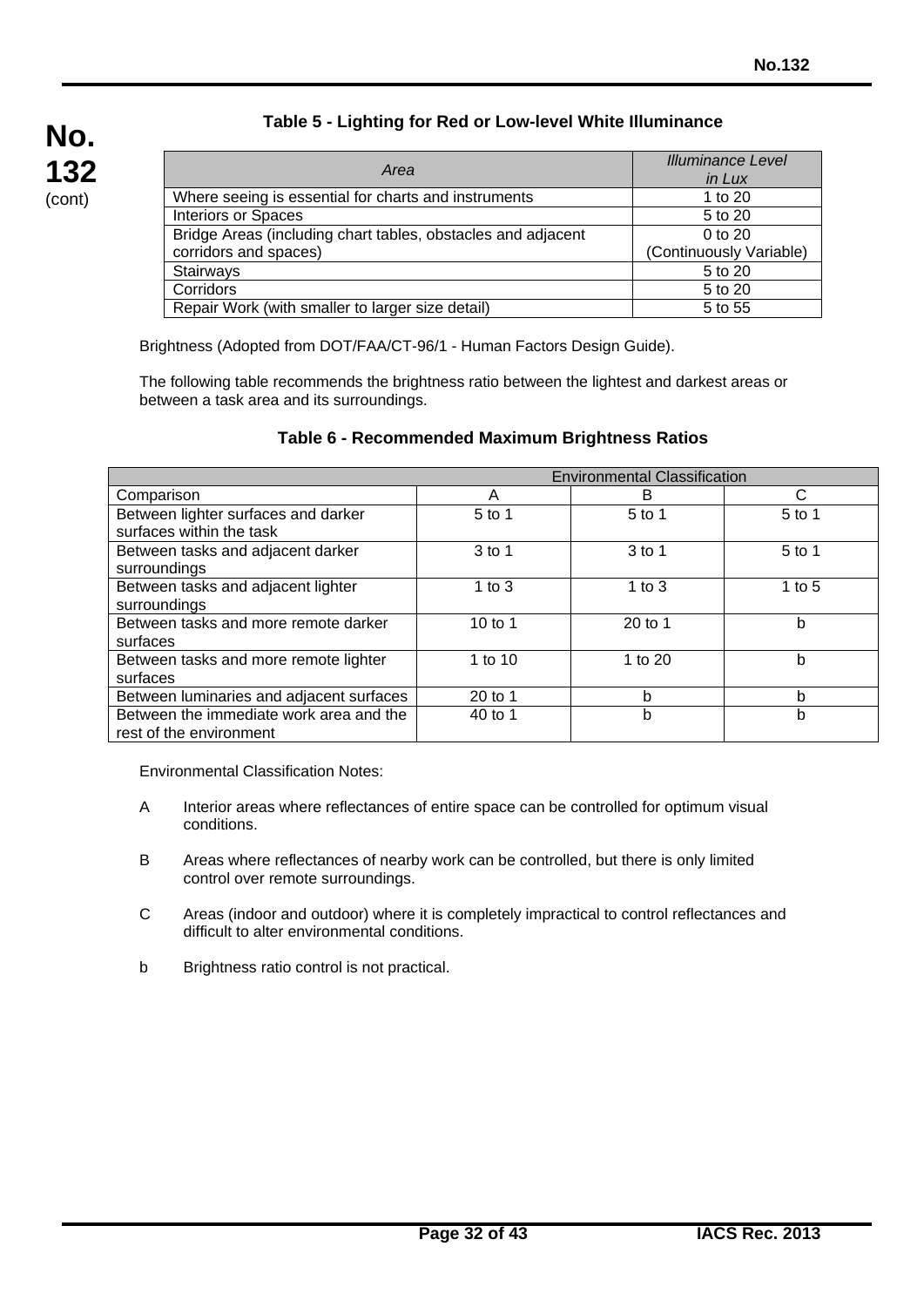### **1.3 Ventilation**

- Thermal comfort varies among individuals as it is determined by individual differences. Individually, perception of thermal comfort is largely determined by the interaction of thermal environmental factors such as air temperature, air velocity, relative humidity, and factors related to activity and clothing.
	- The Heating, Ventilation and Air-Conditioning (HVAC) systems onboard a vessel should be designed to effectively control the indoor thermal environmental factors to facilitate the comfort of the crew.
	- The following are a set of ergonomic recommendations that aim to achieve operator satisfaction from a thermal comfort perspective.

A) Recommended Air temperature

- A Heating, Ventilation, and Air Conditioning (HVAC) system should be adjustable, and temperatures should be maintained by a temperature controller. The preferred means would be for each manned space to have its own individual thermostat for temperature regulation and dehumidification purpose.
- International Standards recommend different bands for a HVAC system, but there is little difference in the minimum and maximum values they stipulate. A band width between 18°C (64°F) and 27°C (80°F) accommodates the optimum temperature range for indoor thermal comfort.

B) Recommended Relative humidity

- A HVAC system should be capable of providing and maintaining a relative humidity within a range from 30% minimum to 70% maximum with 40 to 45% preferred.
- C) Enclosed space vertical gradient recommendation
	- The difference in temperature at 100 mm (4 in.) above the deck and 1700 mm (67 in.) above the deck should be maintained with 3°C (6°F).
- D) Recommended Air velocity
	- Air velocities should not exceed 30 metres-per-minute or 100 feet-per-minute (0.5 m/s or 1.7 ft/s) at the measurement position in the space.

E) Berthing Horizontal Temperature Gradient

• In berthing areas, the difference between the inside bulkhead surface temperature adjacent to the berthing and the average air temperature within the space should be less than 10°C (18°F).

F) Air exchange rate

• The rate of air exchange for enclosed spaces should be at least six (6) complete changes-per-hour.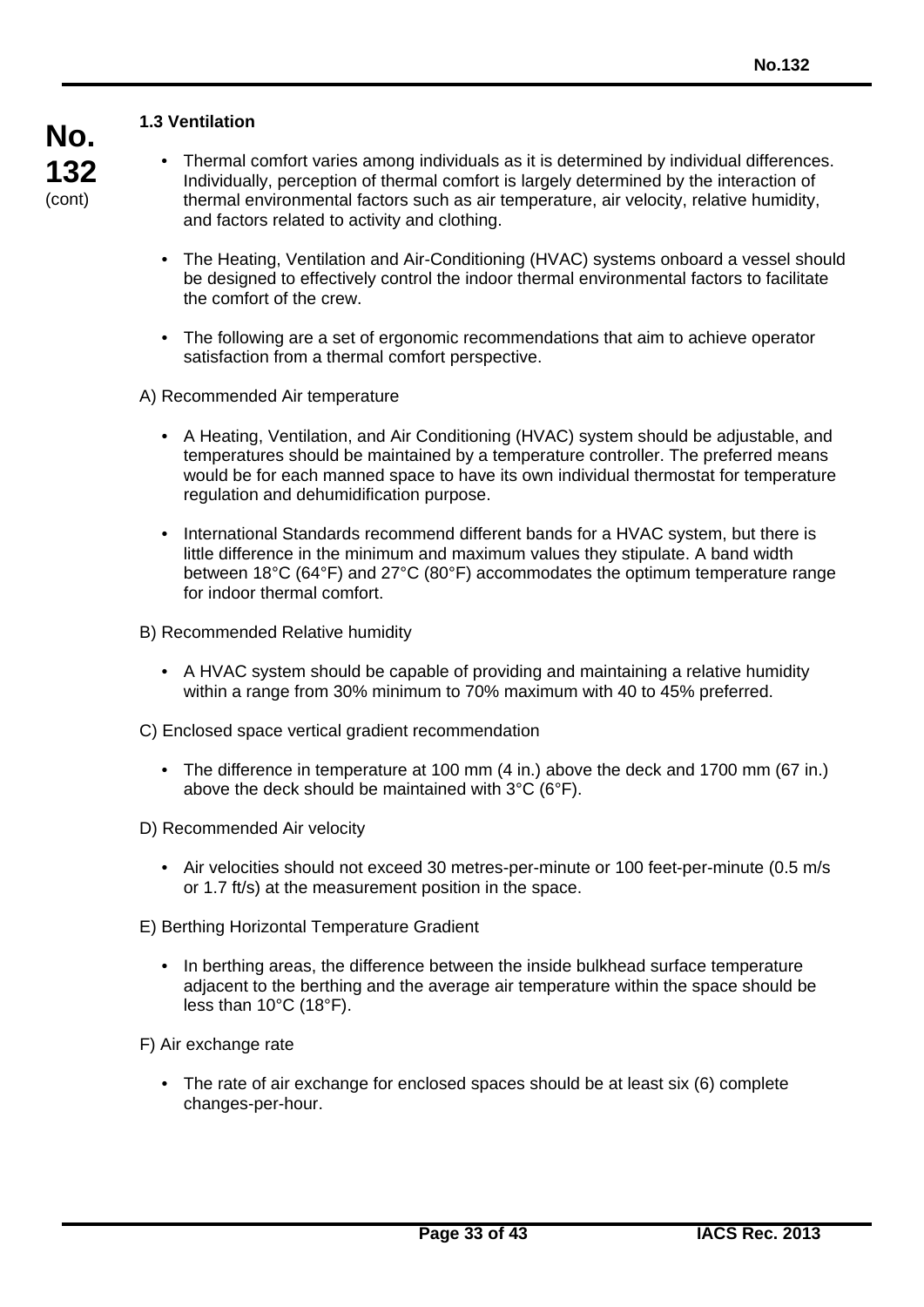### **Summary of Indoor Climate Recommendations**

| ltem                                       | Recommendation or Criterion                                                                                                          |
|--------------------------------------------|--------------------------------------------------------------------------------------------------------------------------------------|
| Air Temperature                            | 18 to 27°C (68 to 77°F)                                                                                                              |
| Relative<br>Humidity                       | The HVAC system should be capable of providing and maintaining a<br>relative humidity within a range from 30% minimum to 70% maximum |
| Vertical<br>Gradient                       | The acceptable range is $0 - 3$ °C (0 – 6°F)                                                                                         |
| <b>Air Velocity</b>                        | Not exceed 30 meters-per-minute or 100 feet-per-minute                                                                               |
| Horizontal<br>Gradient<br>(Berthing areas) | The horizontal temperature gradient in berthing areas should be $<10^{\circ}C$<br>(18°F)                                             |
| Air Exchange<br>Rate                       | The rate of air change for enclosed spaces should be at least six (6)<br>complete changes-per-hour                                   |

### **1.4 Vibration**

- Vibration comfort varies among individuals as it is determined by individual differences. Individually, perception of vibration comfort is determined by the magnitudes and frequencies of those vibrations.
- The following are recommendations aiming to control levels of whole body vibration exposure that are generally not considered to be uncomfortable, and these are based on the recommendations of ISO 6954 (2000).
- The following levels of whole body vibrations should not be exceeded when measured in three axes (x, y, and z) using the w weighting scale (whole body, as discussed in ISO 6954:2000) with a band limitation in all axes limited from 1 to 80 hz.

| Maximum RMS vibration levels |                           |
|------------------------------|---------------------------|
| <b>Accommodations Areas</b>  | Workspaces                |
| 180 mm/second $\epsilon$     | $215 \text{ mm/second}^2$ |
| $(5 \text{ mm/s})$           | $(6 \text{ mm/s})$        |

#### **1.5 Access**

- The following provide further ergonomic guidance on access arrangements to support the recommendations given in Section 4.6 Access & Egress Design, with a view to covering wider scope than those covered by the mandatory requirements such as SOLAS Regulation II-1/3-6 and IACS UI SC191.
- The measurements hereunder are based on one of recognised practices for ergonomic design with a view to providing general guidance to cover not only means of access for inspections but also means of access for operation. Therefore, they are not necessarily identical to those specified in the mandatory requirements.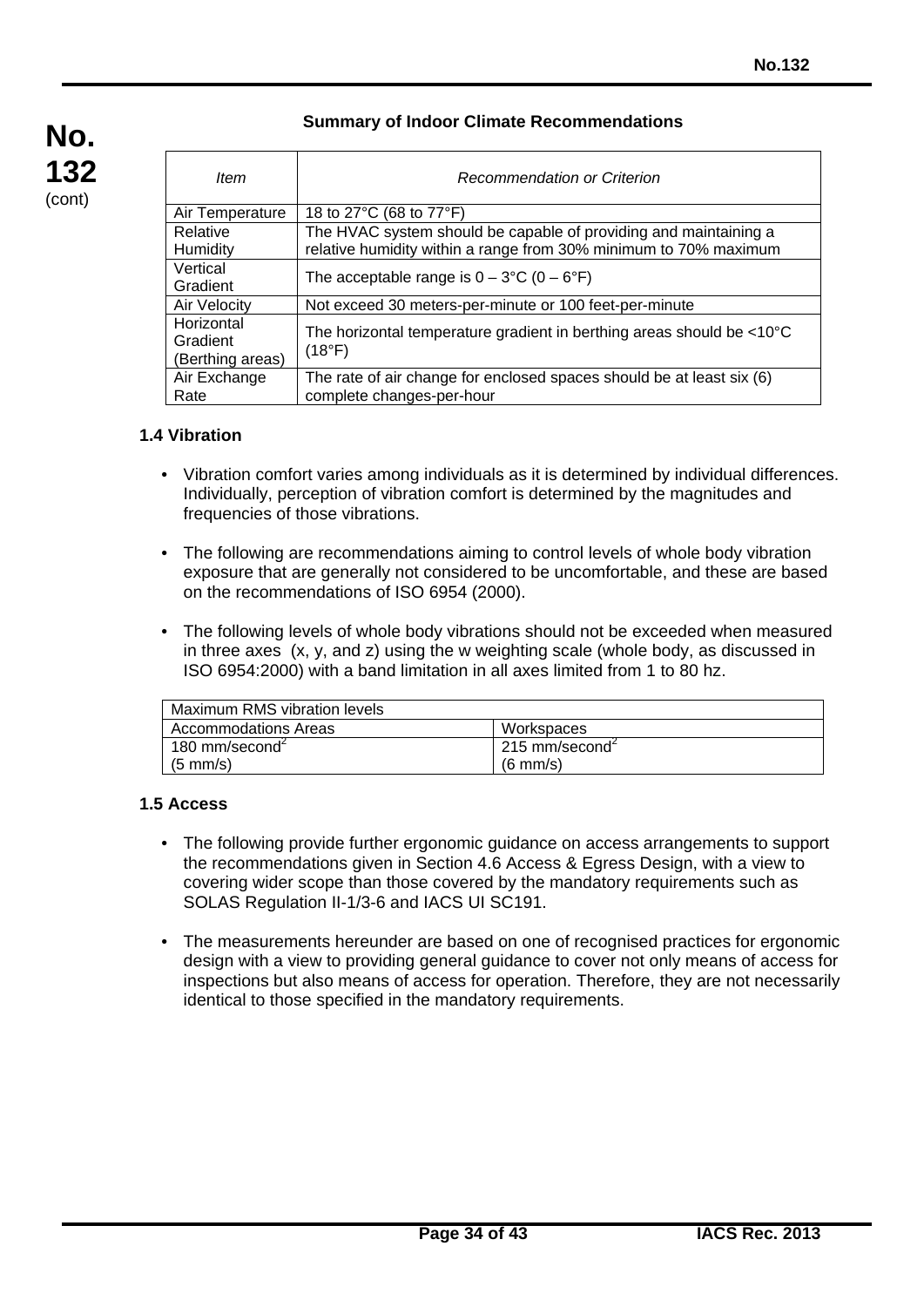# **Stair Handrail**

**No.**

**132** (cont)

In addition to the recommendations for Stair Handrails presented in Section 4.6 Access & Egress Design, the following recommended dimensions relating to the design of Stair Handrails are presented in the following table. Stairs with three or more steps should be provided with handrails.

| Arrangement                                      | <b>Handrail Recommendation</b>                      |
|--------------------------------------------------|-----------------------------------------------------|
| 1120 mm (44 in.) or wider stair with bulkhead on | Single tier handrail on both sides                  |
| both sides                                       |                                                     |
| Less than 1120 mm (44 in.) stair width with      | Single tier handrail on one side, preferably on the |
| bulkhead on both sides                           | right side descending                               |
| 1120 mm (44 in.) or wider stair, one side        | Two tier handrail on exposed side, single tier on   |
| exposed, one with bulkhead                       | bulkhead side                                       |
| Less than 1120 mm (44 in.) stair width, one side | Two tier handrail on exposed side                   |
| exposed, one with bulkhead                       |                                                     |
| All widths, both sides of stairs exposed         | Two tier handrail on both sides                     |

# **Stair Handrail Arrangements**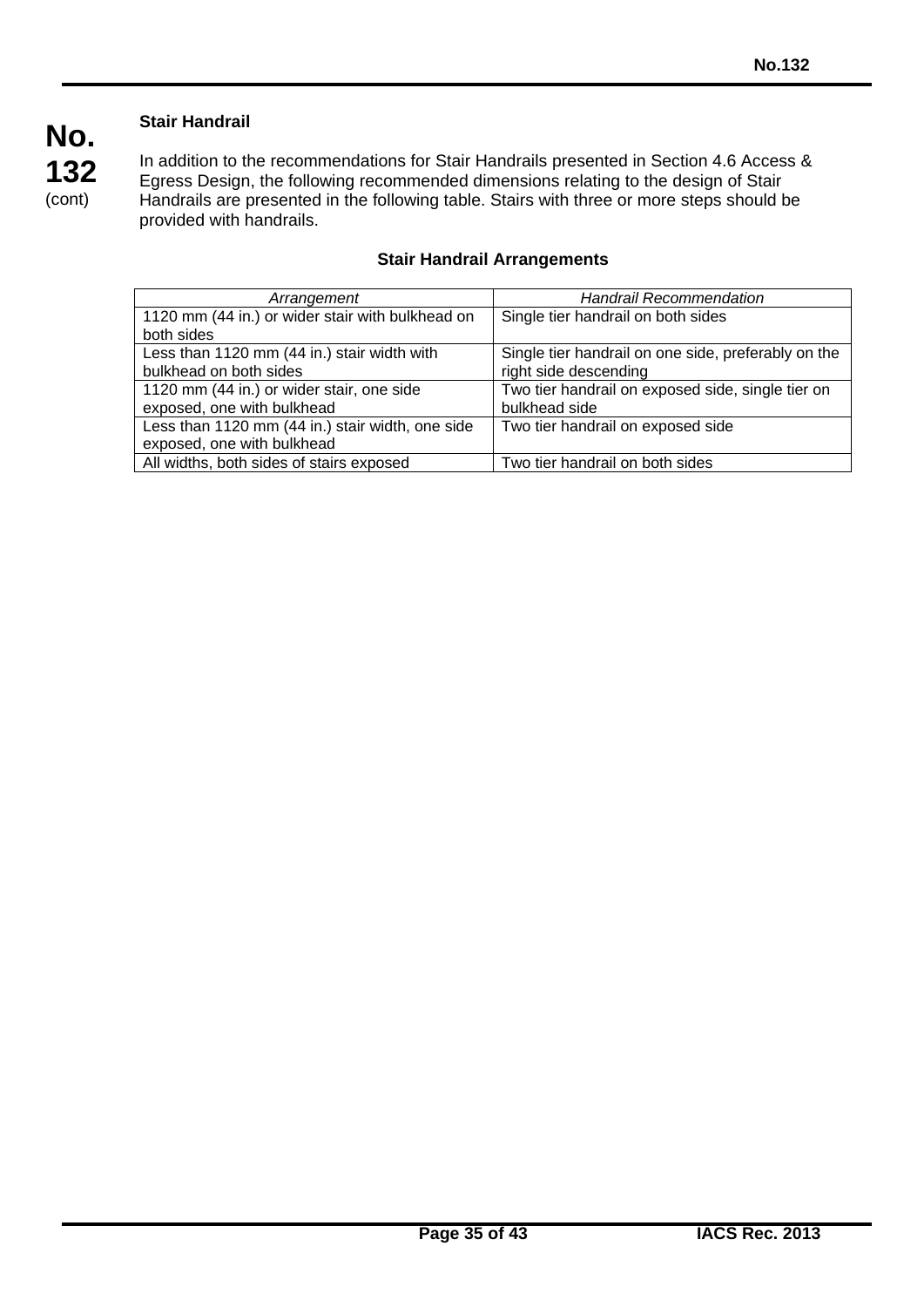# **Walkway and Ramp Design**

In addition to the recommendations for Walkway Design presented in Section 4.6 Access & Egress Design, the following recommended dimensions relating to the design of walkways and ramps are presented in Figure 1 'Walkway and Ramp Design'.

|              | Dimension                                                         | Recommendations        |
|--------------|-------------------------------------------------------------------|------------------------|
|              | Walkway width – one person <sup>2</sup>                           | $\geq$ 710 mm (28 in.) |
| A            | Walkway width - two-way passage, or means of access               | ≥ 915 mm (36 in.)      |
|              | or egress to an entrance                                          |                        |
|              | Walkway width - emergency egress, unobstructed width              | ≥ 1120 mm (44 in.)     |
| B            | Distance behind handrail and any obstruction                      | $\geq$ 75 mm (3.0 in.) |
| $\mathsf{C}$ | Gaps between two handrail sections or other structural<br>members | ≤ 50 mm $(2.0 in.)$    |
| D            | Span between two handrail stanchions                              | ≤ 2.4 m (8 ft)         |
| Ē            | Outside diameter of handrail                                      | $\geq 40$ mm (1.5 in.) |
|              |                                                                   | ≤ 50 mm $(2.0 in.)$    |
| F            | Height of handrail                                                | 1070 mm (42.0 in.)     |
| G            | Height of intermediate rail                                       | 500 mm (19.5 in.)      |
| H            | Maximum distance between the adjacent stanchions                  | ≤ 350 mm $(14.0 in.)$  |
|              | across handrail gaps                                              |                        |
|              | Distance below any covered overhead structure or                  | ≥ 2130 mm (84 in.)     |
|              | obstruction                                                       |                        |
| Θ            | Ramp angle of inclination – unaided materials handling            | $\leq$ 5 degrees       |
|              | Ramp angle of inclination - personnel walkway                     | $\leq$ 15 degrees      |

|  |  | Figure 1 Walkway and Ramp Design |
|--|--|----------------------------------|
|--|--|----------------------------------|

Notes:

1 Toeboard omitted for clarity

2 The walkway width may be diminished to ≥ 500 mm around a walkway structure web frames

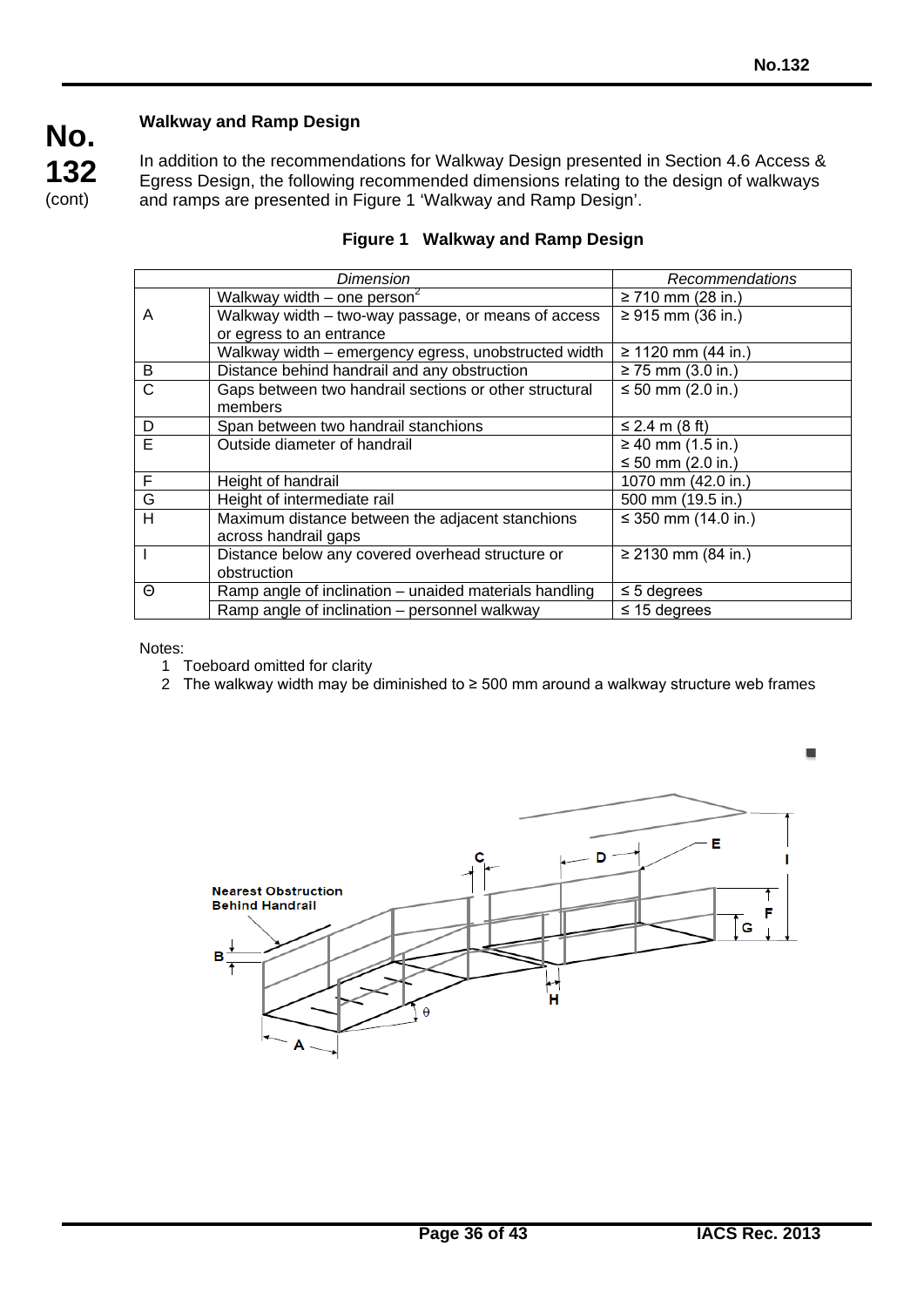# **Vertical Ladder Design and Dimensions**

In addition to the recommendations for Vertical Ladders presented in Section 4.6 Access & Egress Design, the following recommended dimensions relating to the design of Ladders are presented in Figure 2 to Figure 5.

- Figure 2 Vertical Ladders (General Criteria)
- Figure 3 Staggered Vertical Ladders
- Figure 4 Vertical Ladders to Landings (Side Mount)
- Figure 5 Vertical Ladders to Landings (Ladder through Platform)

| Dimension |                                                         | Recommendation                   |
|-----------|---------------------------------------------------------|----------------------------------|
| A         | <b>Overhead Clearance</b>                               | 2130 mm (84.0 in.)               |
| B         | Ladder distance (gap accommodating toe space) from      | ≥ 175 mm $(7.0 in.)$             |
|           | surface (at 90 degrees)                                 | ≤ 200 mm $(8.0 in.)$             |
| C         | Horizontal Clearance (from ladder face and obstacles)   | ≥ 750 mm (29.5 in.) or           |
|           |                                                         | ≥ 600 mm (23.5 in.)              |
|           |                                                         | (in way of openings)             |
| D         | Distance between ladder attachments / securing devices  | ≤ 2.5 m (8.0 ft)                 |
| Е         | Ladder angle of inclination from the horizontal         | 80 to 90 degrees                 |
|           |                                                         | Square bar                       |
|           |                                                         | 25 mm (1.0 in.) x 25 mm (1.0     |
| F         | Rung Design – (Can be round or square bar; where square | in.)                             |
|           | bar is fitted, orientation should be edge up)           |                                  |
|           |                                                         | Round bar                        |
|           |                                                         | 25 mm (1.0 in.) diameter         |
| G         | Distance between ladder rungs (rungs evenly spaced      | ≥ 275 mm $(11.0 in.)$            |
|           | throughout the full run of the ladder)                  | ≤ 300 mm (12.0 in.)              |
| н         | Skew angle                                              | $\leq$ 2 degrees                 |
|           | Stringer separation                                     | 400 to 450 mm (16.0 to 18.0 in.) |
| J         | Ladder height: Ladders over 6 m (19.7 ft) require       | ≤ 6.0 m (19.5 ft)                |
|           | intermediate/linking platforms)                         |                                  |

# **Figure 2 Vertical Ladders (General Criteria)**

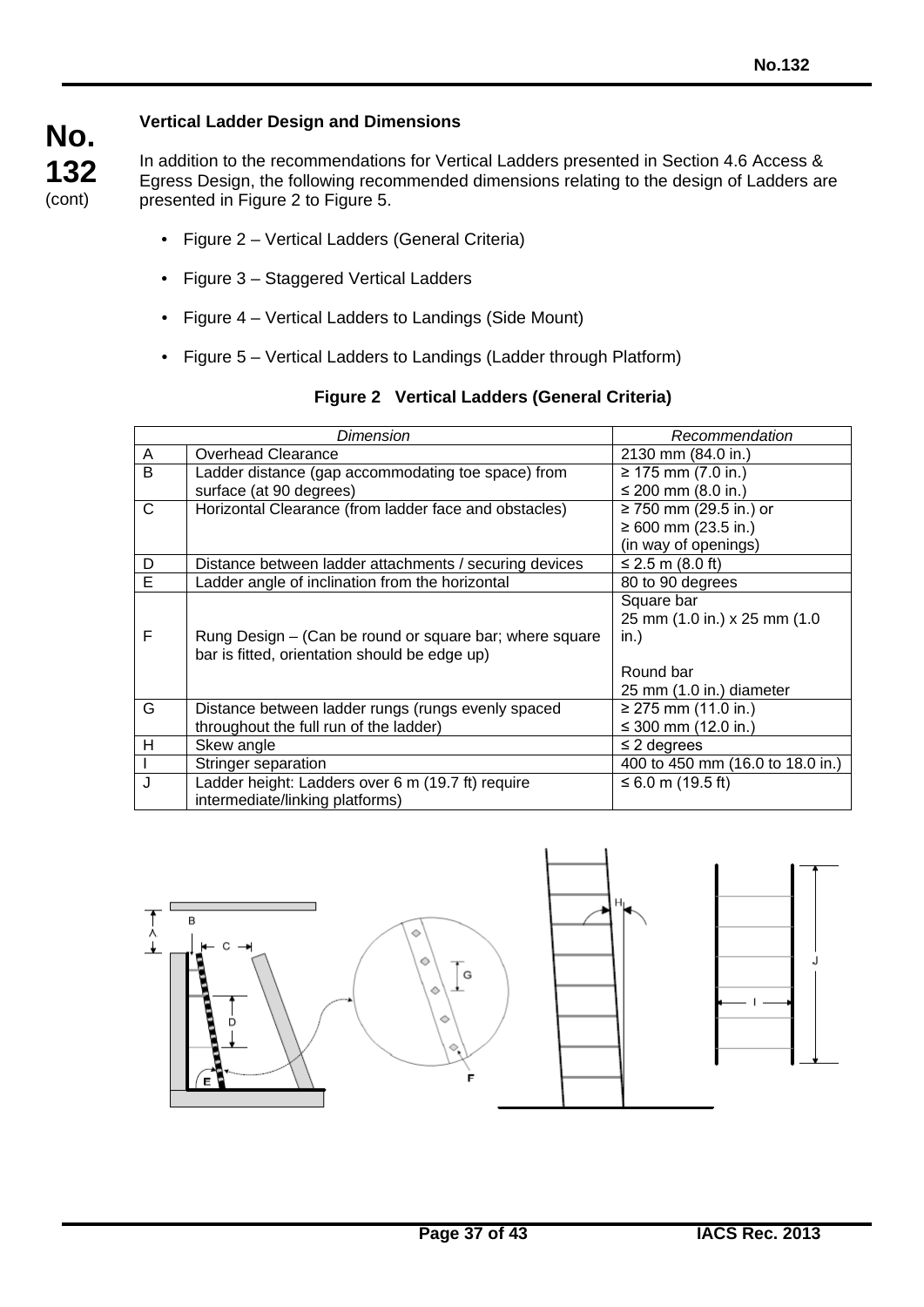

# **Figure 3 Staggered Vertical Ladders**

| Dimension |                                                        | Recommendation                   |
|-----------|--------------------------------------------------------|----------------------------------|
| A         | Stringer separation                                    | 400 to 450 mm (16.0 to 18.0 in.) |
| B         | Horizontal separation between two vertical ladders,    | $≥ 225$ mm (9 in.)               |
|           | stringer to stringer                                   | ≤ 450 mm (18 in.)                |
| C         | Distance between ladder rungs (rungs evenly spaced     | $≥ 275$ mm (11.0 in.)            |
|           | throughout the full run of the ladder)                 | ≤ 300 mm $(12.0 \text{ in.})$    |
| D         | Stringer height above landing or intermediate platform | ≥ 1350 mm (53.0 in.)             |
|           |                                                        | Square bar                       |
|           |                                                        | 22 mm (0.9 in.) x 22 mm (0.9     |
| Е         | Rung design – (Can be round or square bar; where       | in.)                             |
|           | square bar is fitted, orientation should be edge up)   |                                  |
|           |                                                        | Round bar                        |
|           |                                                        | 25 mm (1.0 in.) diameter         |
| F         | Horizontal separation between ladder and platform      | ≥ 150 mm (6.0 in.)               |
|           |                                                        | $\leq$ 300 mm (12.0 in.)         |
| G         | Landing or intermediate platform width                 | ≥ 925 mm (36.5 in.)              |
| H         | Platform ladder to Platform ledge                      | $≥ 75$ mm (3.0 in.)              |
|           |                                                        | ≤ 150 mm (6.0 in.)               |

\*Note: Left side guardrail of platform omitted for clarity.

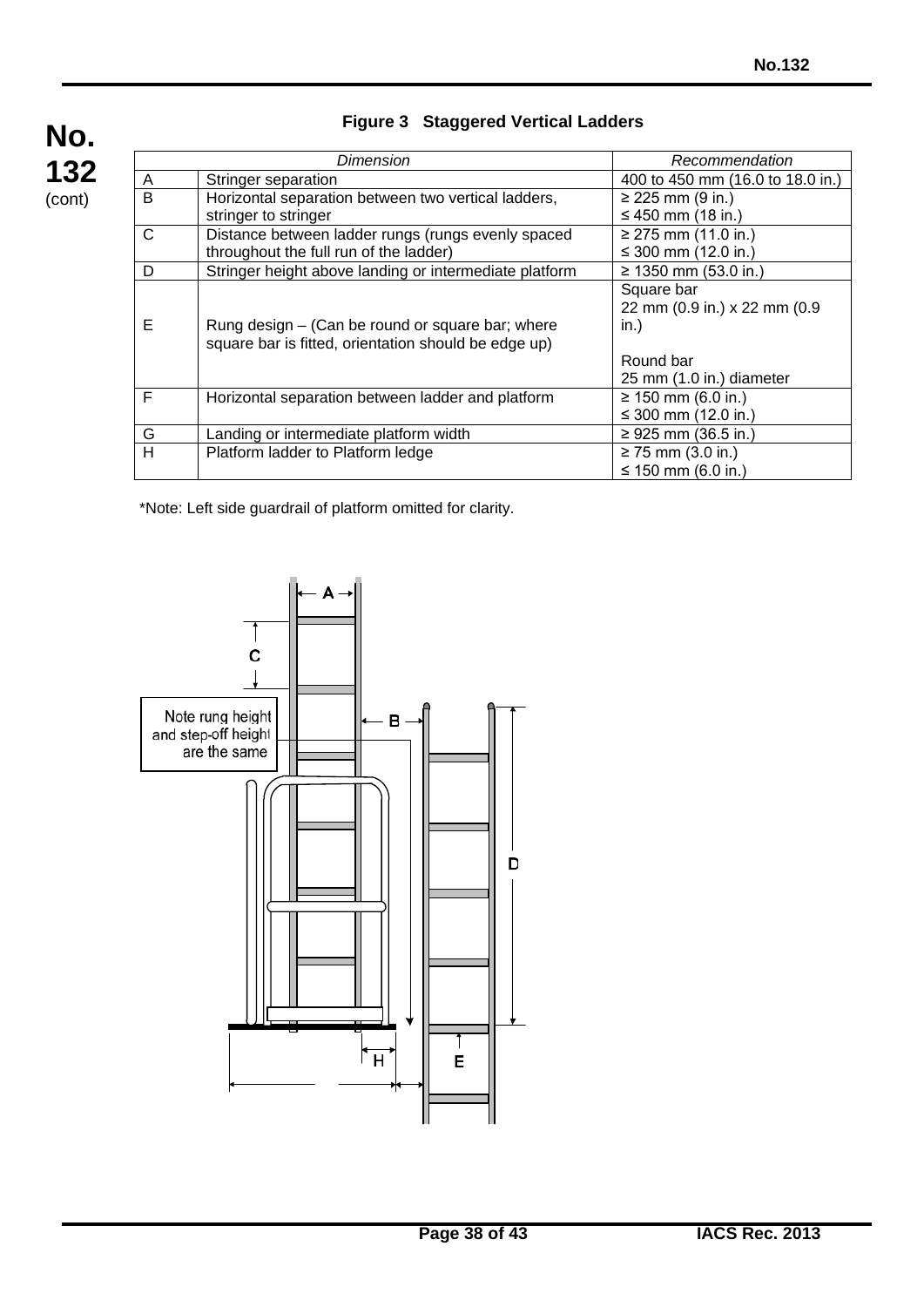|   | Dimension                                         | Recommendation              |
|---|---------------------------------------------------|-----------------------------|
| A | Platform depth                                    | ≥ 750 mm (29.5 in.)         |
| B | Platform width                                    | ≥ 925 mm (36.5 in.)         |
|   | Ladder distance from surface                      | ≥ 175 mm (7.0 in.)          |
| D | Horizontal separation between ladder and platform | $\geq$ 150 mm (6.0 in.) and |
|   |                                                   | $\leq$ 300 mm (12.0 in.)    |

# **Figure 4 Vertical Ladders to Landings (Side Mount)\***

\* Notes: Top view. Guardrails/Handrails not shown.

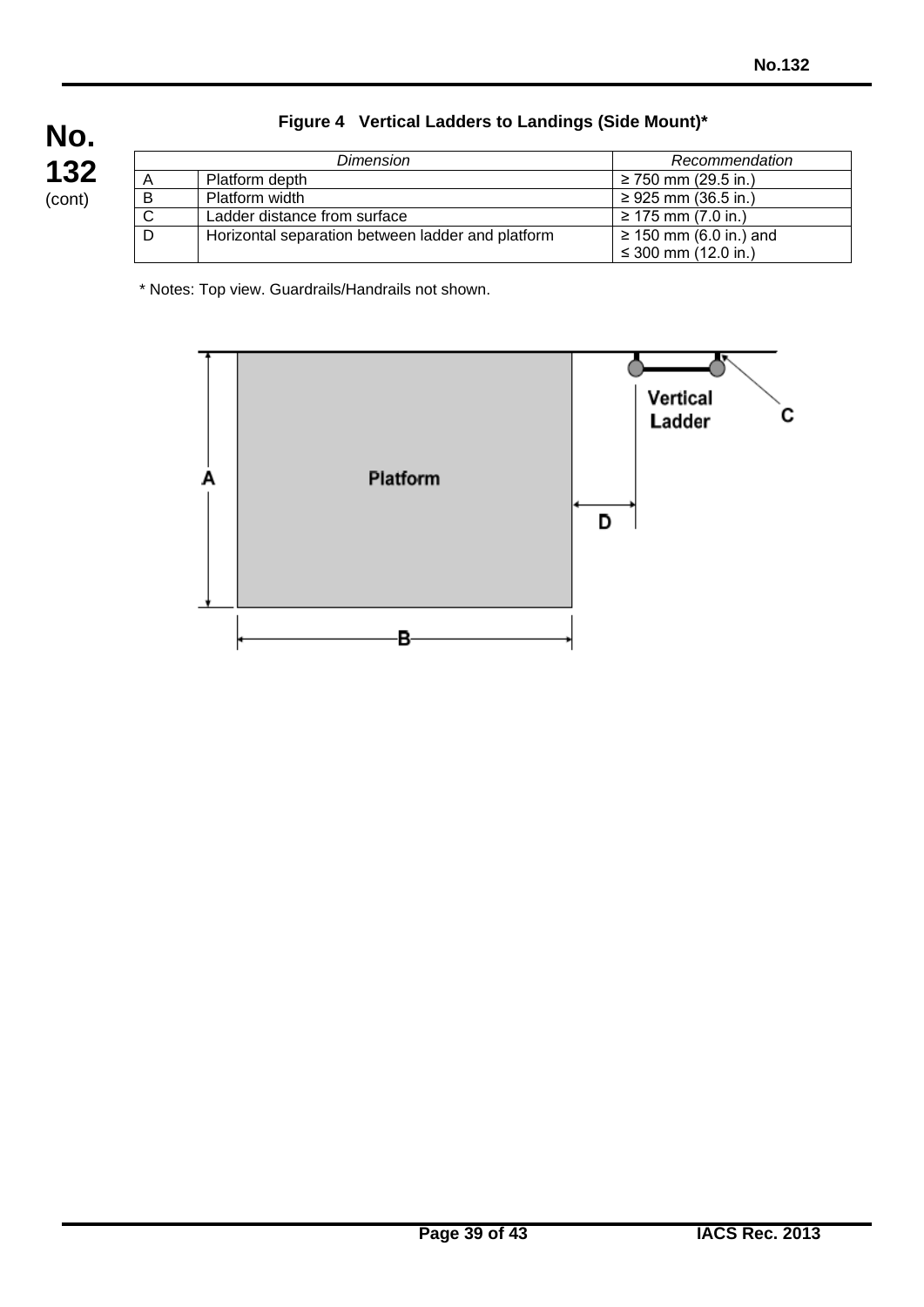| No.    |  |
|--------|--|
| 132    |  |
| (cont) |  |

# **Figure 5 Vertical Ladders to Landings (Ladder through Platform)\***

| Dimension |                                                                       | Recommendation                                               |
|-----------|-----------------------------------------------------------------------|--------------------------------------------------------------|
| A         | Vertical ladder opening                                               | ≥ 750 mm (29.5 in.)                                          |
| B         | Distance from front of vertical ladder to back of platform<br>opening | ≥ 750 mm (29.5 in.)                                          |
| C         | Minimum clear standing area in front of ladder opening -<br>Depth     | $≥ 750$ mm (29.5 in.)                                        |
| D         | Minimum clear standing area in front of ladder opening -<br>Width     | ≥ 925 mm (36.5 in.)                                          |
| E         | Additional platform width for intermediate landing (where<br>present) | ≥ 925 mm (36.5 in.)                                          |
| F         | Horizontal separation between ladder and platform                     | $\geq$ 150 mm (6.0 in.) and<br>≤ 300 mm $(12.0 \text{ in.})$ |

\*Notes: Top view. Guardrails/Handrails not shown.

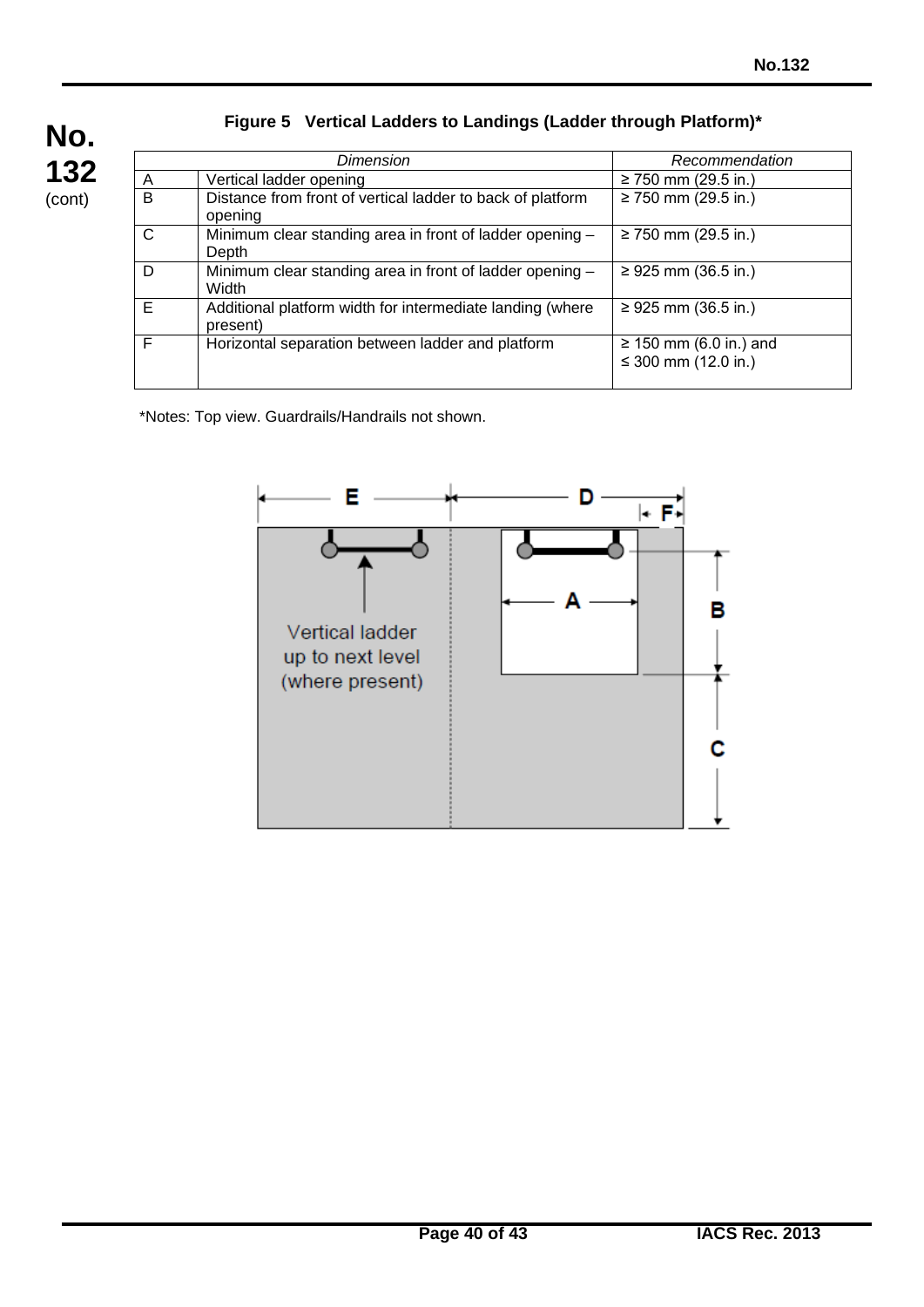# **Work Platform**

In addition to the recommendations for Work Platforms presented in Section 4.6 Access & Egress Design, the following recommended dimensions relating to the design of Work Platforms are presented in Figure 6 'Work Platform Dimensions'.

| Dimension      |                                                  | Recommendation      |
|----------------|--------------------------------------------------|---------------------|
| $\overline{A}$ | Work platform width                              | ≥ 750 mm (29.5 in.) |
|                | Work platform width (if used for standing only)  | ≥ 380 mm (15.0 in.) |
| B              | Work platform length                             | ≥ 925 mm (37.0 in.) |
|                | Work platform length (if used for standing only) | ≥ 450 mm (18.0 in.) |



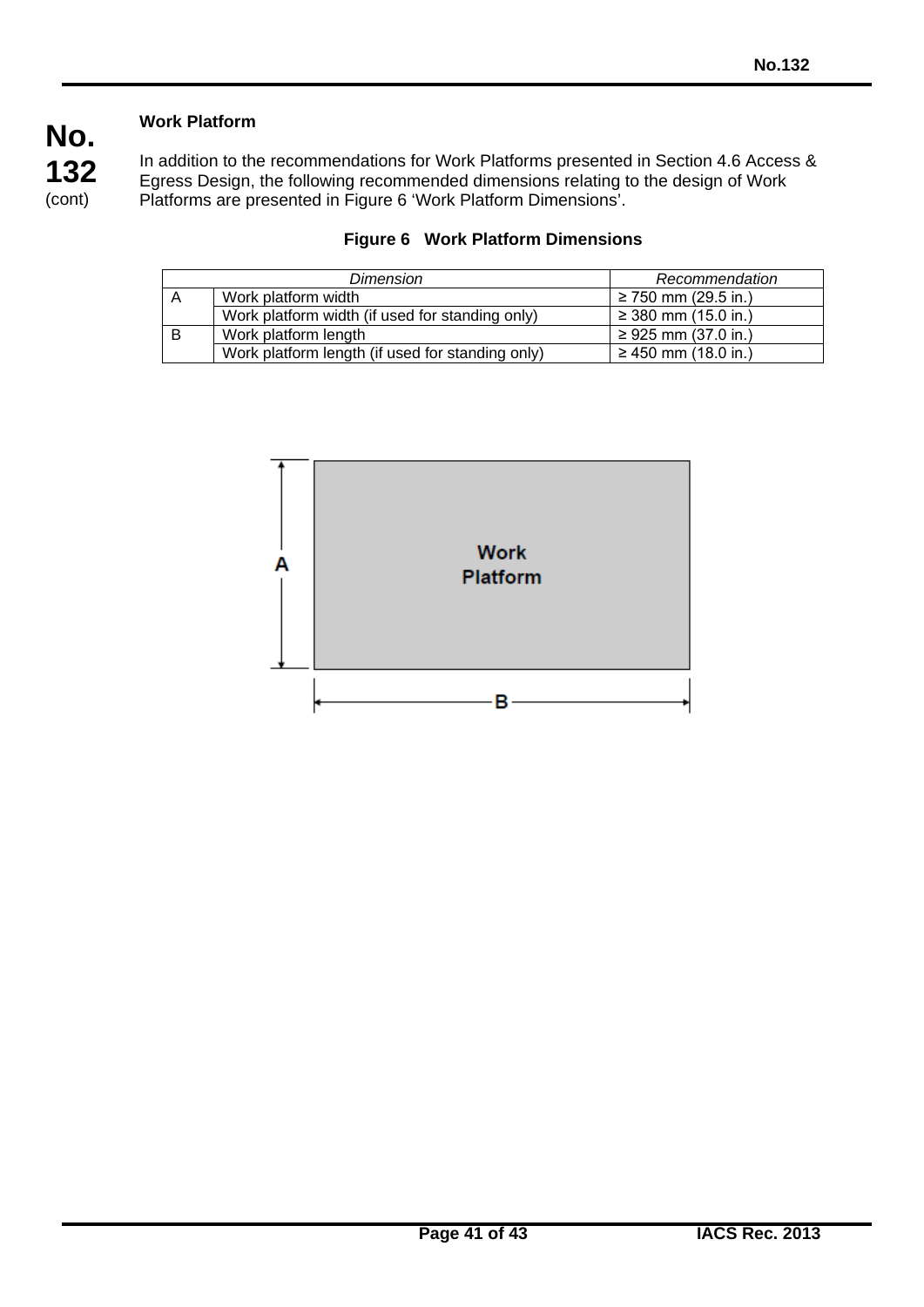# **Annex B - Relevant Standards, Guidelines and Practices**

This Annex presents a list of standards and guidance documents used by industry in relation to lighting, ventilation, vibration, noise and access in the context of their effects on human working onboard ships.

### **2.1 Lighting**

- ASTM F1166 2007 Standard Practice for Human Engineering Design for Marine Systems, Equipment and Facilities
- IESNA RP-12-97, Recommended Practice for Marine Lighting
- ISO 8995:2000 (CIES 008/E), Lighting of indoor work places
- ILO Maritime Labour Convention
- JIS F 8041: Recommended Levels of illumination and Methods of illumination Measurement for Marine Use

#### **2.2 Ventilation**

- ANSI/ASHRAE (15) (2010). Practices for Measuring, Testing, Adjusting, and Balancing Shipboard HVAC&R Systems
- ANSI/ASHRAE 55a, (2010). Thermal environmental conditions for human occupancy
- ANSI/ASHRAE 62.1 (2010) Ventilation for Acceptable Indoor Air Quality
- ISO 7547:2008 Ships and marine technology Air-conditioning and ventilation of accommodation spaces – Design conditions and basis of calculations
- ISO 7726 (E), (1998), Ergonomics of the thermal environment Instruments for measuring physical quantities

### **2.3 Vibration**

- ISO 2631-1:1997, Mechanical Vibration and Shock Evaluation of Human Exposure to Whole Body Vibration – Part 1: General Requirements
- ISO 2631-2:2003, Mechanical Vibration and Shock Evaluation of Human Exposure to Whole Body Vibration – Part 2: Vibration in Buildings.
- ISO 6954:2000, Mechanical Vibration and Shock Guidelines for the Measurement, Reporting and Evaluation of Vibration with Regard to Habitability on Passenger and Merchant Ships.
- ISO 8041:2005, Human response to vibration Measuring instrumentation.

#### **2.4 Noise**

- IMO Resolution MSC.337(91), Code on Noise Levels on Board Ships
- IMO Resolution A.468(XII), Code on Noise Levels on Board Ships